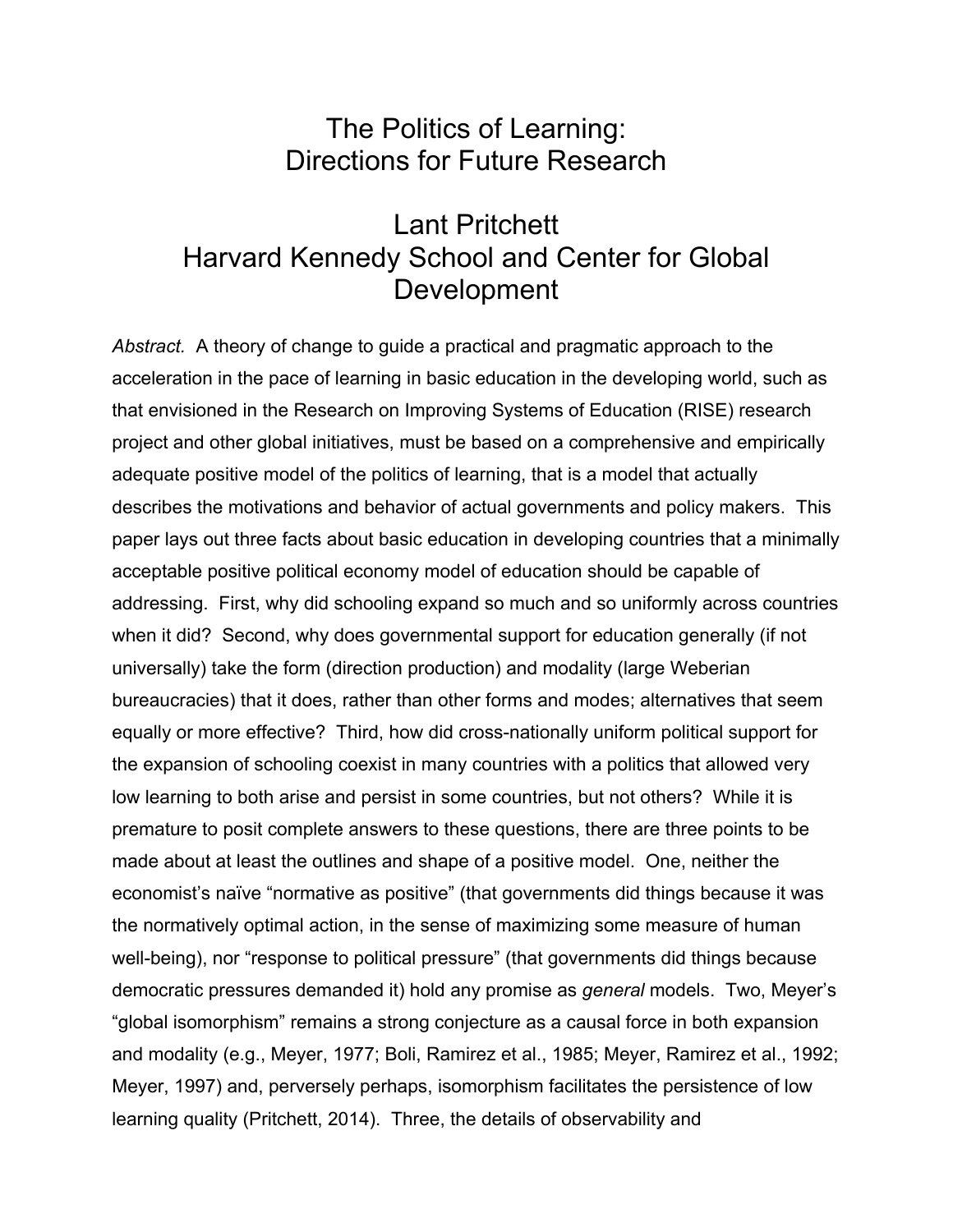contractibility in principal-agent relationships—in particular that "socialization is not third party contractible" (explained below) is an important element for understanding the joint facts of (1) large and uniform expansion, (2) direct production via Weberian bureaucracies as the dominant modality, and hence (3) the possibility of both high and low quality of learning as persistent phenomena in different countries.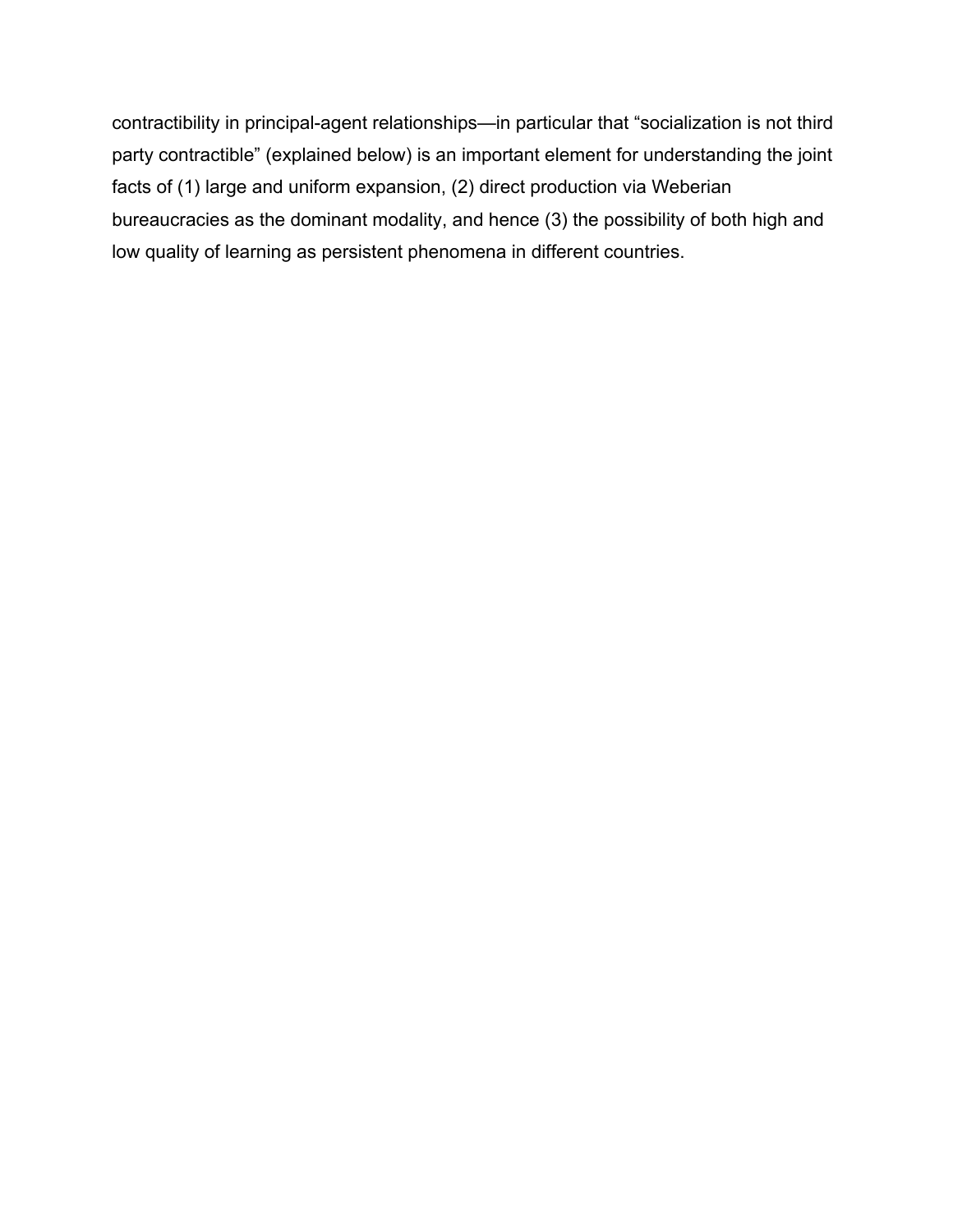### *Introduction<sup>1</sup>*

Several facts are now widely accepted about basic schooling and education in developing countries.

First, there has been a massive expansion in years of schooling such that nearly all children enroll in primary school, and, although drop-out (even in early grades) is a concern, most children in the world today finish primary schooling (and more). While inequalities in access to, and completion of, basic schooling across socio-economic status, gender, residence, and ethnicity have been reduced by the drive to universality, there remain important issues of inclusion to be addressed.

Second, while educationists have always been concerned about the quality of learning in schools,<sup>2</sup> there is increasing recognition across a broad array of global development actors of a "learning crisis" (UNESCO GMR Team, 2014; World Bank, 2017). There is a steadily increasing body of evidence from multiple sources that in many countries learning profiles are too shallow—the amount learned per year of schooling is too low and many children emerge from their schooling experiences inadequately prepared for their adult roles in their society, polity, and economy.

Third, it is widely recognized that, in order to make progress towards the ambitious education goals in the UN Global Goals of "relevant and effective learning outcomes" (target 4.1) and that "all youth…achieve literacy and numeracy" (target 4.6), the pace of progress in improving learning profiles—and hence learning levels at schooling completion—will have to accelerate dramatically as the current pace of improvement is, on average, quite slow (Beatty and Pritchett, 2012) and in many countries, including some large countries like India, learning outcomes of children at each grade level have been falling.

 $1$  I would like to emphasize this is not a "review of the literature," but rather a future looking stance and hence the reader should not expect a broad and comprehensive review. I would like to thank Alec Gershberg for a thorough reading that improved the paper immensely and Justin Sandefur, Susannah Hares, and Agustina Paglayan for ongoing helpful discussion on these topics and my co-authors on the papers I cite herein: Yamini Aiyar, Deon Filmer, Martina Viarengo, and Varad Pande for the insights I have gleaned from working with them.

<sup>&</sup>lt;sup>2</sup> The 1990 Jomtien Education for All declaration, for instance, included as a principle a "focus and learning" and Article IV states: "Whether or not expanded educational opportunities will translate into meaningful development-for an individual or for society - depends ultimately on whether people actually learn as a result of those opportunities, i.e., whether they incorporate useful knowledge, reasoning ability, skills, and values."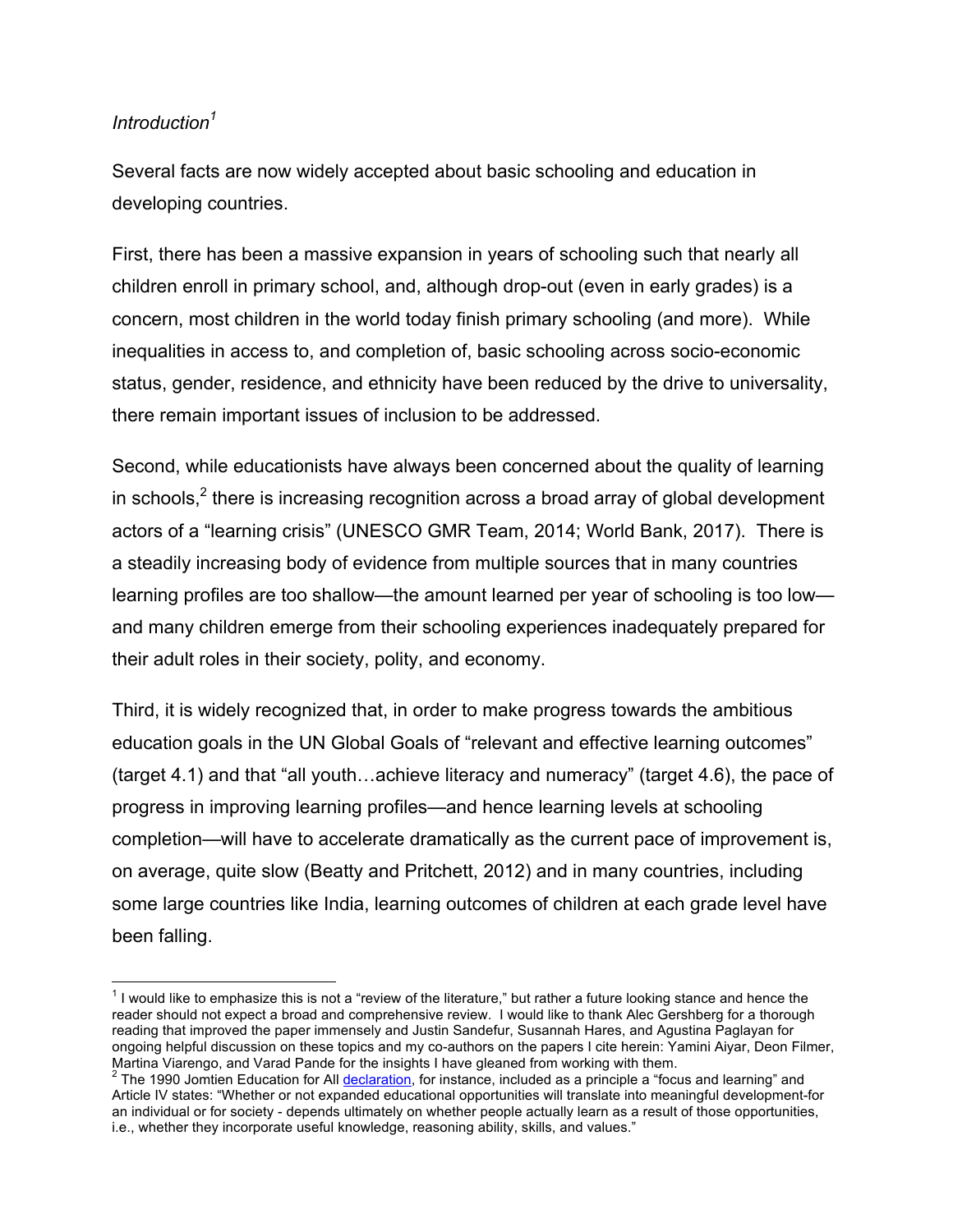This dramatic acceleration in improvements in learning that is needed to address the learning crisis and achieve widely shared goals, will require the national governments to both adopt, and then successfully implement, effective strategies to improve their systems of education. Here there is a substantial lacuna in existing research and knowledge. That is, while there is a massive and rapidly expanding academic literature estimating the causal impacts on learning of various specific "interventions,"<sup>3</sup> there is much, much less literature asking the questions: What is it that induces governments to prioritize learning (rather than expansion only)? What are the types of interventions governments are willing to adopt (e.g., will governments adopt performance pay for teachers)? What are facilitators and obstacles to the implementation of the learning oriented reform initiatives once adopted? Without a reasonably validated positive model of political adoption and implementation of effective learning strategies, it is impossible to make viable and effective "recommendations" about education system reform. If we don't know why governments are doing what they are doing now, it is unlikely we can be effective in making what they are doing better through research and "recommendations."<sup>4</sup>

The RISE research program seeks to look at all aspects of what it takes to accelerate learning—from understanding what are the contextually relevant changes that would lead to greater learning, to actually understanding the politics of the adoption and implementation of those changes to the overall system of education that make expansion of effective proximate determinants of learning possible.

This RISE working paper makes a start in articulating some facts a political theory of schooling and learning would have to explain, in ruling out some of the current approaches, and in suggesting some paths forward.

<sup>&</sup>lt;sup>3</sup> There are many recent "systematic" reviews of this literature that draw on hundreds of papers providing reasonably rigorous estimates of causal impacts of various "interventions": Muralidharan and Glewwe (2015), McKewan (2015), two reviews by 3ie (Snilsveit et al, 2017), and JPAL. Evans and Popova (2015) conduct a review of reviews,

examining why "systematic reviews" of the same body of evidence come to different conclusions.<br><sup>4</sup> Even what constitutes a "recommendation" is often deeply confused. Suppose someone "recommends" to me a diet to lose weight, then I have no interest in losing weight. One type of recommendation is a "means to end" recommendation of the type: "given your goals/objectives/preferences doing X will be better for you in achieving those goals." But some types of "recommendations" are of the type: "You should have different goals that you actually do have." Without a clear distinction of normative and positive model we cannot even know which type a given policy "recommendation" is, or to who the "recommendation" is addressed.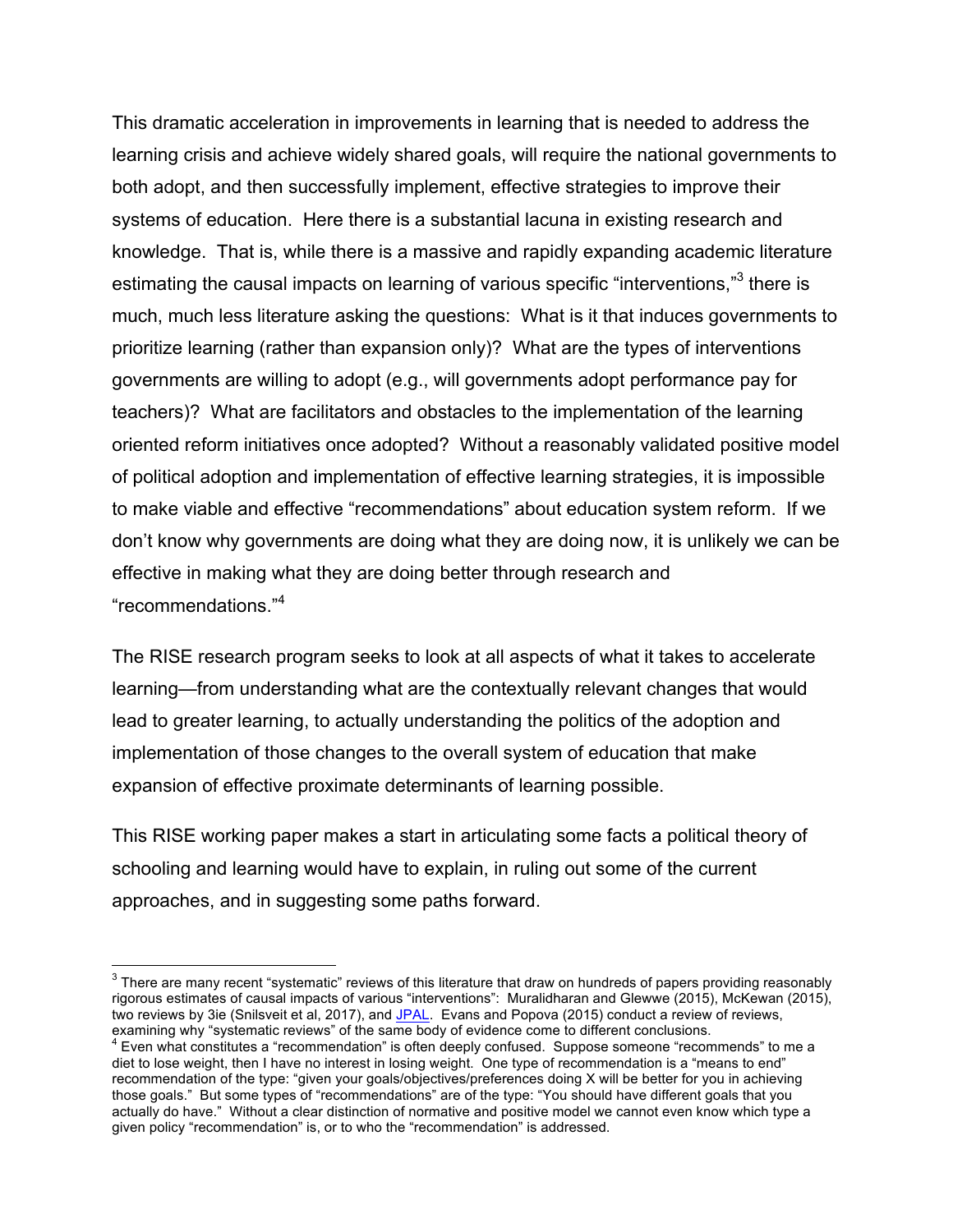### *What are some facts to be explained (and why by politics)?*

There are three sets of facts about the world that need to be explained. These facts will have to be explained by politics as they are not easily (if at all) explained by standard economic approaches.

### *1 Facts about the expansion of schooling*

#### *Fact 1a: Substantial expansion in schooling, even at constant income*

The first fact any adequate descriptive political model would have to explain is the massive expansion of schooling. This expansion can be measured as increased enrollment rates (a current flow of children through schooling), but I prefer to use the *stock:* years of schooling completed of the adult population. Adult grade attainment as a stock reflects the historical accumulation of enrollment in school and persistence through grades. One standard source for data on adult grade attainment is Barro and Lee (2011).

Figure 1 shows that the average years of schooling completed of the adult (15 years and older) population has risen in developing countries from 2 years to 7.2 years, an increase of 5.2 years (Barro and Lee, 2011). Since the adult grade attainment in 1950 represents the cumulative achievement of history, this implies that schooling in developing countries expanded more than twice as much from 1950 to 2010 (gain of 5.2 years) as in all previous human history combined (gain of 2 years). So, one obvious question is why did the dramatic expansion of schooling happen to the extent it did, and when it did, in developing countries.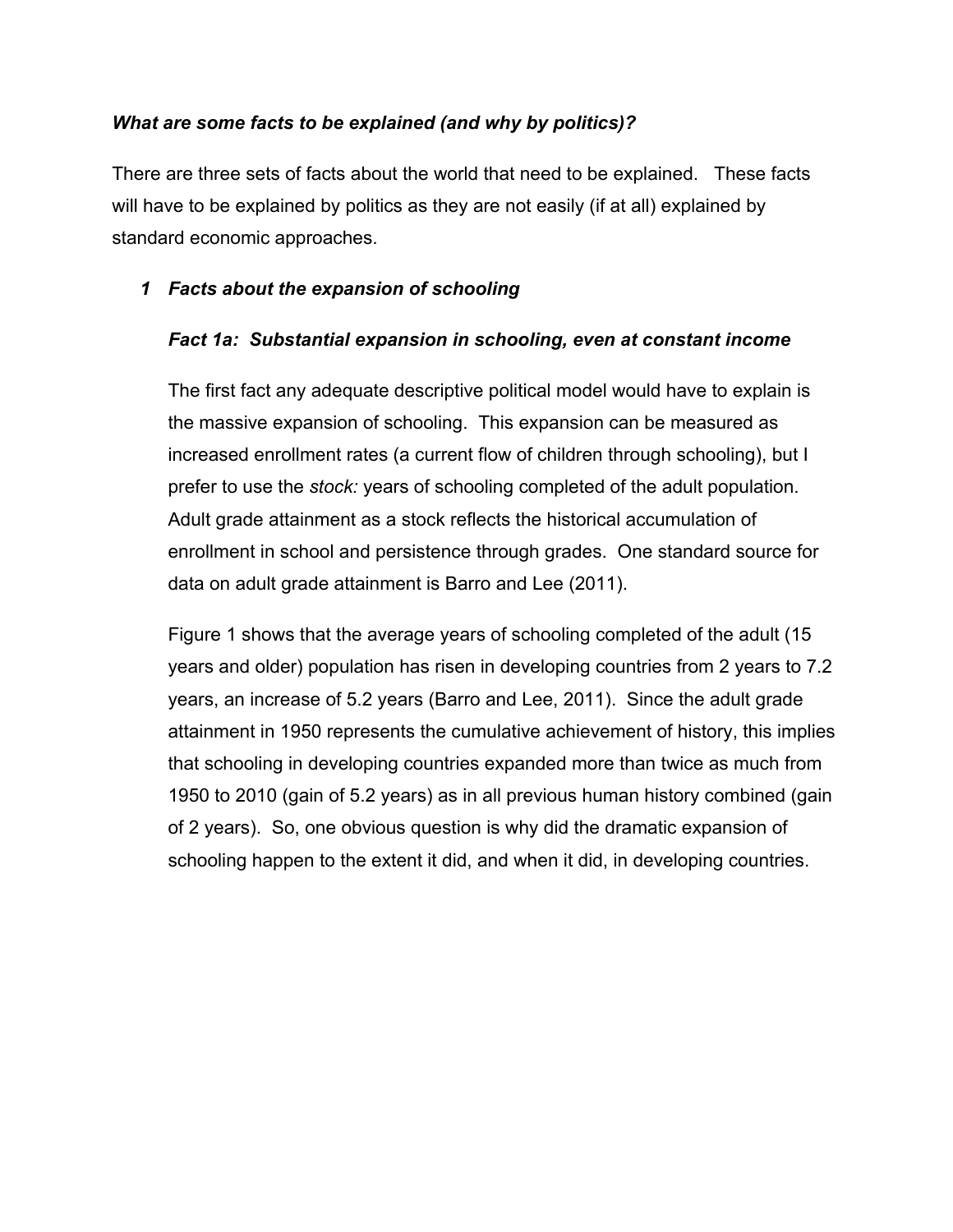**Figure 1: Years of schooling of the adult population more than tripled from 1950 to 2010.**



*Source: Pritchett (2013) Figure 1.1, from Barro and Lee (2011)*

There are a couple of points worth making about this massive increase.

One, this implies that the average developing country adult in 2010 had more years of schooling completed (7.2) than developed country adults had in 1960 (6.7). Developing country stocks of schooled adults have already (in 2010) exceeded the levels of schooling that the current developed countries had when they already were, in every meaningful sense, fully developed. For instance, the Barro and Lee data shows that the adult population in France, an undeniably developed economy/society/nation-state in 1965, had only 4.71 years of schooling in 1965, a level exceeded in 2010 by many of the poorest places on the planet: Haiti at 5.16, Uganda at 5.36, and even Afghanistan at 4.75.

Two, since elites and generally well-off and privileged groups have access to schooling first, this expansion of schooling has quite often been the result of closing socio-economic gaps in schooling enrollment and attainment. For instance, take Bangladesh. Disaggregating the attainment profile by an asset index (Filmer and Pritchett, 2000) shows that in 1993/94 among children from the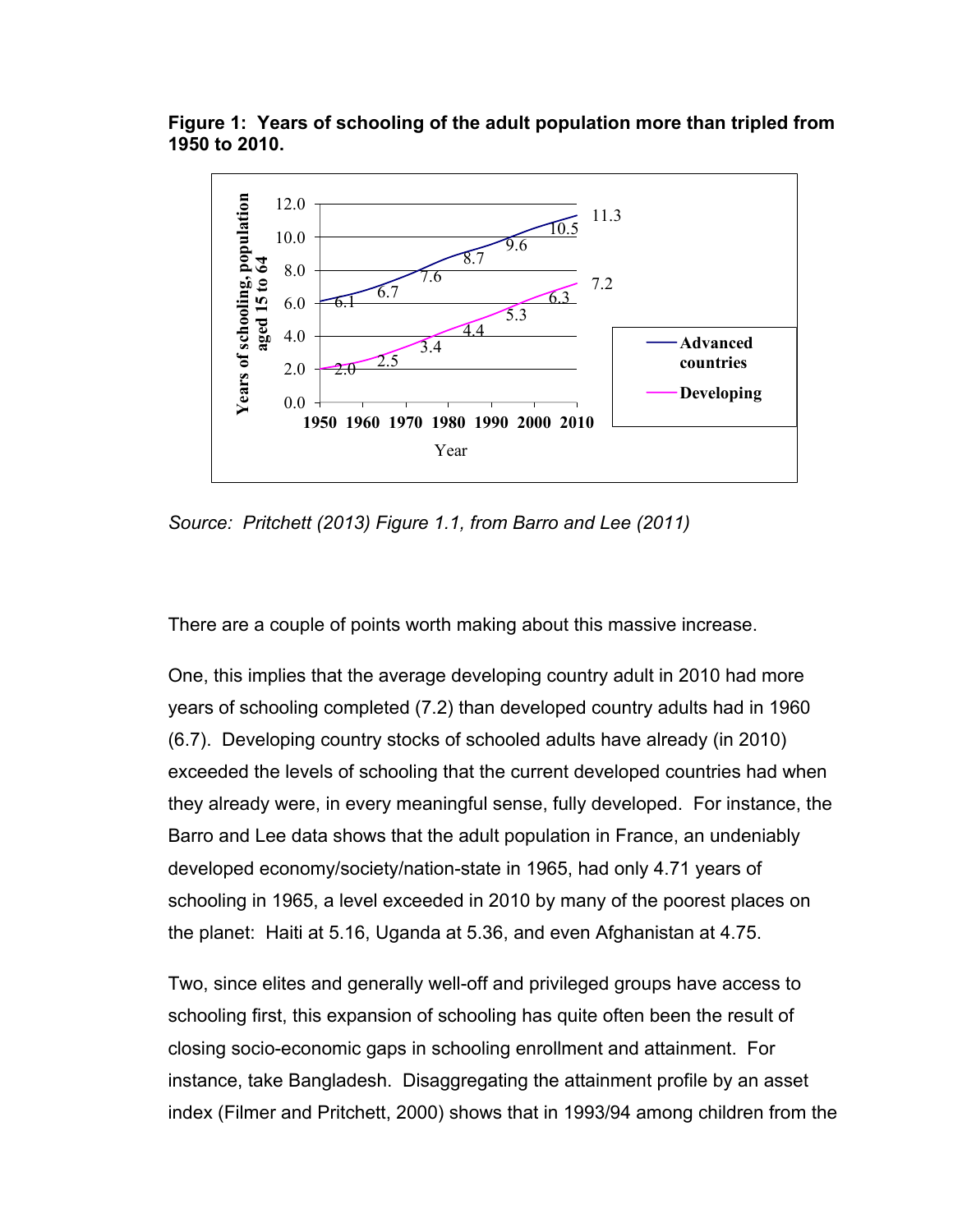poorest 40 percent of households, only 50 percent had ever enrolled in schooling, compared to 88 percent of the richest 20 percent. By 2011, the "ever enrollment" of the richest 20 percent had improved to 97 percent (11 percentage points), but the ever enrollment of the poorest 40 percent had improved to 88 percent—a 38 percentage point improvement. The drive to universal ever enrollment in a mechanical sense had to differentially benefit the poor to a greater degree as the rich started with high participation.

Similarly, in 1993/94 there was a huge gap between urban and rural. In 1993/94, only 65 percent of the rural children ever started school, whereas by 2011 among the 15-19 cohort, 93 percent of rural children had at least started school. Similarly, by 2011 the boy-girl gap in schooling attainment had not just closed, but been reversed.

This does not necessarily mean that absolute gaps in completed schooling attainment closed as children from richer households stayed in school longer and completion of Grade 9 gaps persisted (at least for the asset groups), but it does mean the massive expansion drew formerly excluded poorer, rural, and female children into formal schooling. This means that the *marginal* benefit incidence of schooling expansion was much better than the *average* benefit incidence (Ravallion and Lanjouw, 1999)—expansion to universality differentially benefitted the poor and disadvantaged.

This differential benefit in enrollment of the poorer and excluded from schooling expansion is not (yet) universally true as in some low attainment and unequal access places, the gains are still disproportionally to the richer. In Niger for instance, ever enrollment of the richer 20 percent was only 54.6 percent in 1992 and 75.7 percent in 2012, a 21-percentage point increase, while among the poorest 40 percent the increase was from the paltry 15.3 percent to only 27.4 percent—a 12 percentage point gain. There are still pockets of non-enrollment and non-primary completion concentrated among the triple or quadruple disadvantage of poor, rural, girls, and disfavored ethnicities (Lewis and Lockheed, 2007).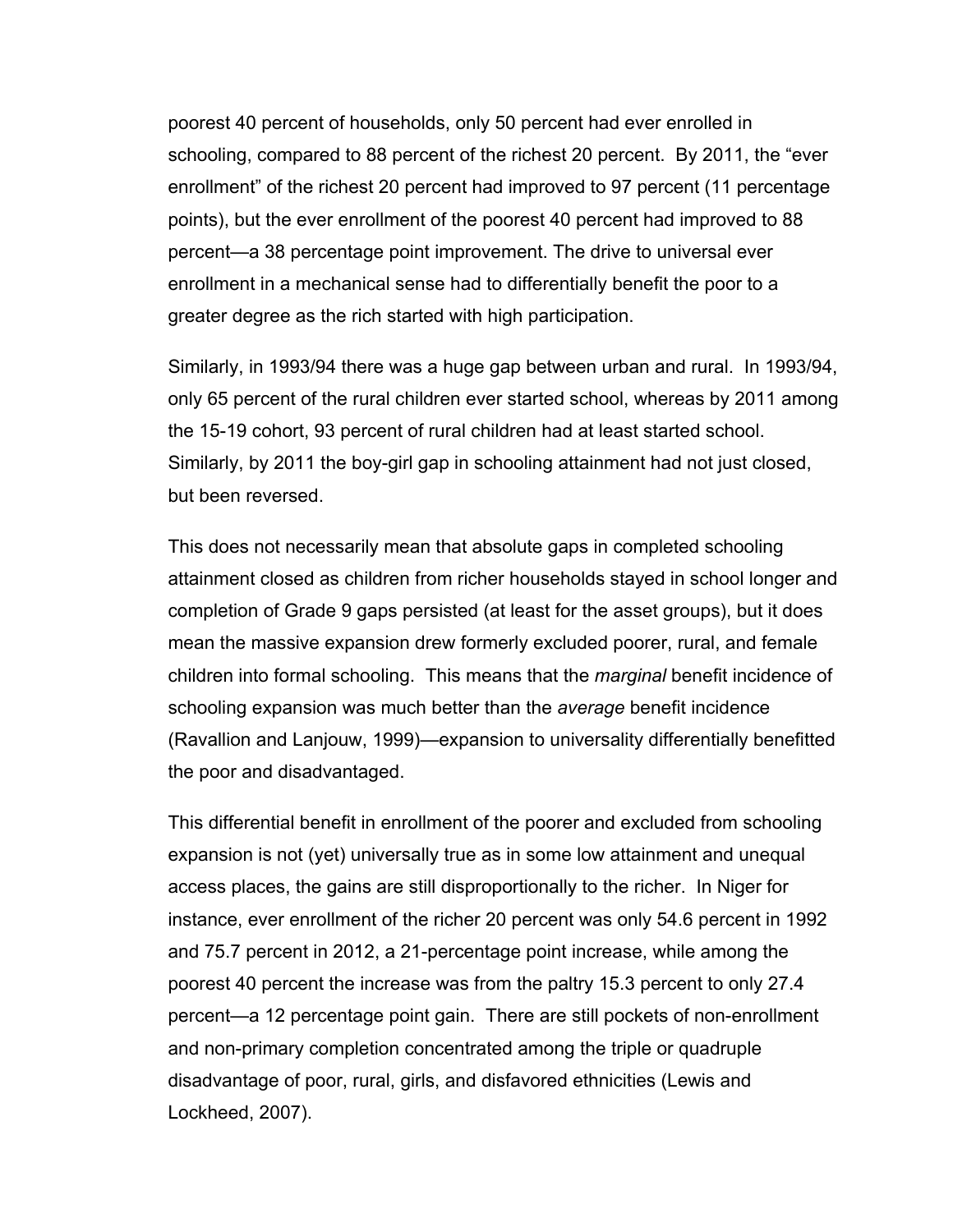

### **Figure 2: Catch up of the poor, rural, and girls in schooling attainment in Bangladesh**

*Source: http://iresearch.worldbank.org/edattain/*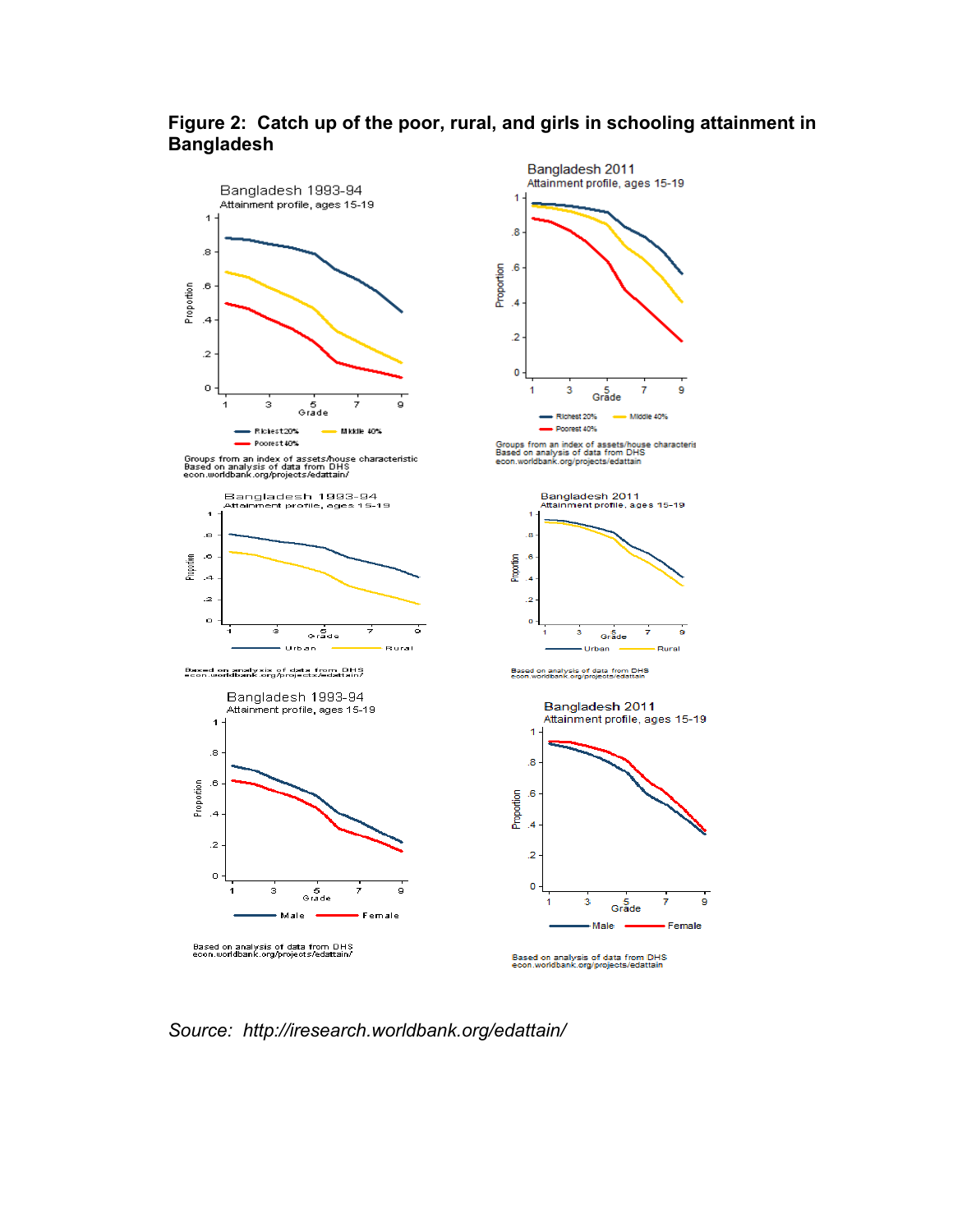### *Expansion of national income alone cannot explain this expansion of schooling.*

It is well and widely known that across countries the level of schooling and the level of GDP per capita are highly correlated (whatever view one takes on the direction of causation). Hence, as many countries experienced economic growth (the average growth rate in GDP per capita of developing countries was 2 percent per annum), one would have expected years of schooling to expand (there are a whole variety of reasons to expect economic growth to expand schooling). But the increase in schooling is much larger than would have been predicted on the basis of income growth alone. Figure 3 shows the crossnational relationship between GDP per capita and years of schooling completed in 1960, 1985, and 2010 (25 year spans). It is clear the overall cross-national relationship shifted up over time so that countries with exactly the same per capita income (in constant PPP terms) were predicted to have had substantially more schooling in 2010 than 1960.



**Figure 3: Increase in schooling even at constant GDP per capita**

*Source: Author's calculations with PWT8.0 and Barro and Lee (2011) data.*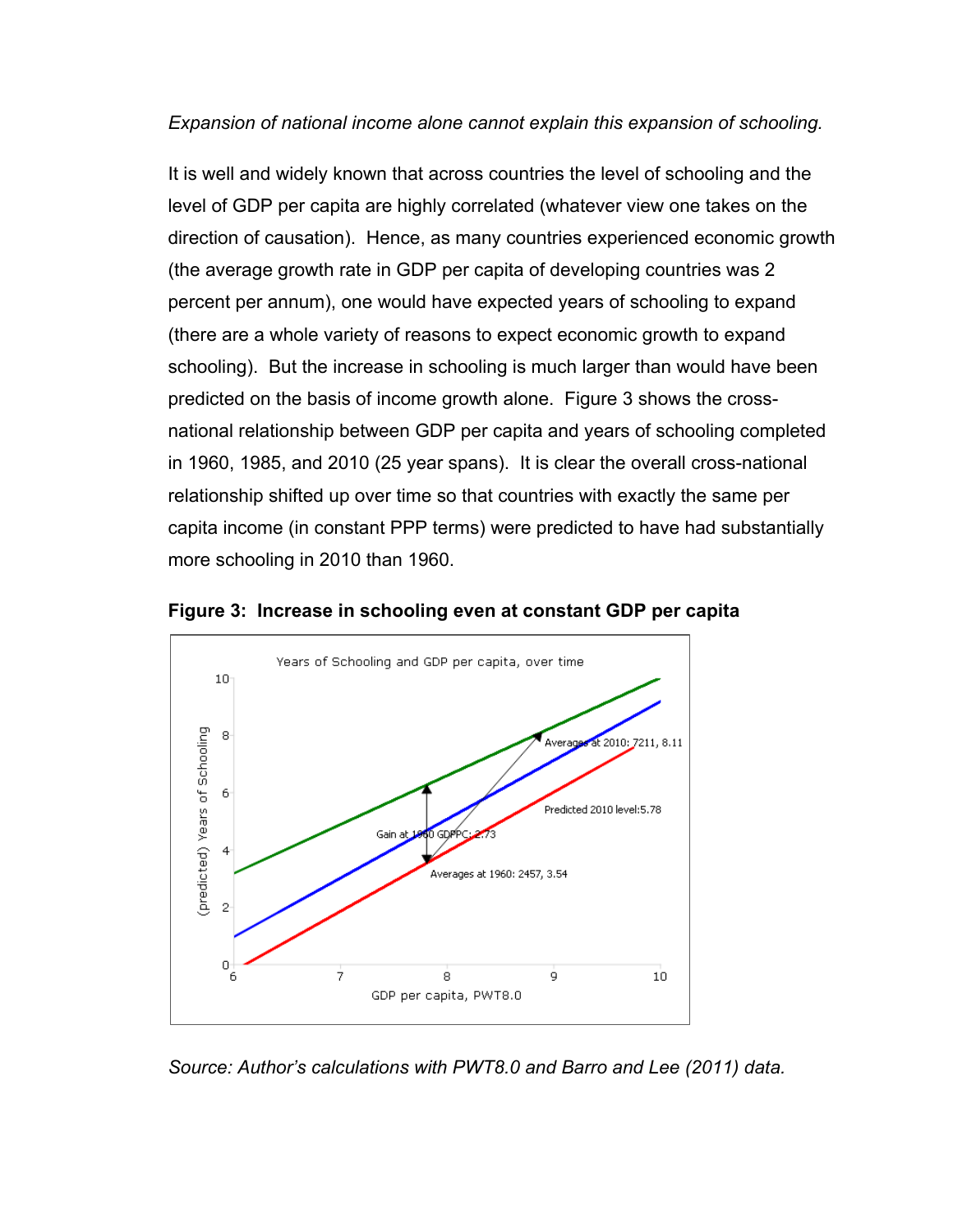For instance, if we take a country at the average income in 1960 of P\$2,457 (in constant PPP units), the years of schooling were 3.54 on average. By 2010, this had increased to 6.27, an increase of 2.73 years—a 75 percent increase *at constant income*. Obviously, this component of the increase in schooling cannot be explained by higher incomes.

Another way of expressing the same point is that between 1960 and 2010 average schooling increased from 3.54 to 8.11 years (in this particular sample), a total of 4.57 years. If we use the 1960 association of GDPPC and adult schooling as a benchmark, then at the 2010 actual GDP per capita the predicted years of schooling would be 5.78, an increase of 2.24 years. So, roughly half of the observed increase in schooling could be mechanically attributed to what was "expected" from income expansion, but the other half was due to the overall shift in level of schooling completion at every level of income (8.11 actual in 2010 less the 5.78 predicted at 2010 levels of income in the 1960 relationship = 2.33 years).<sup>5</sup>

This is important, because if education had simply followed the existing association, then there would be less to explain (again, with complicated causation questions bracketed). That is, if schooling had simply moved along a fixed relationship then economic growth could potentially explain the increase over time, as it would have been exactly what the static cross-national relationships at each point in time would lead us to expect.

Since completed years are the result of an interaction of the supply of schooling and demand, this means that standard "demand" explanations based on an income elasticity of demand for schooling of households met by an elastic supply relationship (which could either be public or private), cannot explain the entire increase. This implies either increases in demand for a given income and prices, which could be the result of increases in the returns to schooling, or the relative

 $5$  The calculation also could be run in reverse by "retro-dicting" 1960 levels of schooling based on the 2011 crosssection relationship of income and schooling and the levels of income in 1960 and that produces similar results, that much of the increase in schooling is not due to income shifts.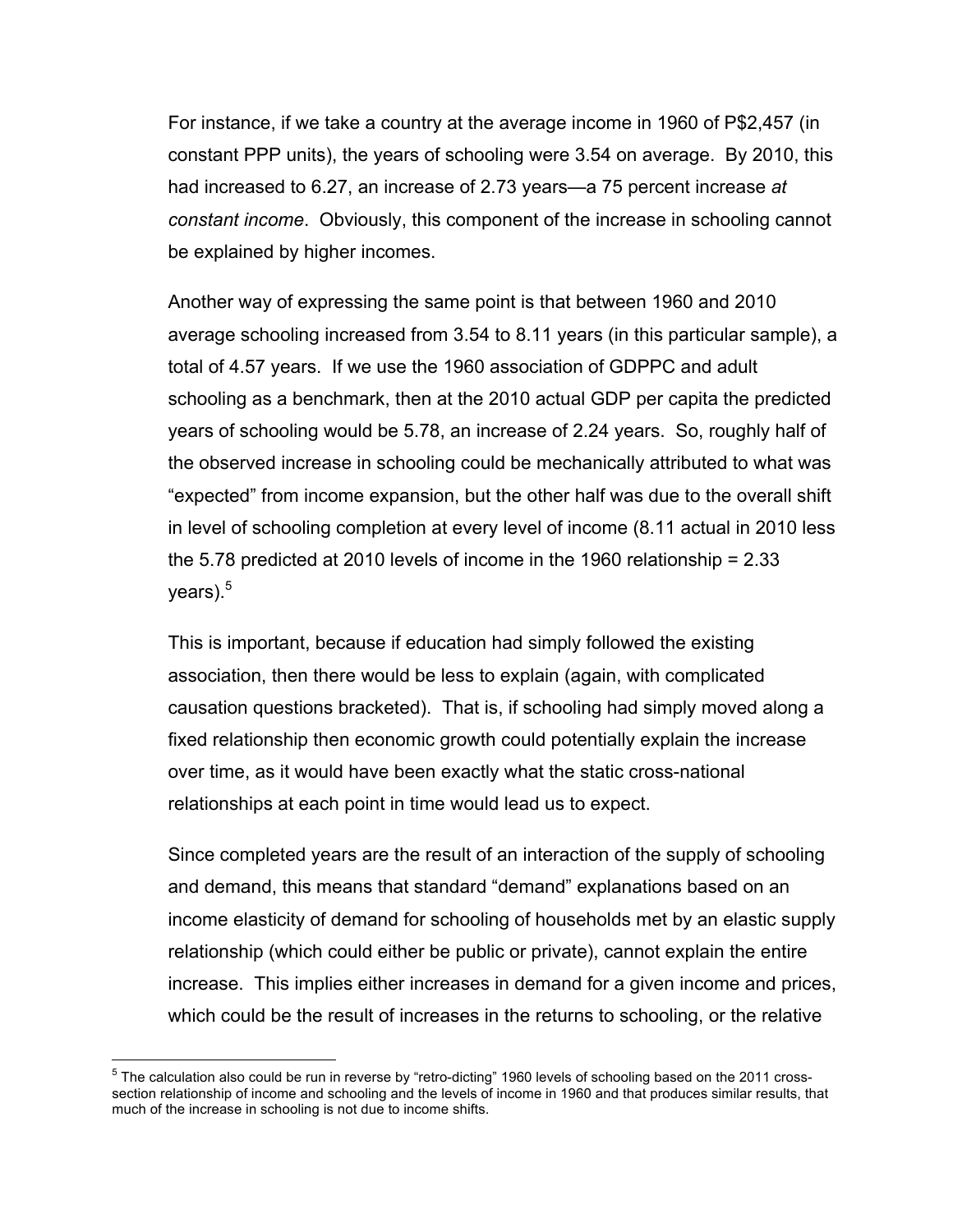price of schooling fell considerably (which would be the result of an expansion of the supply).

The expansion of supply could either be (a) "market" phenomena based on perhaps a technology shift that made schooling cheaper (as appears to be the case in health) or (b) a policy choice. For instance, the decomposition in Figure 3 is like that observed in health outcomes, that there is strong cross-national relationship between life expectancy and per capita income (often called the "Preston curve") and that this relationship has shifted up over time so that life expectancy is higher at any given level of income. However, the most common interpretation of the shift of the Preston curve is the advent of new health technologies (e.g., improved medicines, vaccines, public health knowledge) made it cheaper to achieve health outcomes. This however is not a very plausible explanation of the upward shift in the years-income relationship for schooling as in Figure 3. First, there is little evidence there has been an increase in the technology of schooling that lowered the cost. Education is generally regarded as a "productivity resistant service" subject to Baumol's cost disease (like the performing arts). In the USA, the price of a television (quality adjusted) *fell* in absolute terms by 98 percent from 1986 to 2016 (you could by the same television for half as much), whereas the cost index for college and university *rose* by 227 percent. All measures of "learning per dollar" in the USA, the OECD, and six East Asian countries show a massive *negative* shift in expenditures per unit of learning (Rothwell, 2016; Gundlach, Woessmann and Gmelin, 2001; Grundlach and Woessmann, 2001).

This means that the massive improvement in levels of schooling is likely the result of some combination of (a) increases in the wage, income, and other returns to schooling that made parents more willing to sacrifice foregone income and direct costs to send their children to school, (b) increased demand due to income increases, and (c) policy driven reductions in the costs of schooling as governments chose to reduce the costs of schooling by expanding the supply of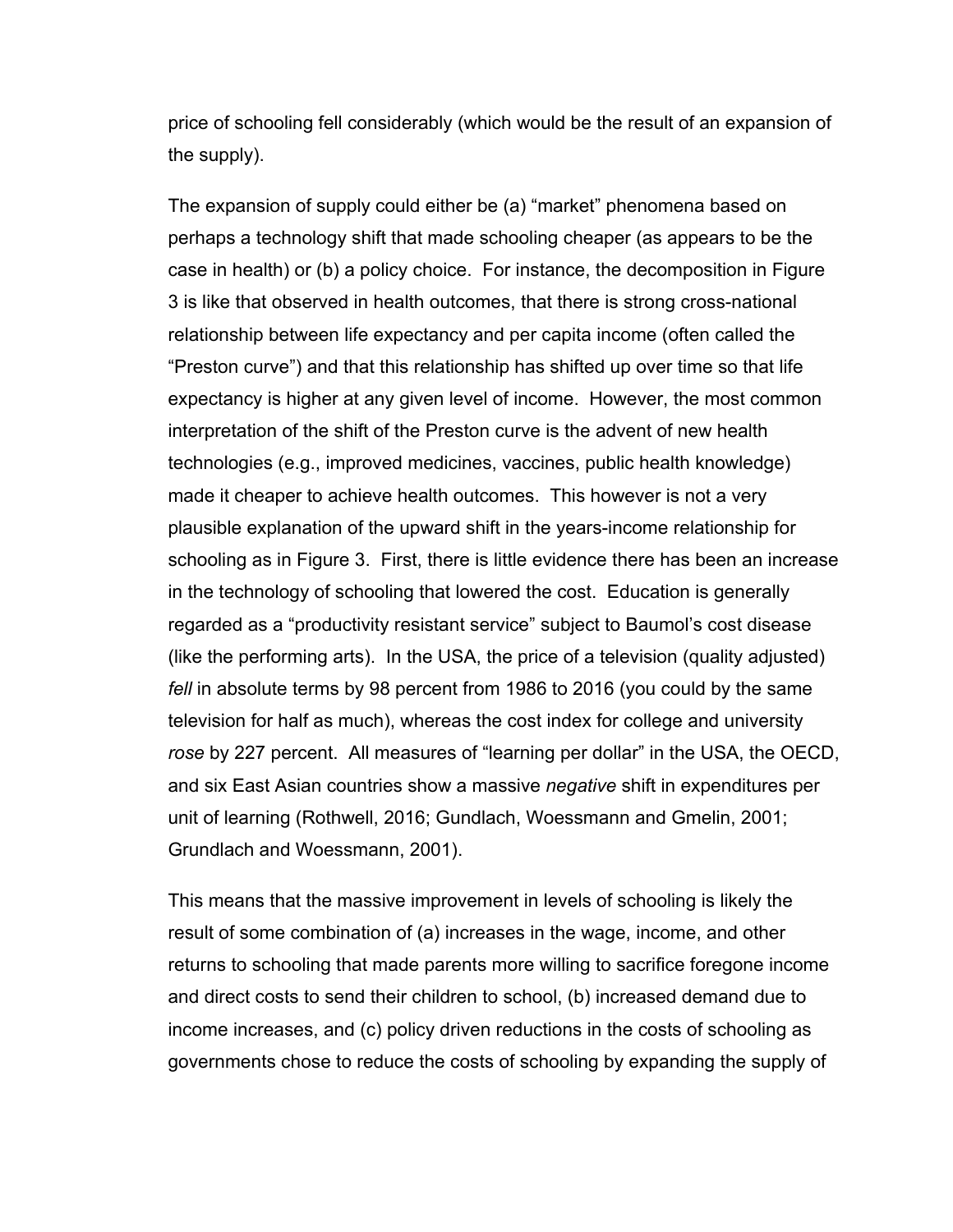schooling and not charging full cost recovering fees; hence these policy actions reduced both travel and direct costs, thereby increasing schooling.

The question of *why* governments would devote large and increasing resources to expanding the supply of schooling is a first key *political* question, and it is a *political* (though also perhaps *social*) question, as the increase appears to be much larger than the result of economic forces that would drive private decisions alone.

# *Fact 1b: The expansion in schooling is remarkably uniform across countries*

A second fact that is to be explained, and which sharply constrains the range of possible political explanations for the expansion of schooling in the developing world, is the remarkable similarity in the expansion of schooling in general, and particularly across "types" or characteristics of governments. A seemingly "common sense" explanation of why governments chose to expand schooling is that schooling is a good thing and governments are under pressure to do good things for their citizens. The difficulty with that explanation is that it would lead to a prediction that "good" governments—those most responsive to citizen demand—would do lots of schooling expansion and "bad" governments would do less, perhaps none at all. But this intuitive reasoning has a hard time with some basic facts.

Figure 4 shows the expansion in years of schooling from 1950 to 2010 by various measures of "governance" (the timing of these measures and country samples are determined by availability on the measure of governance). The striking feature is the similarity of the absolute expansion in schooling completed by adults across these measures. For instance, if we group countries by a standard measure of "democracy" into the "worst" third (least democratic) and "best" third (most democratic) then the least democratic third of countries measure had slightly *faster* absolute growth in schooling (5.2 years) than the best third (5.0 years).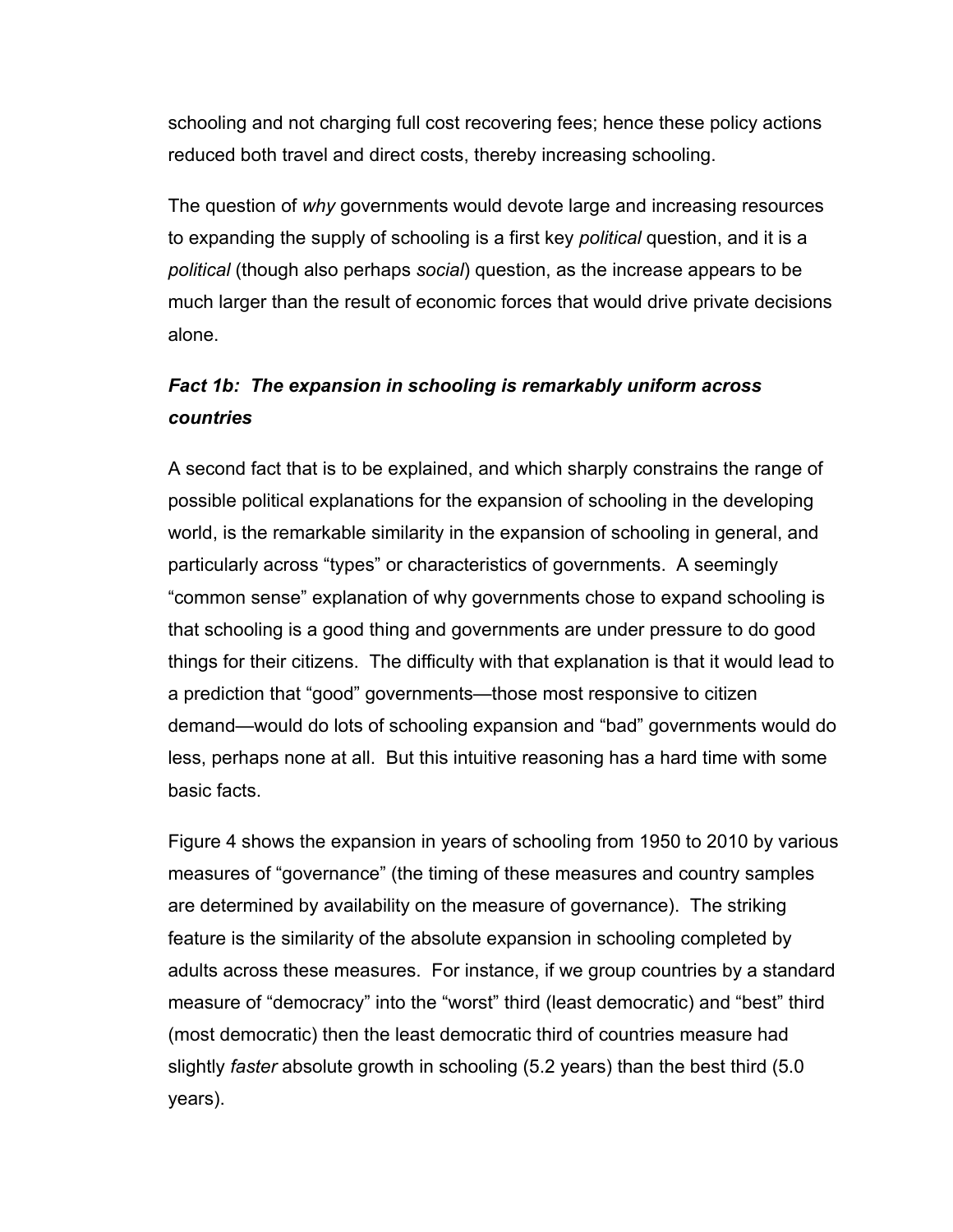Similarly, the *most* corrupt third of countries saw completed schooling expand by 5.0 years which is only .1 year less than the *least* corrupt third of countries.

The countries with the *worst* civil liberties had schooling expand by exactly the same amount (4.9 years) as countries in the *best* third of good civil liberties.

A simple political explanation that "good" countries did lots of schooling and "bad" countries did less schooling is obviously not correct (or at least not obviously correct).



### **Figure 4: Expansion of schooling was roughly the same for "good" and "bad" governments and economic performance**

*Source: Pritchett (2013)* 

This small difference across types or characteristics of governments is in part because the expansion in schooling was so uniform across countries so that the variability is itself just small. One way of illustrating that the variability is small is to compare the growth of "schooling capital"<sup>6</sup> with the growth of "physical capital"

 $6$  "Schooling capital" is a measure of the economic value of the years of schooling rather than a quantity of years of schooling measure alone. A measure of schooling capital has to make assumptions about the economic rate of return of a year of schooling and, as shown in Pritchett 2006 the functional form of moving from years of schooling to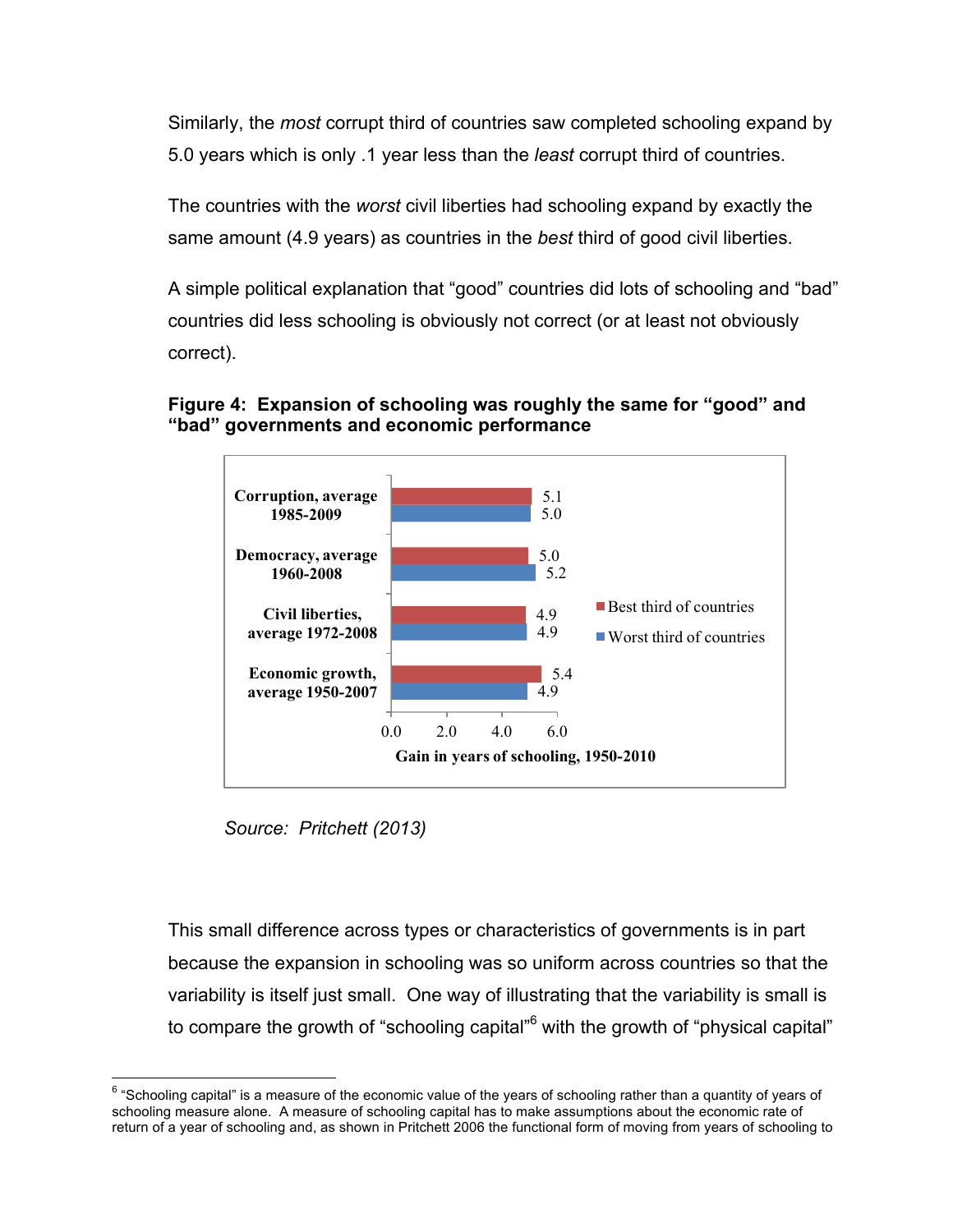or "output per person." The difference between countries that accumulated physical capital rapidly (90<sup>th</sup> percentile) and those that did so slowly (10<sup>th</sup>) percentile) is over 5 percentage points per year. These growth rate differences extended over 30 years imply that countries with rapidly growing physical capital stocks had *five times* more capital at the end of 30 years than the slow capital growth countries.

In sharp contrast, the difference between countries in which "schooling capital" expanded rapidly (90<sup>th</sup> percentile) and slowly (10<sup>th</sup> percentile) is only 1 percent per annum. With schooling capital, the  $90<sup>th</sup>$  percentile of growth country had only 34 percent more schooling capital than the slowly schooling growth  $(10<sup>th</sup>)$ percentile) country.





### *Source: Author's calculations based on data from Pritchett (2006)*

schooling capital can make a large difference. These calculations use the flexible parameterization and the parameter values for constructing schooling capital that I argue in Pritchett 2006 that the data best support.

 $\overline{a}$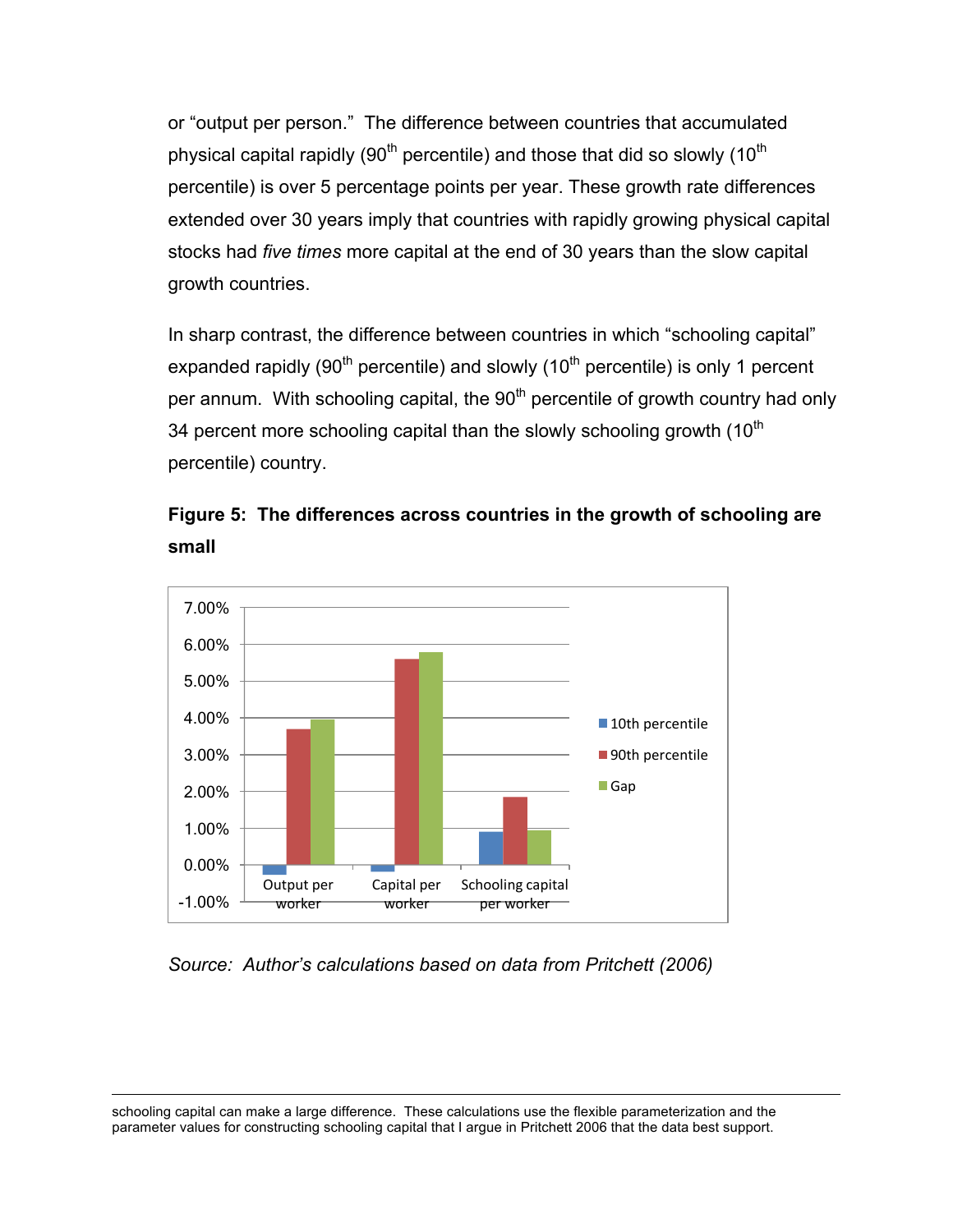This small difference implies that even across very different economic growth rates, the rate of expansion of schooling was quite similar. Figure 3 shows that while the top third of countries by growth rate had an increase in schooling of 5.4 years, this expansion was 4.9 years, even for countries in the bottom third of economic growth rates.

This implies that an interesting political question for a model of the growth of physical capital might be: "Why did some countries have such slow capital accumulation and others have such fast capital accumulation?" The  $10^{th}$ -90<sup>th</sup> gap in growth rates of physical capital per worker is almost 6 percent per annum. But with schooling, the question is: "Why did countries have such remarkably *similar* rates of the expansion of schooling?"

So, the question to be explained is why governments around the world have expanded the supply of schools so aggressively and why this expansion in the decades since 1960 has been so remarkably homogenous across countries, types, characteristics of governments, and even across levels of economic performance.

### *Interregnum: What "normative as positive" is, and why it does not help*

One particularly pernicious approach to political economy explanations, often implicitly used by economists (but equally often explicitly rejected by economists), is what I call "normative as positive" (Pritchett (2010). I will first explain what "normative as positive" (NAP) is and then why it is completely wrong (and we return to this issue as NAP is a pernicious mental weed).

A typical approach to normative economics (or "public economics" or "welfare economics") is to construct a model of the economy that has "market failures." In a model with "market failures," the equilibrium assessed in normative terms by a "social welfare" function (which is some benign weighted average of the underlying "utility functions" or subjective assessments of the people in the model) can be improved upon. That is, if there were a "super-agent" added to the model (the mythical "social welfare planner") who had as their objective the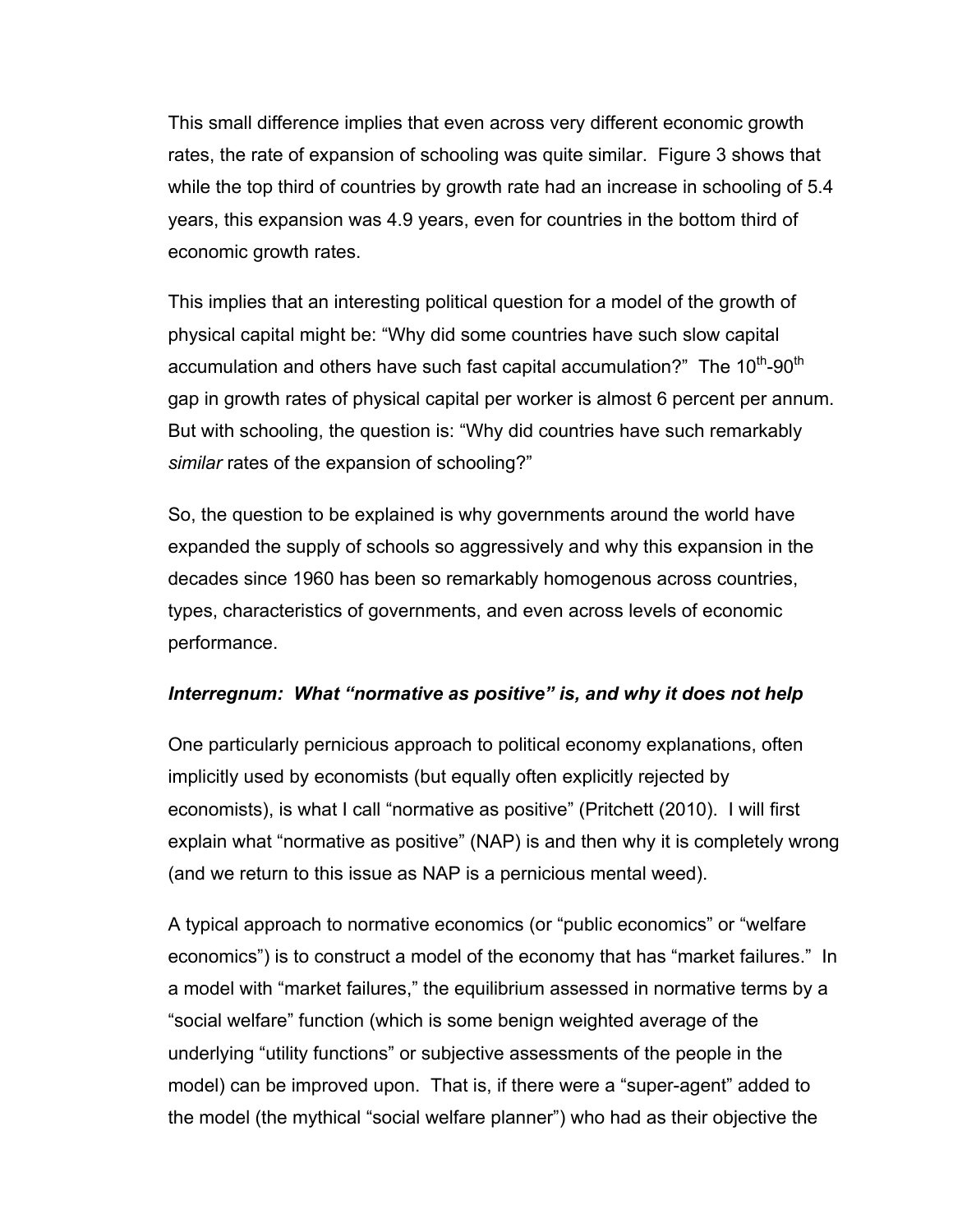maximization of the well-being of the agents in the model *and* that agent has an array of instruments to influence the equilibrium of the economy (including an ability to redistribute income), then there often exists a policy  $P^*$  such that the social welfare at P\* is Pareto superior to social welfare at the market equilibrium. This creates a normative case for policy P\*.

A standard example is a negative externality from pollution. In the market equilibrium, market actors will not internalize the costs to others of their polluting behavior so that an agent seeking to maximize social welfare could impose a tax on pollution (often called a Pigouvian tax after the economist Arthur Pigou) such that social welfare were higher and, if the social welfare planner could also make lump sum distributions of income, he/she/it could impose such a tax on pollution plus set of transfers to make *every single person* better off (this is the definition of Pareto superior).

This is the standard way the game of normative or public economics or welfare economics is played. All well and good. An interesting intellectual exercise.

The problem would come if one observed real governments actually imposing a tax on pollution or on polluting industries. The temptation would be to confuse an economic *rationale* as to why a tax as a policy instrument that *would be* beneficial with a *reason,* that is a positive causal explanation, of why an actual government imposes an actual tax. This would be an example of "normative as positive"—that is, asserting that the normative causally explains the positive.

In the domain of education this often takes the form of asserting the existence of various potential market failures in the domain of schooling. For instance, many assert a positive externality to schooling (so that the total benefits to the education of a single child are greater than the private benefits to that child), which would be a *rationale* for a hypothetical (and fictitious) agent who acts to maximize social welfare to provide a subsidy to schooling. Then, having asserted that the theoretical rationale exists to explain that actual governments build and operate schools *because* the *positive* explanation of the actual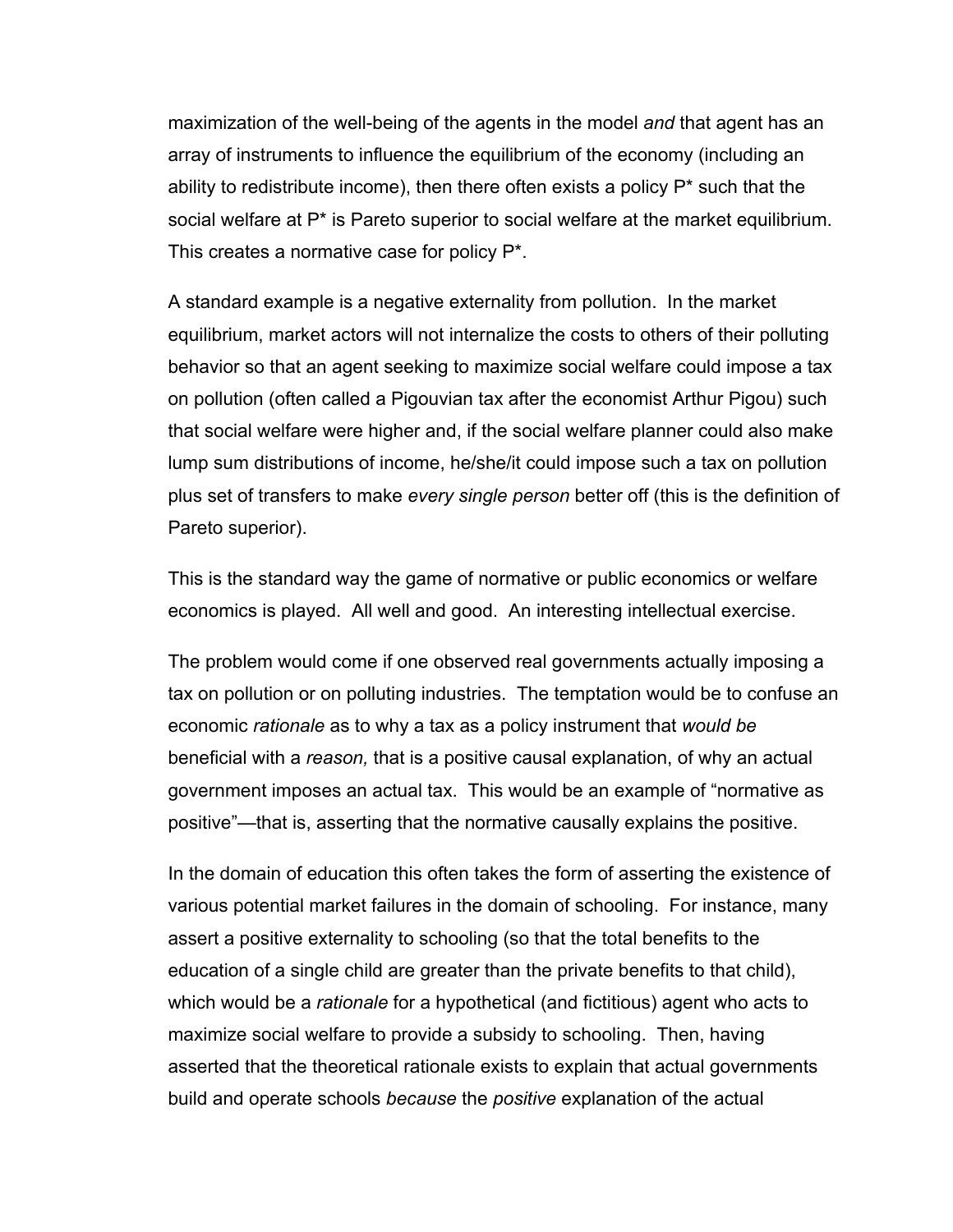behavior of real-world nation-states is that they are acting to remedy this "market failure."

This "normative as positive" (NAP) reasoning is convenient and attractive and hence is often casually and sloppily invoked. It is inadequate as a positive theory of why governments expanded schooling for many reasons, which are articulated in Pritchett (2008) and just summarized here.

First, NAP often simply begs the question of *why* things happened by attributing to actors' various beliefs and motivations. That is, NAP only works as an explanation of behavior if actors act on a belief about a model and evidence. But economists using NAP often do not present adequate evidence that the *magnitude* of the intervention is justified by the *magnitude* of the market failure. This is often because this evidence is lacking, contradictory, or not compelling. But without strong and compelling evidence saying that policy makers chose policy P\* *because* they believed the model and evidence required for P\* to be optimal, but held those beliefs without evidence of their being true, is a very strange begging of the question, not in fact an adequate positive model at all. That is, it begs the question and becomes circular because it does not articulate why people had those particular beliefs to support  $P^*$  in the absence of (compelling) evidence.

Second, the NAP argument fails logically because in order for NAP to be the explanation of a particular policy, call it  $P^*$ , one would not only have to argue that  $P^*$  is one possible policy that improves over the default of "no policy," but that  $P^*$ is the *optimal* policy response. That is, suppose there were four possible policies, P<sup>1</sup> to P<sup>4</sup>. Suppose that each of them addressed some aspect of expanding schooling, but that  $P^2$  was the best policy to address the market failure invoked. Then NAP cannot work as a complete explanation of why, say,  $P^4$  was adopted. That is, even if  $P<sup>4</sup>$  is better than "no policy" for expanding schooling NAP cannot be the explanation of the adoption of  $P<sup>4</sup>$  rather than  $P<sup>2</sup>$  as really one would need another model to explain why  $P^2$  was optimal, but  $P^4$  adopted. But then this isn't NAP at all and from an Occam's razor point of view, why have NAP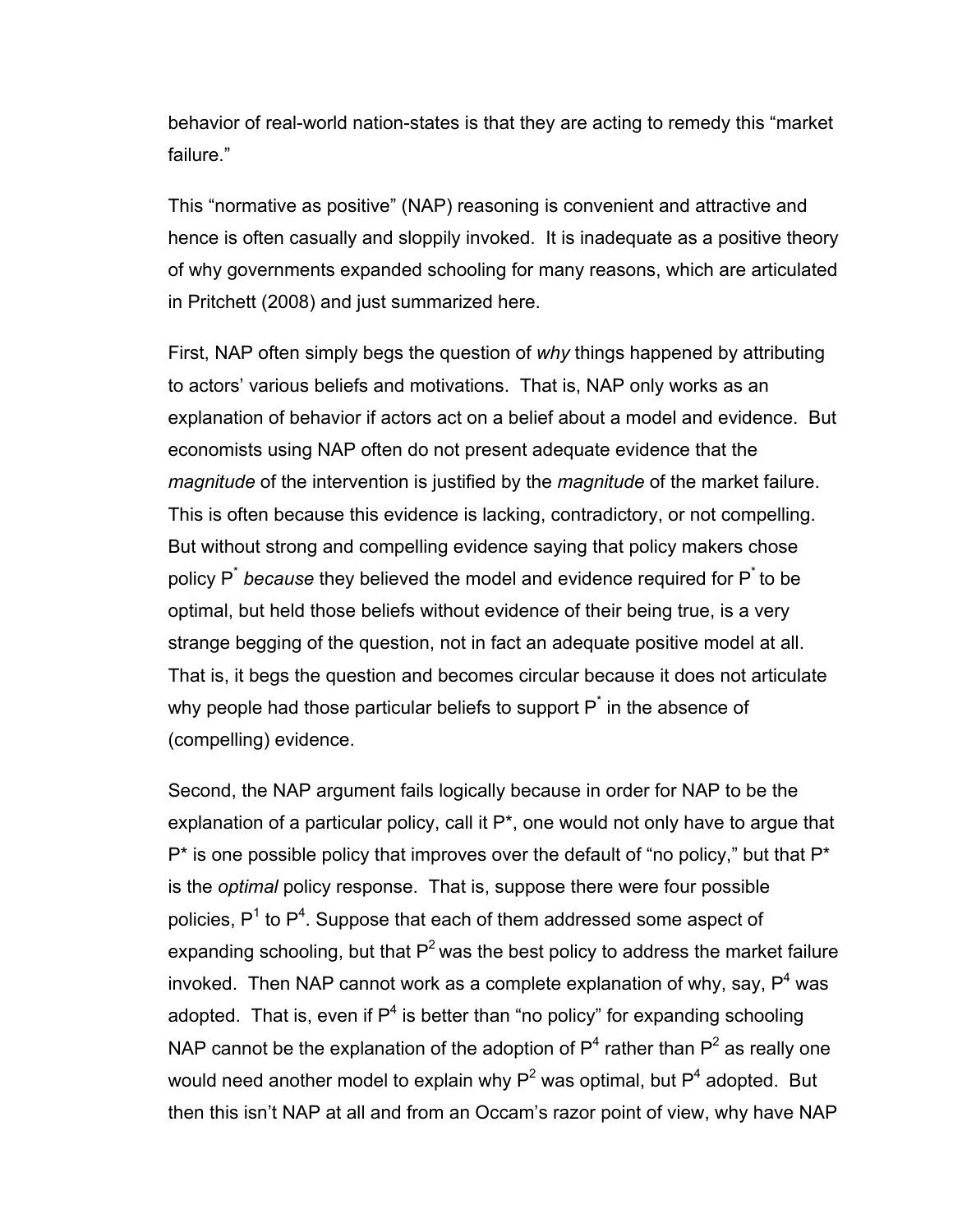to explain why some policy was chosen plus another model to explain the policy choice among options?

Here is a simple hypothetical example. If one were using NAP to claim governments were building schools to increase enrollment in school, then governments should choose where to build schools to optimally increase enrollment per dollar spent. If some children were already in private schools, then the net enrollment rate increase from a government school would be smaller if it attracted students from private to public as that is just displacement from one kind of school to another. So, a NAP model would imply governments would at least attempt to locate schools in a way that minimized displacement ( $P^*$  is "enrollment increase maximizing location"). But in fact, in the early history of the expansion of public schooling in many countries, governments often deliberately chose to build schools in ways that attracted students from private to public schooling (or even took over private schools that obviously would have zero net enrollment increase). This policy (P<sup>Displacement</sup>) cannot be explained as the optimizing response to a market failure that leads to insufficient schooling, which means that as a simple matter of logic, one cannot invoke NAP as a positive explanation of a policy that does not minimize like P<sup>Displacement</sup>. That means, one would need a model that says something like, "Governments have a policy of expanding enrollment because it is a social welfare maximizing response to a market failure, but we need an additional model to explain why, among enrollment expanding policies, they don't minimize displacement." But then perhaps, once articulated, a positive model that explained why displacement was not minimized might be able to explain all the phenomena without NAP at all.

As a specific example, Paglayan (2017) demonstrates that in the late 19<sup>th</sup> century, the government of Chile responded to incipient social unrest in a specific region of Chile (Atacama) by a massive expansion of schooling directed at that region. One could have a NAP model that says, "Chile's government was expanding schools because it was social welfare maximizing" and another distinct model that says, "Chile expanded schooling in this particular region to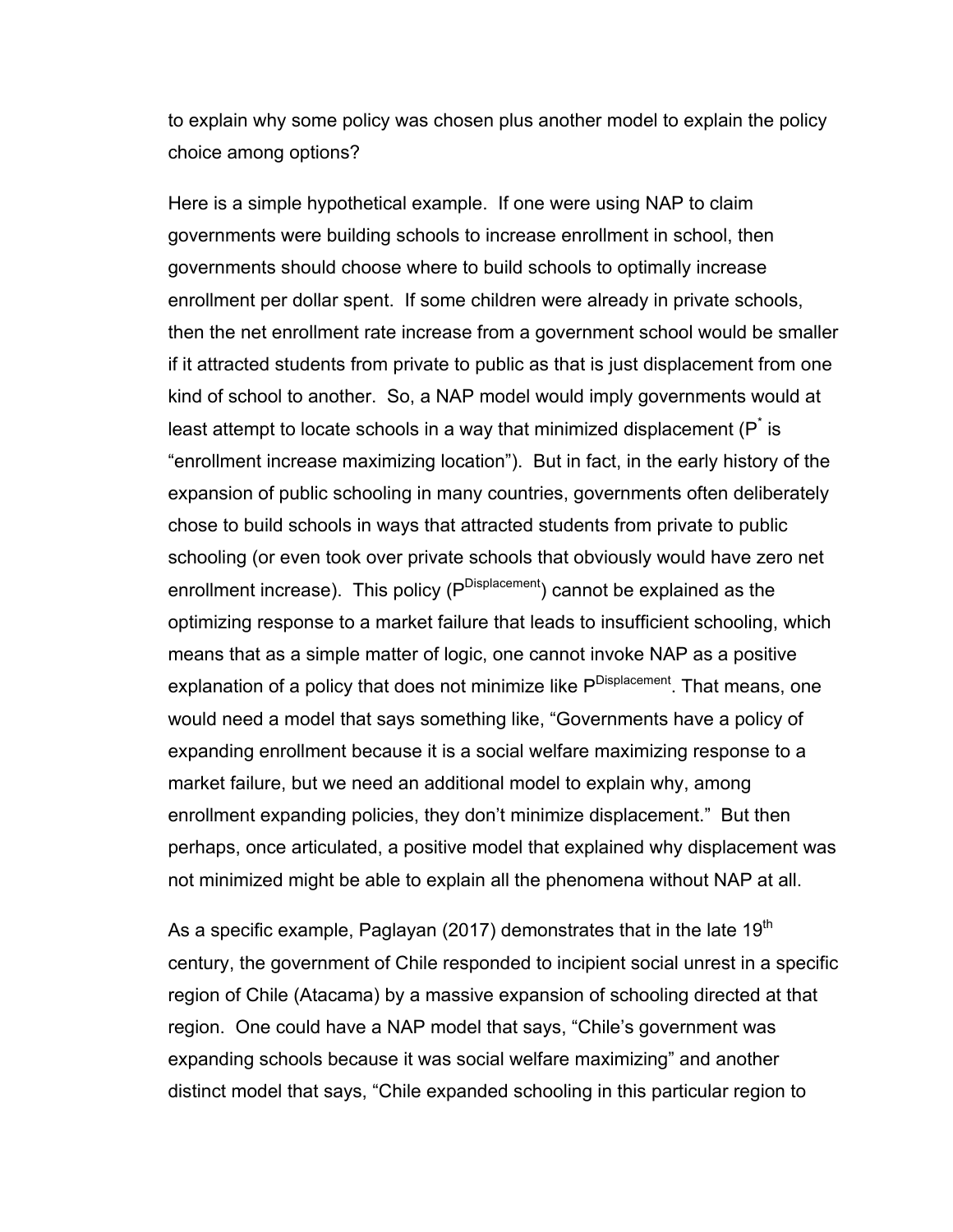suppress civil unrest," but then possibly the model with the features in which governments use expansion of schooling to maintain power and forestall social and civil unrest (with no particular concern for welfare-maximization), actually explains all behavior, and hence by Occam's Razor NAP is unnecessary.

Third, NAP is a terrible positive model to explain the *generality* of actions across a large range of developing countries. That is, one can imagine that some governments, at some times, in some political configurations of constraints on their actions by citizens or others, act as if they were guided by maximizing wellbeing. But this is hardly a general theory of government as many governments do many things that are indifferent or hostile to the well-being of many of their citizens. So, the idea that countries that did not respect human rights were, with respect to schooling, acting like social welfare maximizing planners to adopt optimal market correcting policies with the objective of maximizing social welfare is, well, surreal.

### *2 Facts about the modality by which governments support schooling*

The second set of facts are about the modality by which governments in the developing world carry out their policies towards schooling. This is both that (a) most governments channel support of (especially) basic schooling only through the *production* of schooling by public sector entities and (b) these public sector entities are mostly quite large.

## *Fact 2a: Most governments discharge their responsibilities for provision of schooling by direct production of schooling and delivery 'in kind'*

An obvious fact is that most basic education in the world is directly *produced* by the public sector, not simply *provided* via indirect mechanisms. That is, governments actually build, own, and operate schools, almost exclusively by hiring teachers into regular government, civil service like, employment. While many governments *allow* private schools, most private schools are generally not supported by public funds.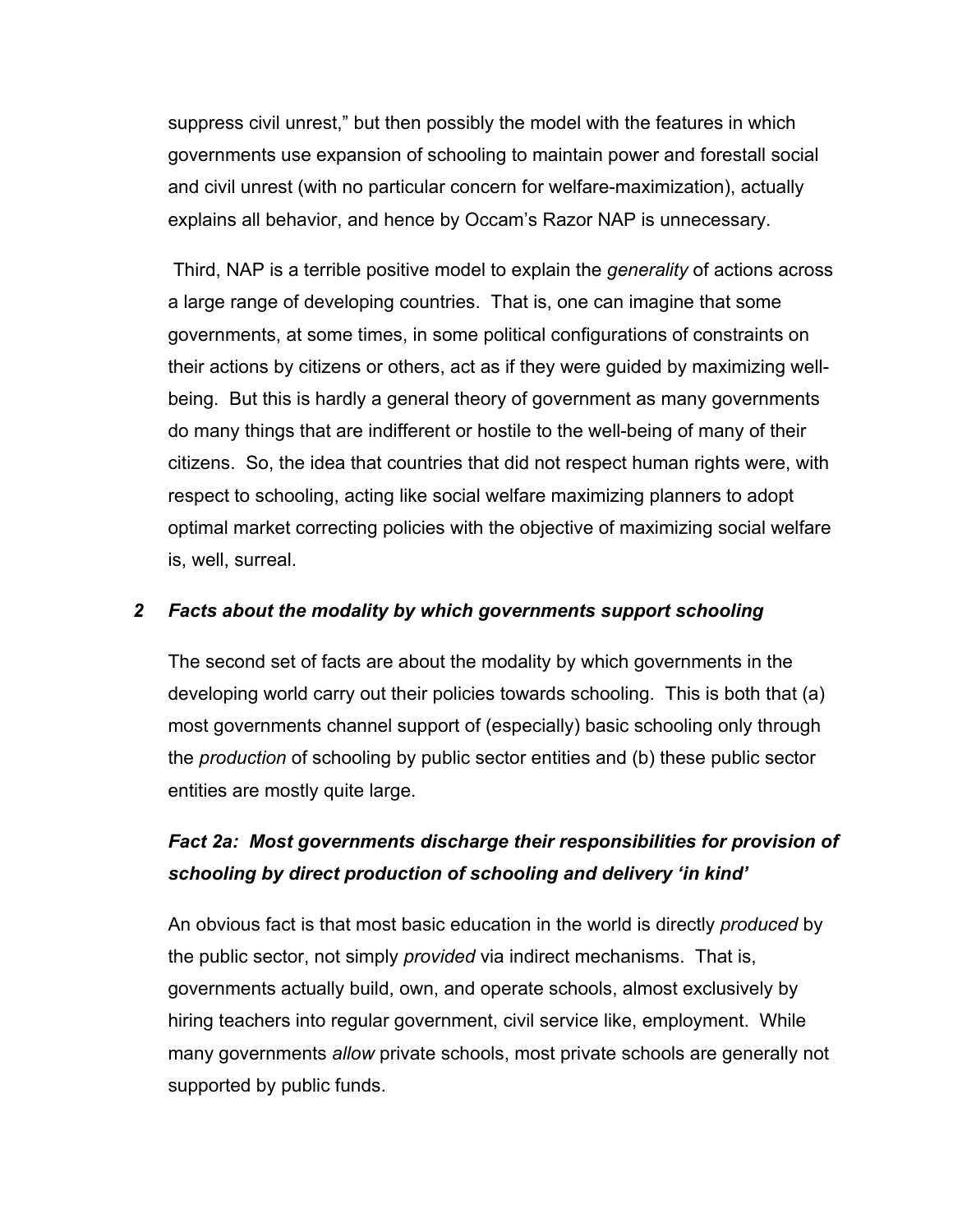There are of course exceptions, but few. Some European countries, like the Netherlands, provide public support to both state and non-state (religious) schools. Others, like Chile in 1981, have adopted "money follows the student" like policies and provide public funds to most (though by no means all) private owned and operated schools.

Whatever one's views on the appropriate actions of governments and what responsibilities governments should assume, there is another debate about the *modality* by which those legitimate and appropriate state obligations are discharged.

Many countries for instance help the poor by subsidizing food or kerosene or cooking oil or housing. Some, but very few, governments decide that the most effective way to subsidize food is to own and operate farms, whereas most (if they decide to subsidize food), do so through means other than direct production, such as purchasing food. Nearly all governments take responsibility for providing electrical power, but even if one decides that electrical power is a governmental responsibility, the *modality* question arises is whether to meet that responsibility either through the regulation of private providers, contracting with private producers, or by directly building, owning, and operating facilities that generate electricity. Similarly, many governments take responsibility for providing at least certain types of health care services. Again, one could do this by either building, owning, and operating facilities, or by allowing private sector providers of health services and having "money follow the patient" and *providing* for health care by financing providers with a variety of ownership structures (public, private, private non-for-profit), rather than exclusively direct production.

So, the question needing an explanation is why governments so very generally choose to *produce* schooling as their dominant (or only) modality of support for primary/basic education. *7*

 $<sup>7</sup>$  I hope posing this question does not provoke suggestions that even the posing of this question is a "neo-liberal" or</sup> "Anglo" agenda. These modality questions are not debates about the "role of government" but rather narrower about how best to discharge a given responsibility. The results are often surprising from a narrowly ideological view as, for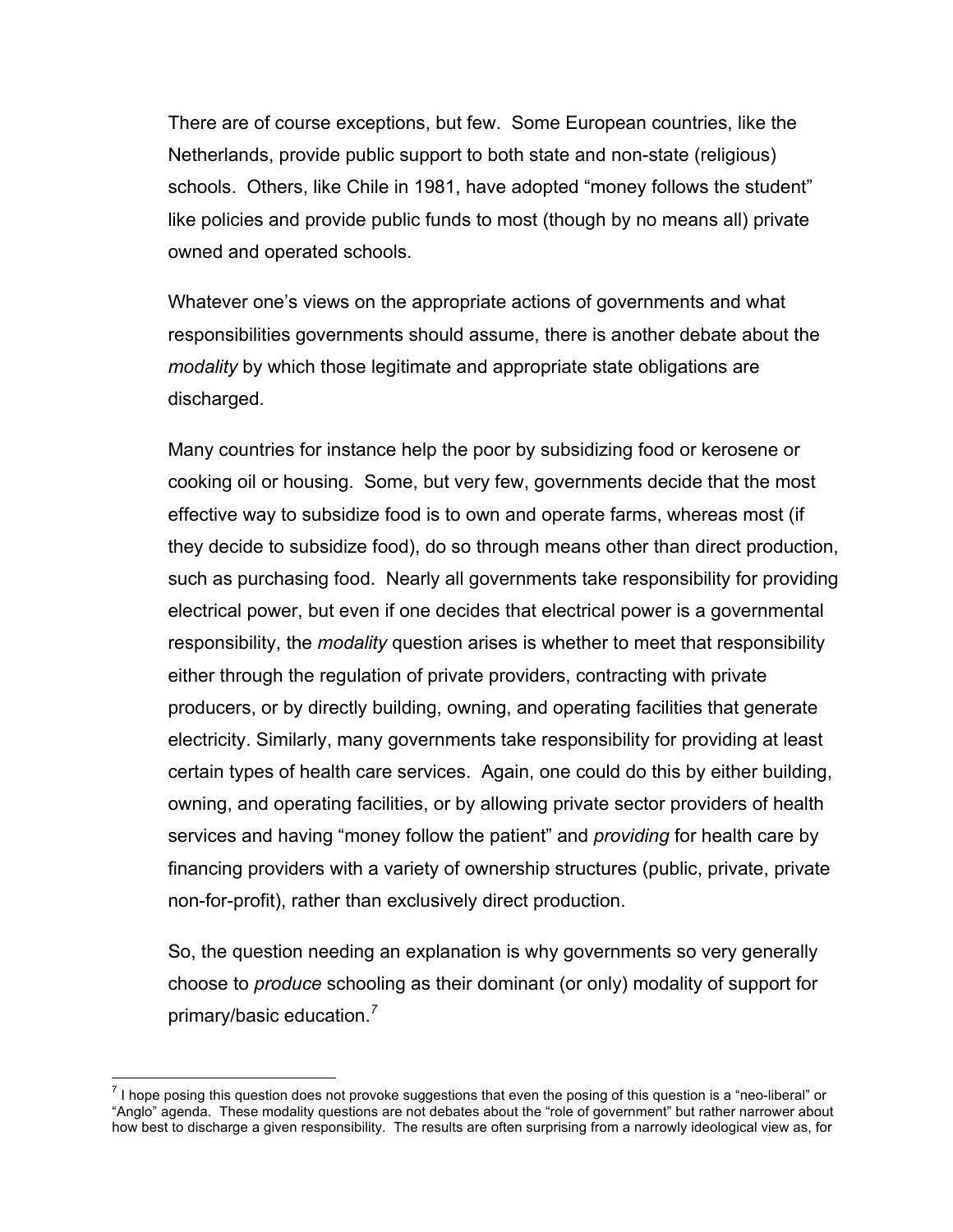"Normative as positive" could be the answer. That is, it could be that governments produce schooling because that is the most efficient way to promote education. While, as I pointed out above, "normative as positive" is not really a very good positive model, but understanding the deviation between the "optimal" policy and the actual policy is often a good way of exploring what a good positive model needs to explain.

For instance, there is general agreement on the desirability of achieving universal primary schooling. But there are many things for which universality is achieved without any government production. For instance, many countries require every driver to have automobile insurance. A legal mandate to purchase such insurance achieves the goal of universality (at least among those that own a car) without any public sector direct production of insurance and even without any public spending on insurance.

NAP has a hard time explaining *any* government production. Mark Blaug's (1976) review of the economics of education, although now almost 40 years old, remains roughly true: "what needs to be explained about formal schooling is not so much why governments subsidize it as they do, but why they insist on owning so much of it in every country. On this crucial question we get no help, and cannot expect to get help, from the human capital research program, even when it is supplemented by the theory of externalities and public goods of welfare economics." (p. 831) That is, there are "market failures" in the markets for education or equity reasons for support to children to get schooling schools does not explain why that support should ever (much less nearly always) take the form of direct production and provision in-kind. That is a *political,* not economic, question.

instance, urban water supply is done in France by private corporations, the Netherlands and Belgium have the highest percent of private students in the OECD, and many traditionally "socialist" European governments have privately produced, though publicly financed, universal health care services.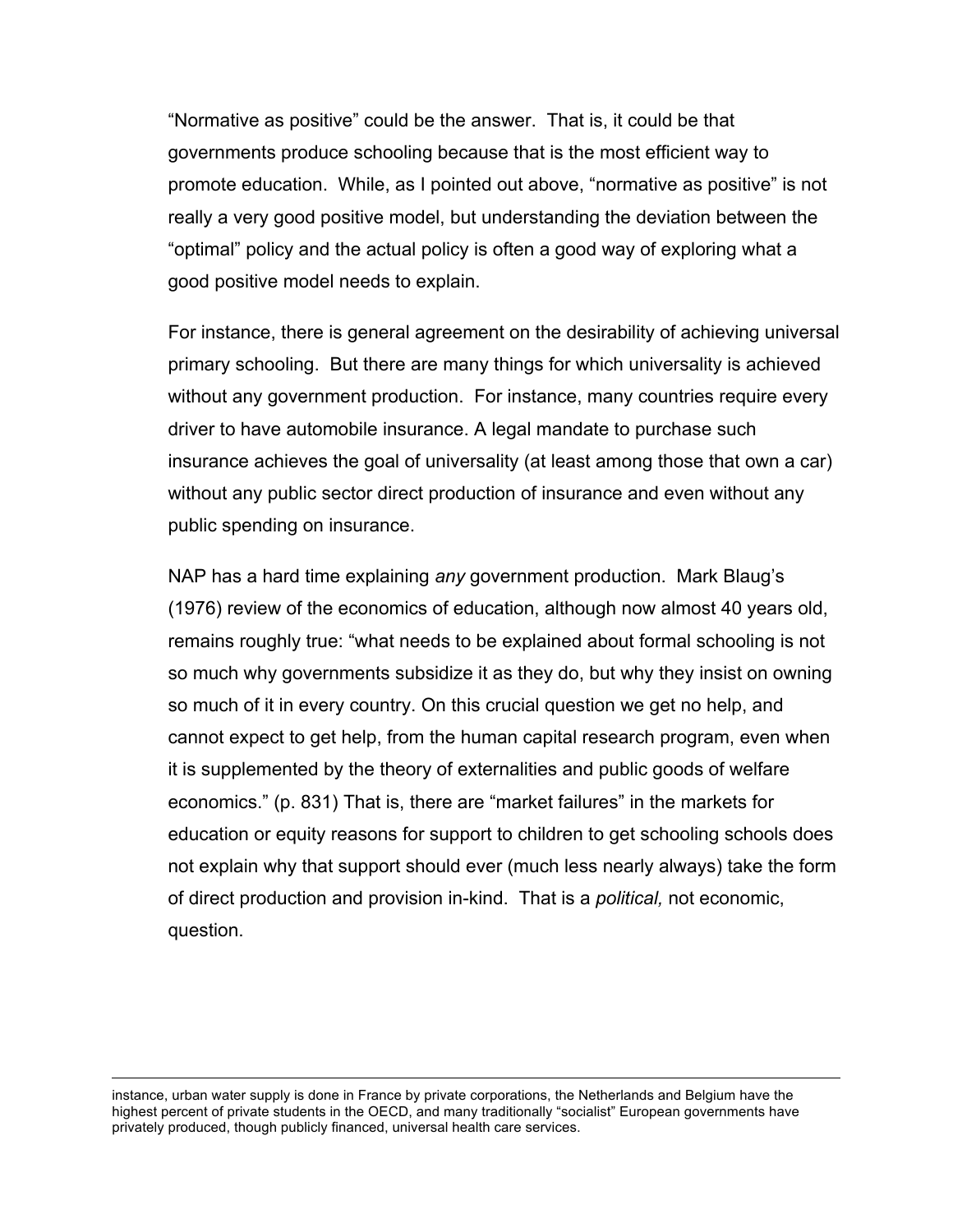# **Fact 2b: A common mode of public production of school is through very large units**

Governments often (though not always) organize schools into very large political units (nations, large states/provinces) and control key features of schools, including the human resources of hiring and assigning teachers, via a large bureaucratic organization. For instance, in India's federal structure, basic education is a responsibility of the states, and in many states, teachers are hired at the state level. This leads many states of India to employ over 200,000 teachers—which makes them amongst the largest employers in the world, larger than even the enormous US private firms. There are 10 Indian states who employ more teachers than the  $25<sup>th</sup>$  largest private employer in the USA has total employees.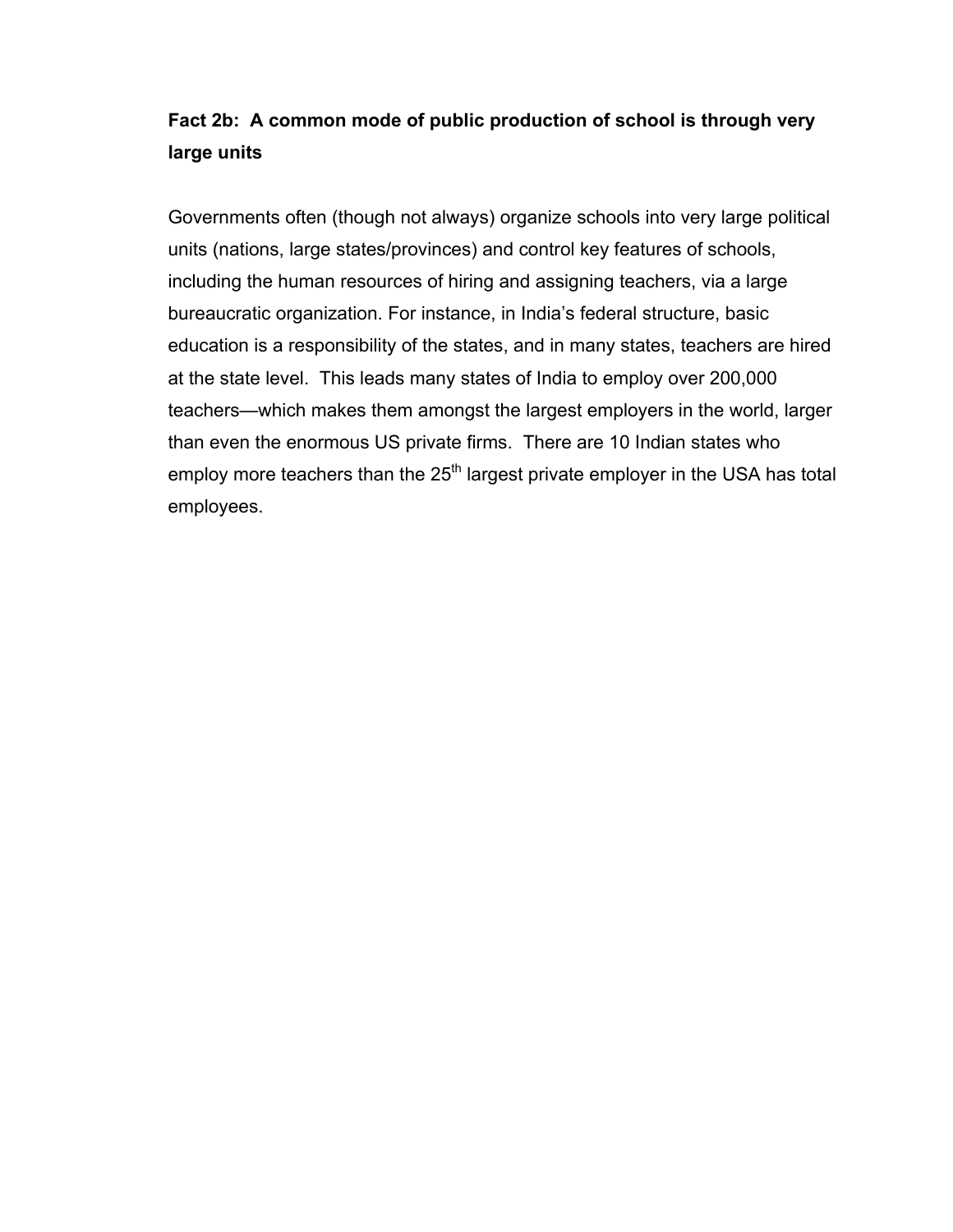|                                                         |  |  |  | Table 1: Each of the 10 largest states of India has more government teachers |
|---------------------------------------------------------|--|--|--|------------------------------------------------------------------------------|
| than the 25 <sup>th</sup> largest US firm by employment |  |  |  |                                                                              |

| State of India or US firm                                                     | Rank of US firms by<br>total employment | Number of<br>teachers/employees |  |  |  |
|-------------------------------------------------------------------------------|-----------------------------------------|---------------------------------|--|--|--|
| <b>Uttar Pradesh</b>                                                          |                                         | 509,508                         |  |  |  |
| West Bengal                                                                   |                                         | 449,724                         |  |  |  |
| McDonald's                                                                    | 3                                       | 440,000                         |  |  |  |
| <b>United Parcel Service</b>                                                  | $\overline{4}$                          | 399,010                         |  |  |  |
| Andhra Pradesh                                                                |                                         | 348,221                         |  |  |  |
| <b>Bihar</b>                                                                  |                                         | 347,330                         |  |  |  |
| <b>General Electric</b>                                                       | 10                                      | 305,00                          |  |  |  |
| Maharashtra                                                                   |                                         | 289,067                         |  |  |  |
| Madhya Pradesh                                                                |                                         | 268,471                         |  |  |  |
| Rajasthan                                                                     |                                         | 266,505                         |  |  |  |
| FedEx                                                                         | 19                                      | 255,513                         |  |  |  |
| Karnataka                                                                     |                                         | 228,681                         |  |  |  |
| Gujarat                                                                       |                                         | 206,203                         |  |  |  |
| Odisha                                                                        |                                         | 205,335                         |  |  |  |
| <b>Verizon Communications</b>                                                 | 25                                      | 193,900                         |  |  |  |
| Source: Pritchett (2014), Table 3, based on DISE 2011 State Report Cards, and |                                         |                                 |  |  |  |

*[https://en.wikipedia.org/wiki/List\\_of\\_largest\\_employers\\_in\\_the\\_United\\_States](https://en.wikipedia.org/wiki/List_of_largest_employers_in_the_United_States)*

This is a fact to be explained, as it is not at all obvious *why* this mode of production—large Weberian bureaucracies—is so popular. To what purpose is an organizational structure of a national (or large state) ministry of education "fit for purpose?"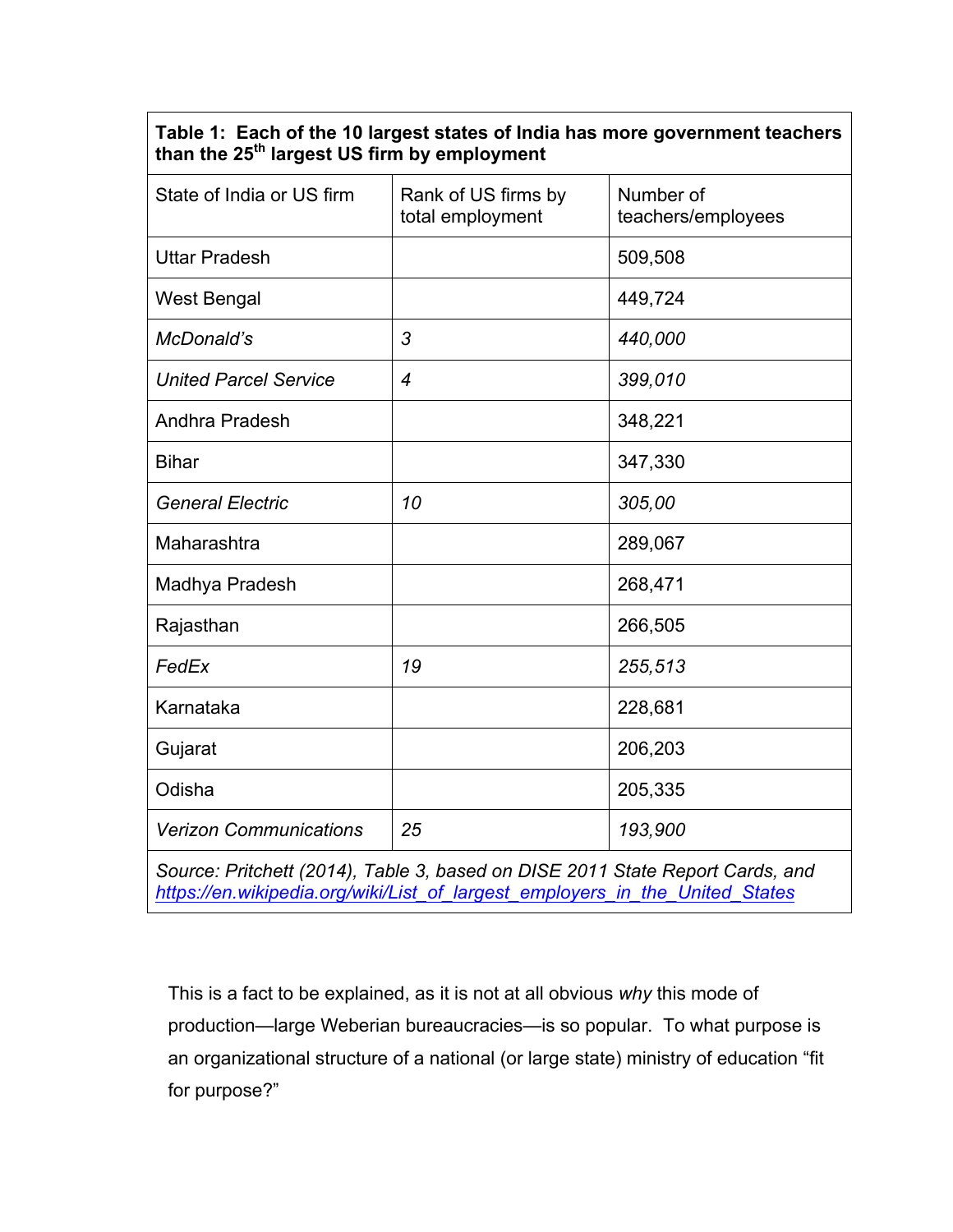The usual economic explanation of the size of an organization is that there are economies of scale (unit costs decline as production gets larger) or scope (activities are more productive when bundled into the same organization). However, there are counter-vailing forces tending toward small organization size, as in some activities there are few economies of scale or scope, and managing and motivating the key contributors to value gets harder in a large organization.

One way to think about this is the idea of "thick" versus "thin" information. The anthropologist Clifford Geertz described his method as "thick description" making the distinction between "thin" descriptions of individuals by objective characteristics (tall/short, male/female, old/young) or thin descriptive social or economic roles (mother, worker, peasant) versus the way each of us sees ourselves as a "thick" person with a rich and complex inner self embedded in multiple ways into complex relationships with other individuals and social structures. Think of the difference between whether a teacher is tall or 56 years old or has a bachelor's degree (thin) versus whether the teacher is nice or concerned or dynamic (thick).

These trade-offs in firm size create very different typical sizes among organizations handling different types of productive activities. Many professional activities in market economies operate in units that are very small compared to the overall scope of the market. Dentists, lawyers, architects tend to work in very small firms. In contrast, organizations which deliver packages (a prototypically "thin" activity with substantial economies of scale due to coordination) tend to be very large—whether in the public or private sector. UPS and FedEx are private corporations, but are almost as large as the US Postal Service and organized very similarly.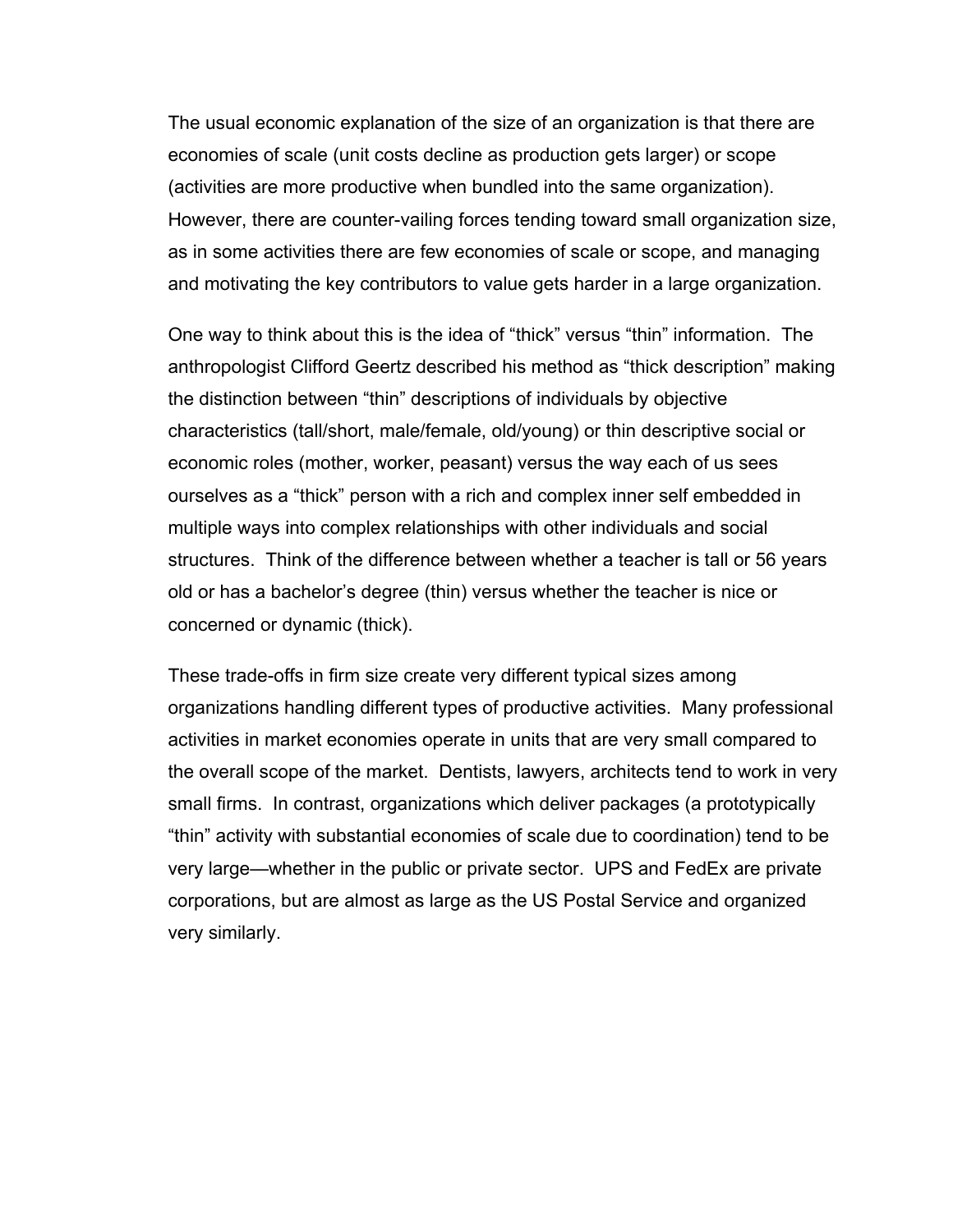|                                   |       | Extent to which successful creation of value in the<br>activity relies on application by front-line workers of<br>specialized knowledge too difficult to externally<br>observe features of the particular case                             |                                                                                                                                                                                                             |  |  |
|-----------------------------------|-------|--------------------------------------------------------------------------------------------------------------------------------------------------------------------------------------------------------------------------------------------|-------------------------------------------------------------------------------------------------------------------------------------------------------------------------------------------------------------|--|--|
|                                   |       | <b>Thick</b>                                                                                                                                                                                                                               | Thin                                                                                                                                                                                                        |  |  |
| Extent of                         | Small | 'Practices'—small<br>organizations, often<br>owned by professionals<br>as sole proprietors or<br>partners<br>Examples: dentists,<br>architects, lawyers,<br>medical specialists                                                            |                                                                                                                                                                                                             |  |  |
| economies<br>of scale or<br>scope | Large | 'Franchises'—large<br>organizations that reap<br>economies of co-<br>ordination in some areas<br>(e.g., marketing) while<br>relying on small units for<br>'thick' aspects of<br>operation<br>Examples: fast food,<br>budget hotels, armies | 'Bureaucracies'—large<br>organizations, owned by<br>large anonymous<br>shareholders or non-<br>profits, nearly all workers<br>on salary<br>Examples: postal<br>services, railroads,<br>automobile producers |  |  |

**Table 2: How the importance of 'thick' information and economies of scale affect expected organization size**

Source: Pritchett (2014)

What makes the very large organization sizes of many public sector organizations something to be explained is that many characteristics of effective instruction appear to be "thick." When instructional services are provided in the private sector, they tend to be done in very small organizations which (at least so far) show little ability to scale. There is a large and flourishing market in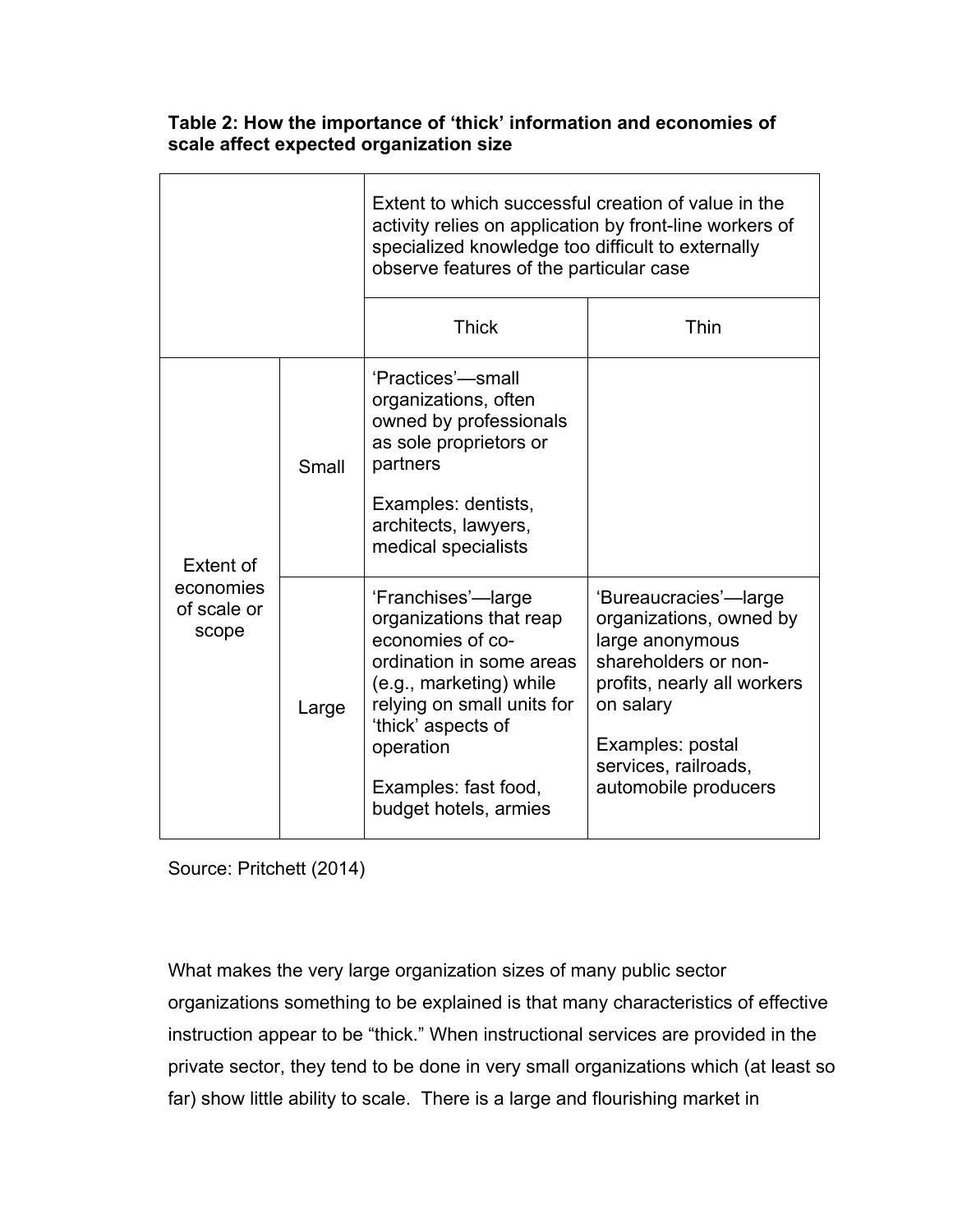instruction of all types—music, dance, sports, religion, crafts, and tutoring, and most of the activity in these markets (with the notable exception of instruction aimed at standardized testing) is done by a single person or very small firms. $^8$ 

Another analogy is colleges/universities. In the relatively open market in the USA for higher education, where mostly "money follows the student," one notes that the top end of the market consists of units that are tiny compared to the market. That is, none of the top-rated colleges or universities in the USA have more than one tenth of one percent of the total enrollment (e.g., the top-rated university for undergraduate education, Princeton, has about 5,000 undergraduates of the 12 *million* total enrollment or the 5 *million* private enrollment). The top 22 *combined*  have 1.2 percent of the enrollment (Pritchett, 2014). One would suspect that if these places could become much, much larger successfully, they would have.

The size and scope of the allocation of responsibilities in the production of schooling in the public sector does not appear to be based on economic or accountability criteria (Pande and Pritchett, 2006). The size and scope of the organizations engaged in the production of schooling appear to be primarily *political* decisions.

### *3 Why are (some) systems so awful and some so good?*

The third set of facts which need a political explanation cover the effectiveness and efficiency of schools, particularly public sector schools, but also those operated privately (with or without public sector support).

# *Fact 3a: Learning profiles are (at times) strikingly flat and learning outcomes low*

While it is hard to judge exactly what learning outcomes are possible in any given context, particularly because a consistent finding is that student and student background characteristics account for a large part of the variation in assessed

<sup>&</sup>lt;sup>8</sup> In the USA, there are some emerging firms like "School of Rock" that are attempting to expand national franchises. It remains to be seen whether these are feasible and what market share they capture.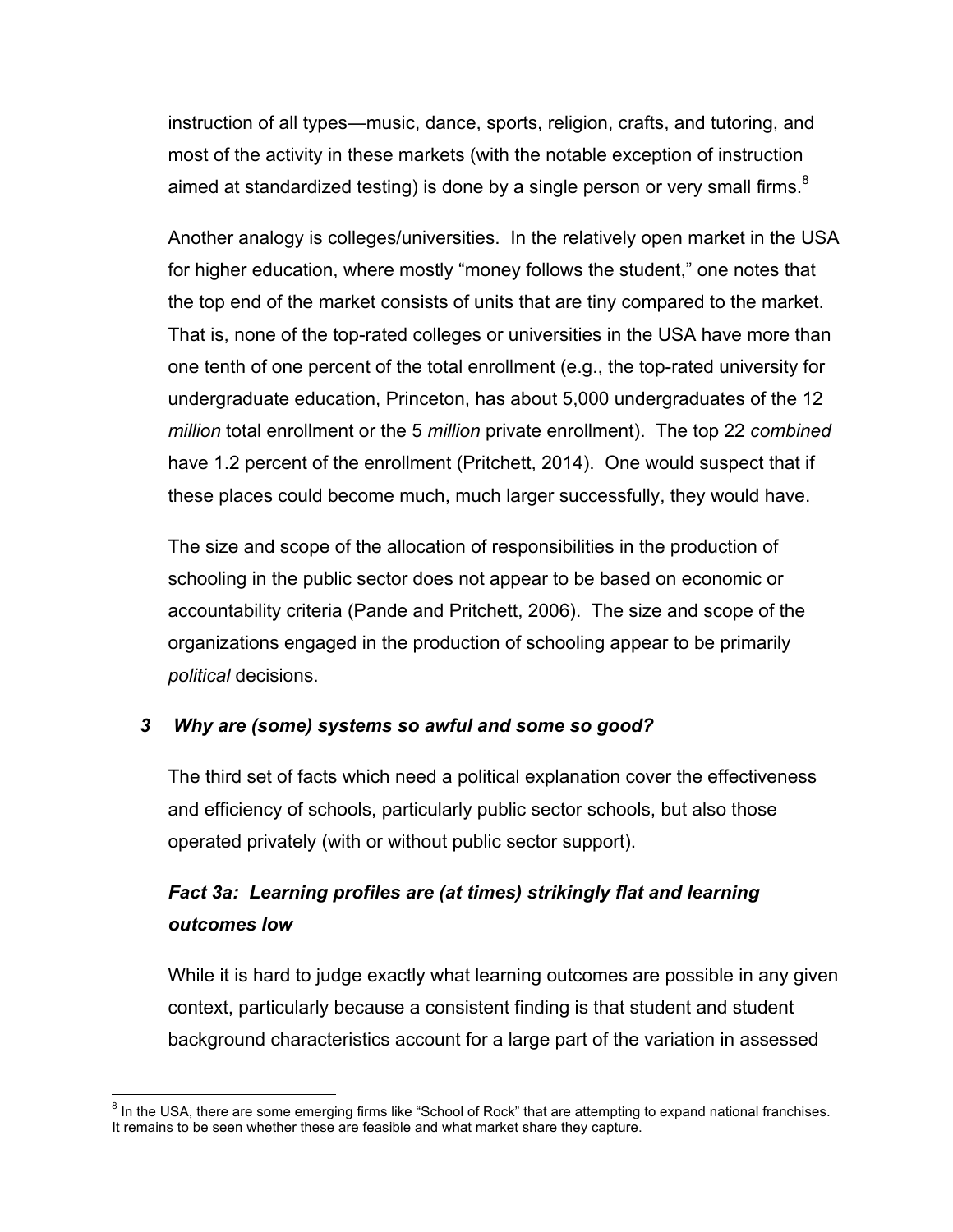levels of learning, it does seem that learning outcomes are noticeably higher in some country/regional contexts than others, even controlling, as best one can, for the influence of background characteristics.

Sandefur (2015) used the PISA data to compare the test scores of children of similar household wealth using an asset index based on questions about a child's household. Figure 6 shows the results where each grey line is a country with a country label at the average for the country. For instance, households in Vietnam (VNM) and Peru (PER) are at roughly comparable levels of the wealth index, yet the PISA score average in Vietnam is at least 100 points greater (which is a massive gap as the test is normed so that a student standard deviation across all OECD countries is equal to 100). Notice that, while richer students in both countries perform better than poorer students (the grey line is upward sloping), the richest students in Peru do less well than the poorest in Vietnam because of the massive gap across students at each level.

### **Figure 6: There are differences across countries in the learning performance of students, even controlling for the wealth of the households.**



*Source: Sandefur (2015)*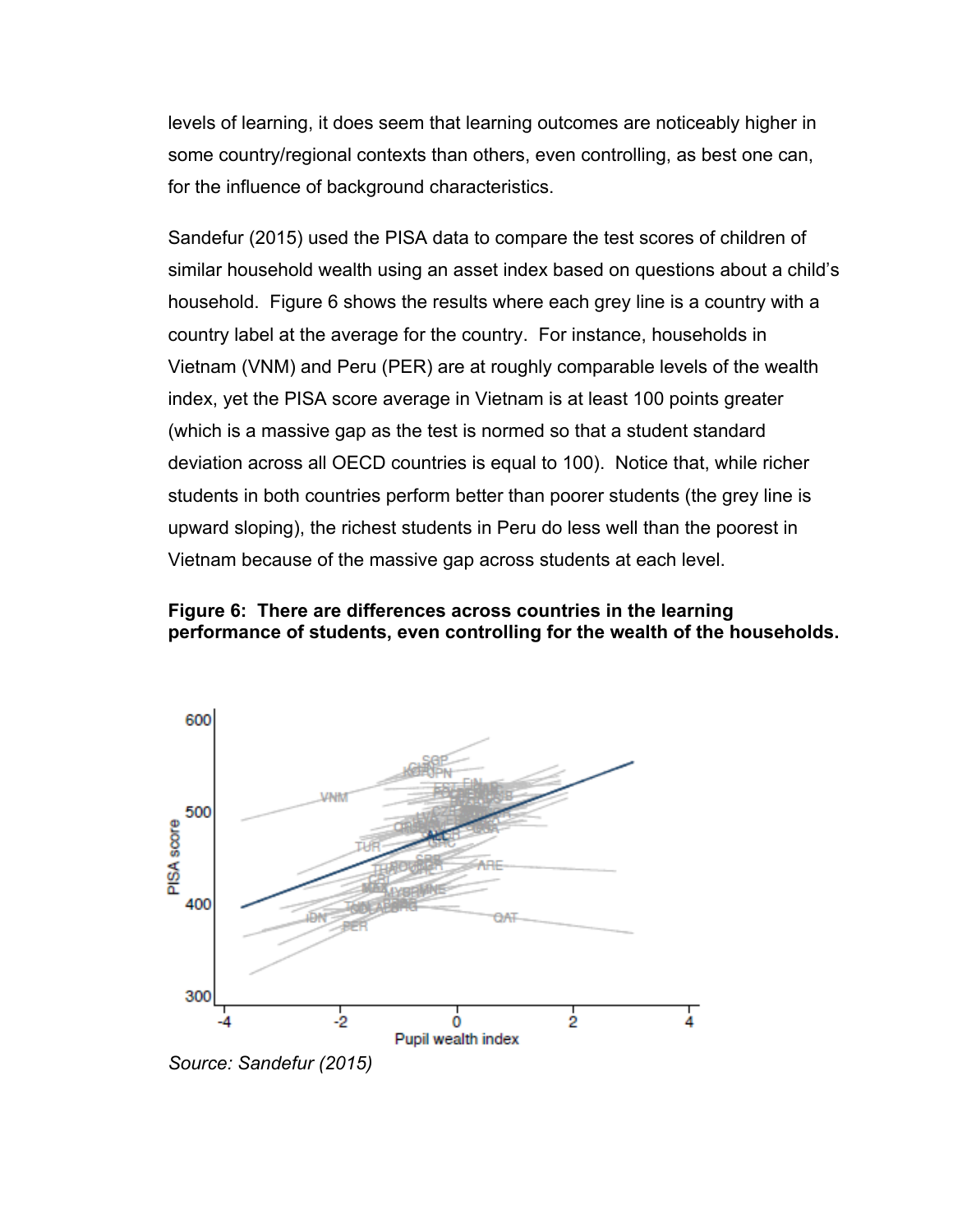Singh (2014) goes further in documenting the differences in the effectiveness of schooling in transmitting learning by tracing the emergence of differences in learning gaps across four countries by tracing the same children over time. In the Young Lives data, children were tested for ability at age 5 and then tested in mathematics at age 8. One way of showing the differences in learning is to compare the gain in mathematics competence per year of schooling completed across countries. A child in Vietnam gains 55.2 points from a year of school, while a child in Peru gains only 32.6 points, India 25.4 points, and Ethiopia 28.4 points. This means a child in Vietnam gains 22.6 more points than in Peru even controlling for the child's nutritional status when 5, caregiver education, time spent in various tasks, wealth of the household. For comparison, a child with a caregiver having six more years of schooling would have scores higher by 10.7 points. A child a standard deviation taller (often a proxy for malnutrition) would have scores higher by only 3.2 points. A richer child would have scores higher by 35 points. This is consistent with Vietnamese poor children having much higher scores than rich children in Peru, as the additional gain per *each* year of schooling in Vietnam versus Peru swamps the impact on the *level* of learning from being from a wealthier family.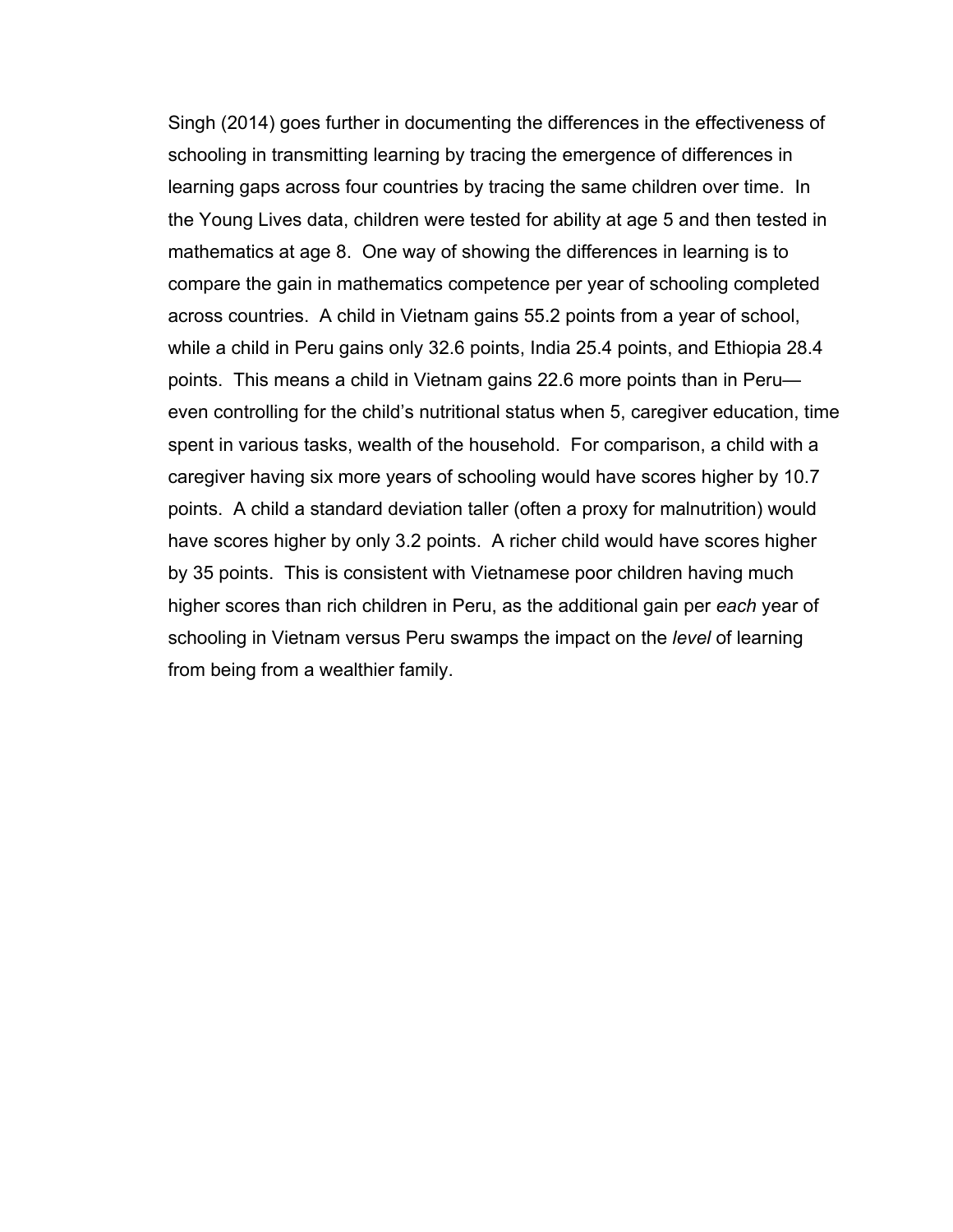**Figure 7: Mathematics competence gained per year of schooling for children between 5 and 8 years old is almost twice as high in Vietnam as in other countries...much bigger than nutritional differences or caregiver schooling** 



*Source: Adapted from Singh (2014), Table A.5.* 

The cumulative level of competence is the result of a learning profile—the trajectory over time/across years of schooling in competency in a given domain. Unfortunately, most assessment is done at a single point in time and hence the dynamics of the learning profile are not revealed. However, a number of citizenled assessments using a simple instrument in a non-school setting reaches all children in a given locale and hence, can estimate the level of learning for all children and therefore also show the relationship between grade attainment and performance.

Figure 8 illustrates two striking things by showing the fraction of children who can do subtraction (a Grade 3 curricular objective) in Grades 3 to 6 in rural India. First, the flatness of the learning profile. By Grade 3, about 30 percent had mastered subtraction. By Grade 6, less than 60 percent could do subtraction. This implies that of the roughly two thirds of children who could not do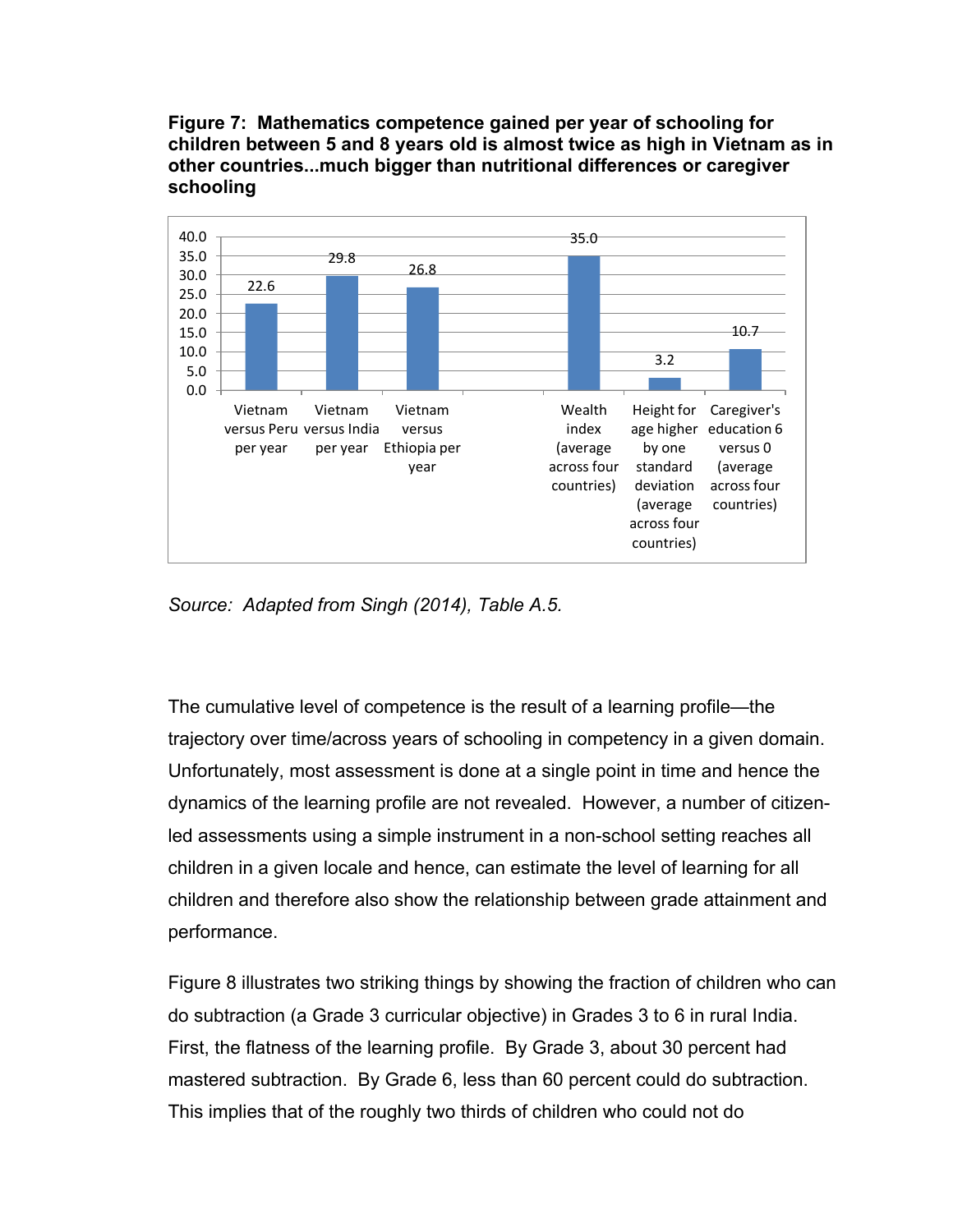subtraction in Grade 3, only half mastered it after *three additional years* of schooling. Put another way, only *one in ten* children acquired a simple foundational arithmetic skill per year of additional schooling. Second, the learning profile is shifting *downward* and getting *flatter* so that learning achievement in Grade 6 is *falling.* 





*Source: ASER 2014.*

The intellectual puzzle with the expansion of years of schooling was why it had been so similar across countries—why the variability was so small. In stark contrast, the question for learning is why the difference in learning profiles and the cumulative acquisition of skills and capabilities is so large. For instance, recent research using the Demographic and Health Surveys (DHS) allowed us to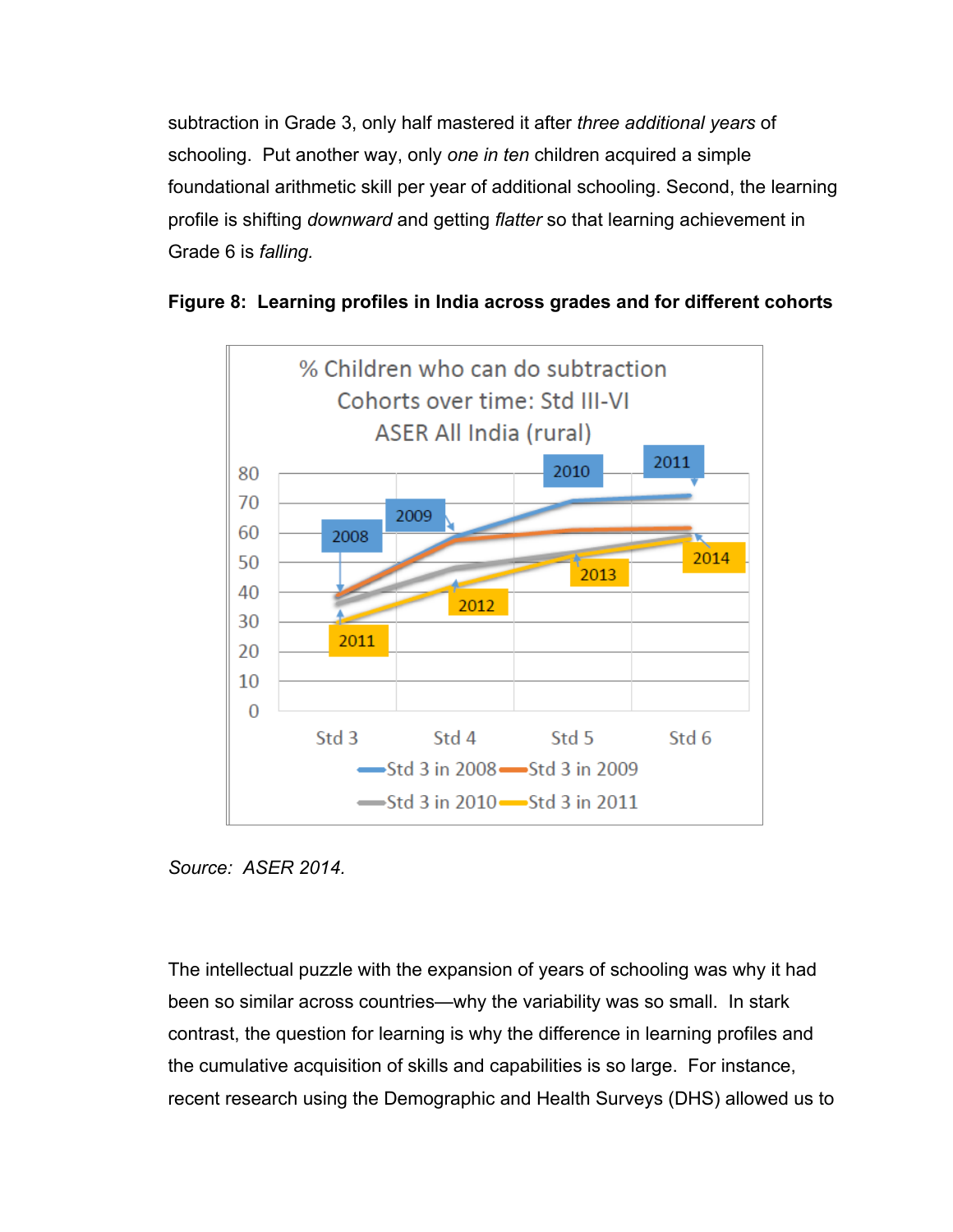estimate the likelihood that young adult women who completed six years of schooling (but no more) could read a single simple sentence. The results vary from very near zero (only 3.5 percent in Sierra Leone) or 12 percent in Nigeria, to nearly 100 percent in Bolivia or Rwanda. Figure 9 illustrates the learning profiles for some representative countries. In shallow learning profiles countries like Bangladesh and Nigeria, almost no one who achieved only three years of school retained literacy.





Figure 10 shows the variation across all 50 countries with recent DHS data. The variability in literacy (by a very low bar of reading a single sentence) ranges from roughly 0 to 100 percent.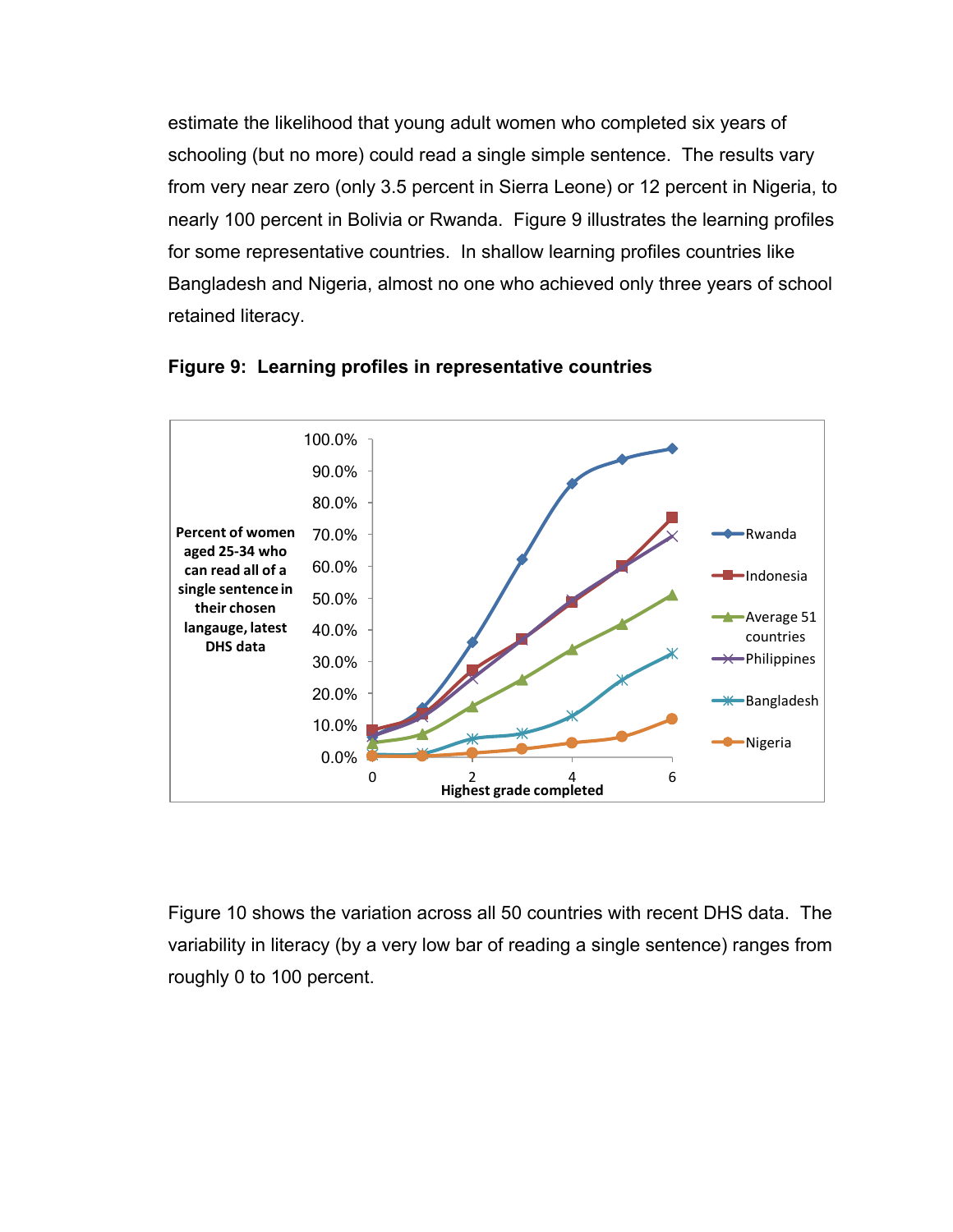

**Figure 10: The fraction of women who completed exactly Grade 6 who can read a single, simple sentence, ranges across countries from near 0 to 100 percent**

*Source: Pritchett and Sandefur (2017)*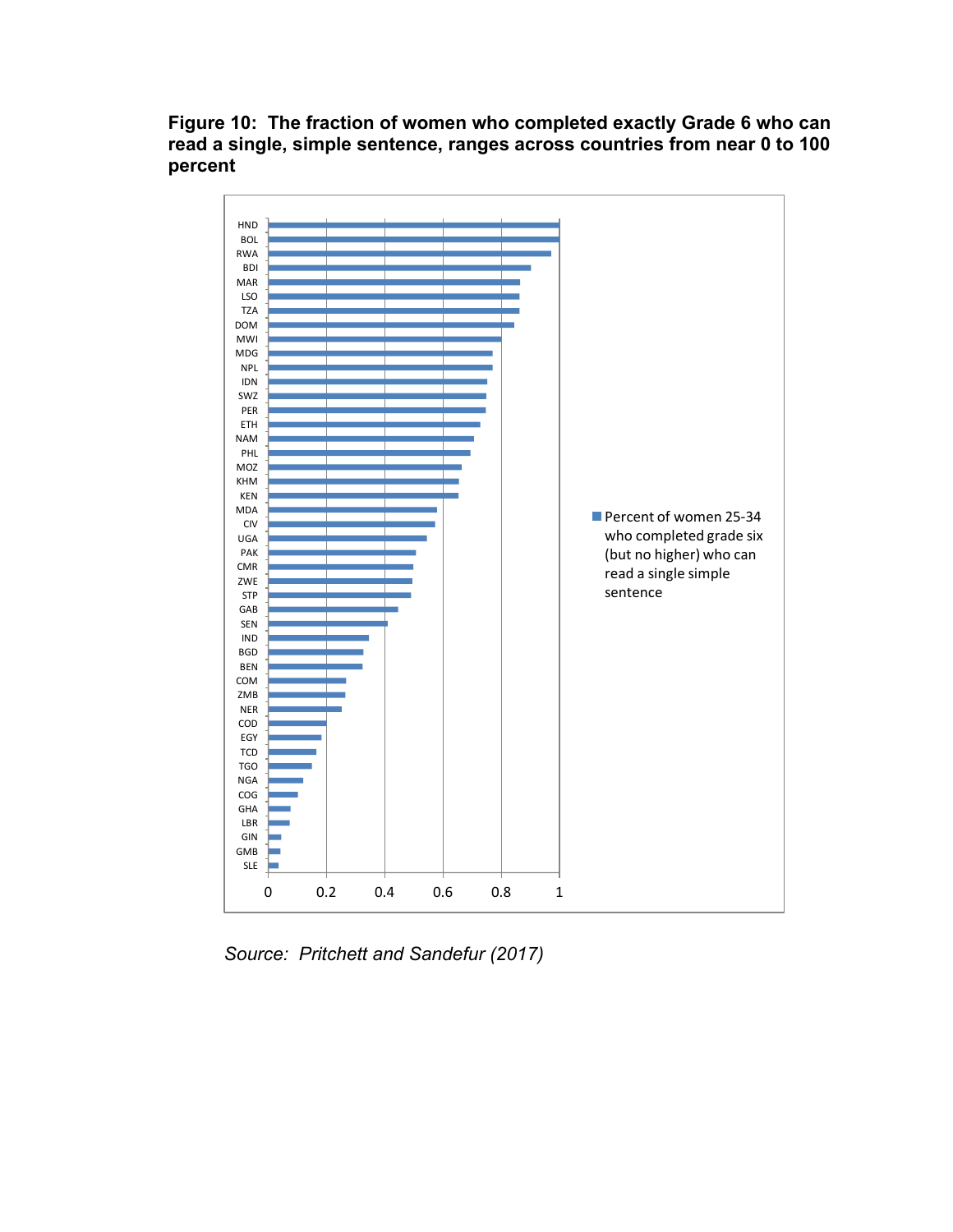These DHS countries are generally at a much lower level of GDP per capita than those who participate in PISA. Figure 11 shows the association between GDP per capita (in PPP from PWT8.0) and the percent of Grade 6 completers who can read. Even for countries at roughly the same level of GDP per capita, the learning spans almost the entire range of the possible.

### **Figure 11: Percent who can read from the DHS surveys and GDP per capita are uncorrelated and the range for countries at similar GDPPC ranges from near zero to 100 percent**



Source: Pritchett and Sandefur (2017) and PWT8.0 data on GDP per capita

The fact to be explained is why the variation across countries in learning outcomes are so very large, even for countries in similar economic circumstances.

And we should expect the solution to this puzzle to be complex. It might be easy to explain that some countries "wanted high human capital" and others "did not want high human capital"—but then the obvious way to get to "low human capital" is by not spending a lot and not expanding schooling. But why some countries got to "low human capital" through expanding schooling (and hence,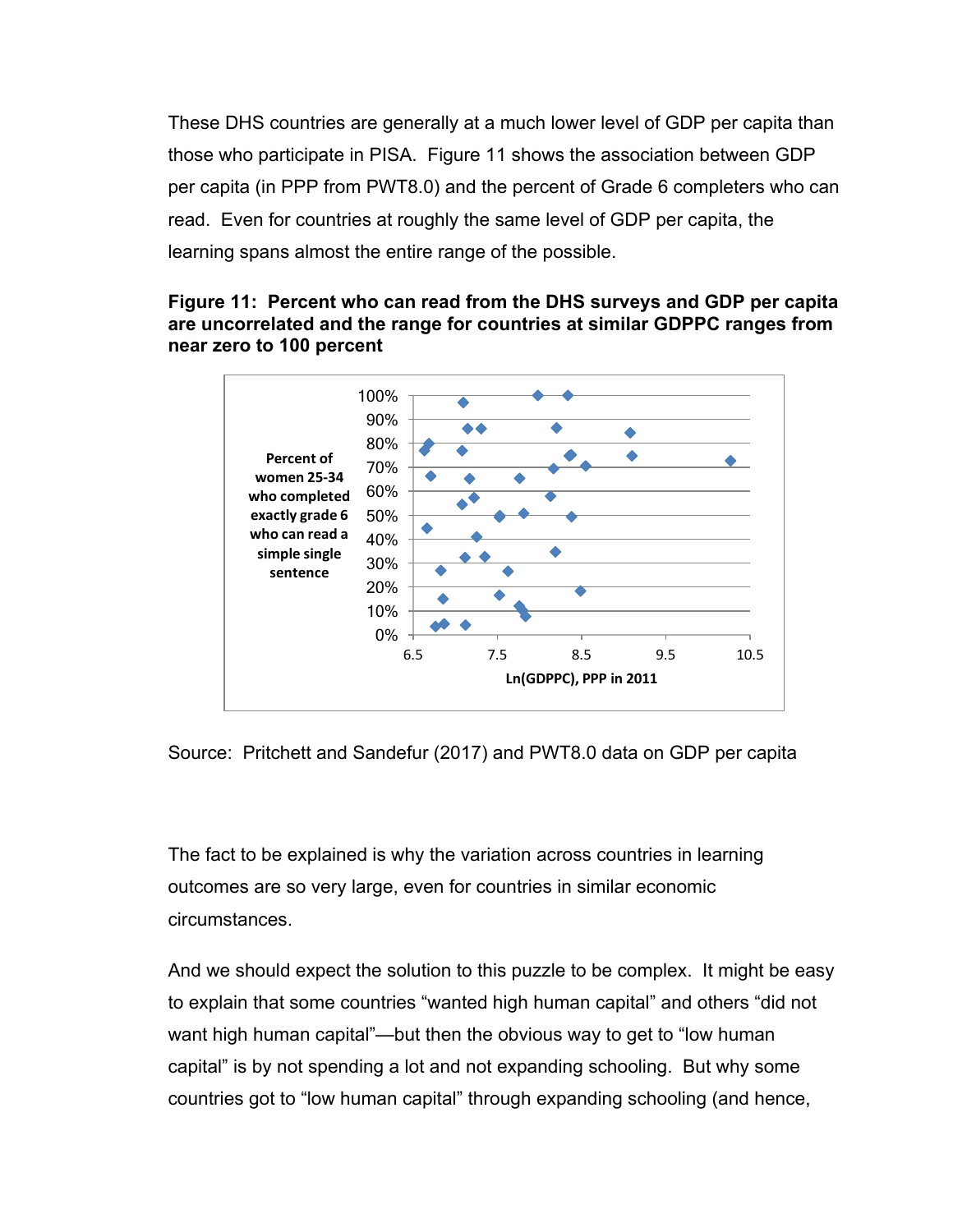undertaking significant public sector expenditure), but at very low levels of learning (even compared to those that appeared to be achievable at similar levels of income) is a hard question.

### *Fact 3b: In some instances, public schools are economic cost inefficient*

The last fact is that even where schooling is moderately effective (children do learning something), all evidence suggests that public sector schooling is (at times) not efficient, in that they are not achieving the learning gain possible with given resources or, alternatively, are not cost-effective. There are three primary ways of demonstrating this fact.

First, as shown by Filmer and Pritchett (1999), the conditions for efficiency are that the incremental gain per incremental cost of inputs is equalized across all inputs. Many empirical estimates have shown that this "marginal product per dollar of inputs" is not equalized, but rather differs by orders of magnitude across inputs. Filmer and Pritchett argue the pattern of deviations of input use from the economically efficient allocation strongly appears to be politically driven.

Second, efficiency would imply that units with more resources should produce more than units with less resources, as all efficient units would be on (or near) a possibility "frontier." Yet studies at many levels (across countries, across regions, across schools) often fail to show any relationship between costs and outcomes. This implies that better outcomes could be achieved with the same resources.

Third, the private sector does not uniformly outperform the public sector. In countries in which the public sector schools work well, the advantage, if any, of private schools in cost-effectiveness is small (or zero).<sup>9</sup> However, in other countries where costs are high and effectiveness low in the public sector, the inefficiency can be demonstrated by showing that private schools produce

 $9$  There is a very heated debate in the USA about whether, once controlling for selectivity of students and other factors, private or charter schools are more cost effective than private schools. However, heated the debate, there is actually near consensus as some groups argue the advantage is zero whereas others argue it is, on average, small (5 percent or less).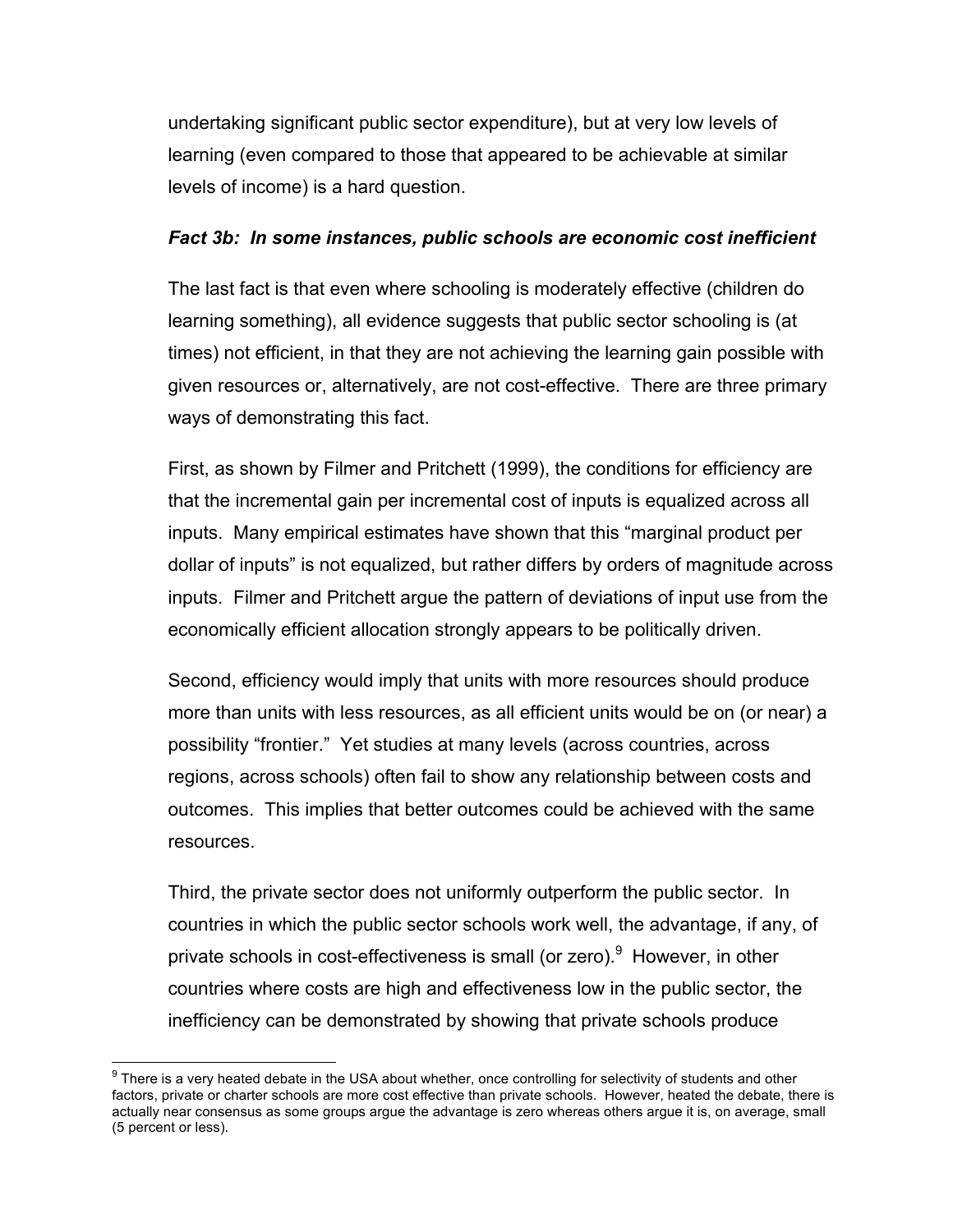equivalent or better results with much less cost. In Pakistan, the "cost per unit gain in learning" is roughly three times higher in the public sector than the private sector, even controlling for student background (Andrabi, Das, et al., 2007). A recent randomized experiment in India that allocated vouchers to students to attend private school (if they chose) based on a lottery, found that the impact of attending private school was to raise learning on some subjects (while staying the same on others) and to do so at one-third the cost of public sector schools (Muralidharan and Sundararaman, 2013). This is direct evidence that public sector production is not cost effective.

Aiyar and Pritchett (2015) calculate the cost per student in public and private sector across Indian states and compare that with the ASER findings for learning for rural youth in those states. Figure 12 shows the state by state relationship between spending per pupil in the government (in capital letters, with "G") and private sector (in lower case, with "p") and the average percent of students in standard five who can do reading and math at a low threshold. The average state spends more than twice as much as the average private school (about 15,000 Rps vs around 6,000 Rps) and the fraction above a learning threshold in the same grade is about twenty percentage points higher. Of course, some large part of the performance differential is due to selection of the better and more socially and economically advantaged students into private schools, but even accounting for this, private schools are massively more cost-effective. A similar study across 8 Indian states found the typical (median) learning cost effectiveness for the private sector was 3.9 higher for literacy and 5 times higher for mathematics (World Bank, 2016). The reason for the cost effectiveness differential is obvious, the Indian states pay teachers up to 10 times more than the private sector wage and don't appear to achieve superior teaching performance from this additional (accounting) cost.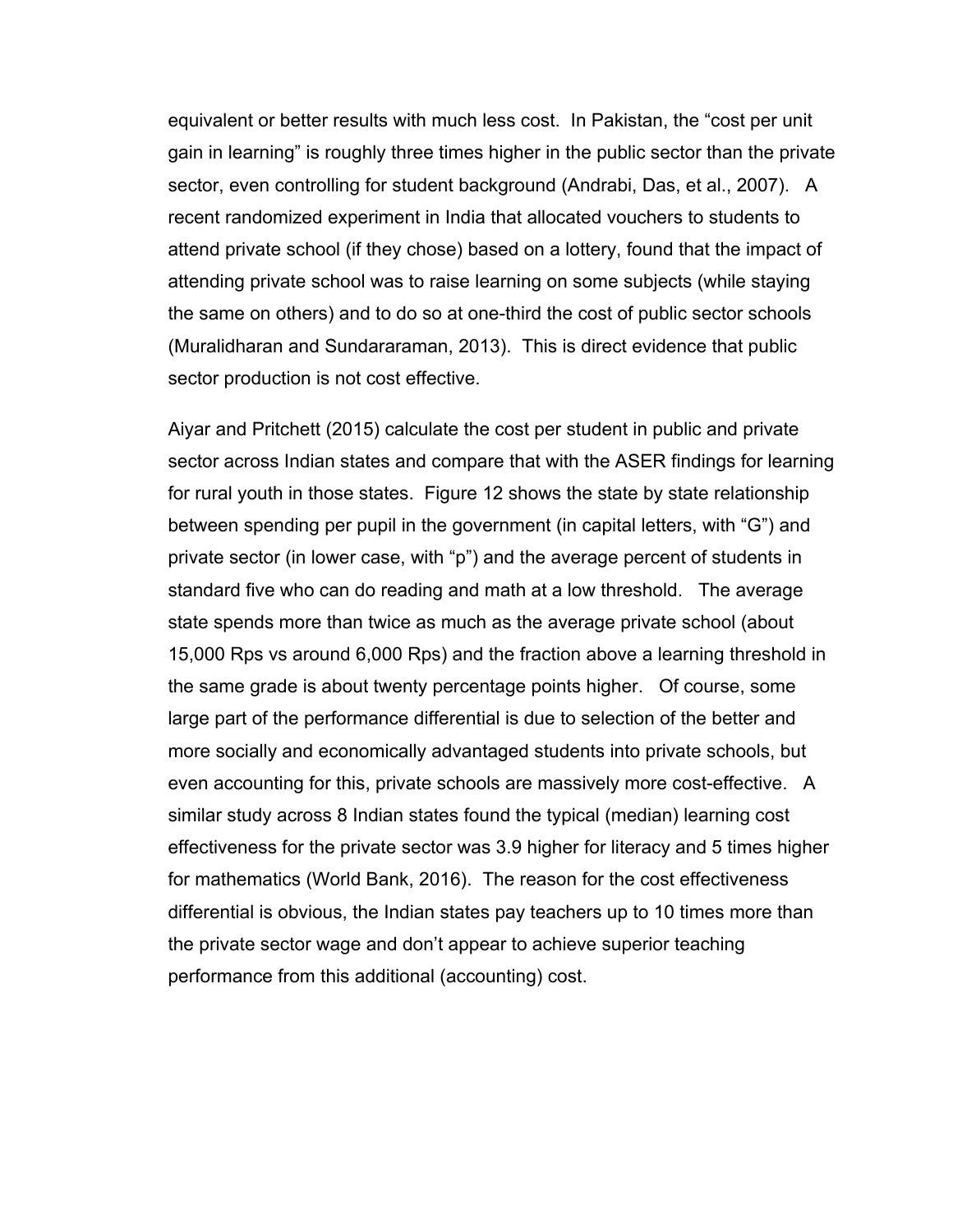**Figure 12: The government schools in India have lower learning outcomes are much higher cost per student, with variation across states**



*Source: Aiyar and Pritchett (2015)* 

The differential cost effectiveness of schools across countries is a *political,* not primarily economic, question.

Again, "normative as positive" (Pritchett, 2010) cannot itself explain the deviations from efficiency. That is, the "normative" model is formulated by postulating an objective an actor is intending to maximize, and then examining the conditions in which the efficient solution would be reached. If one then rejects that the behavior of the actor is consistent with the conditions for efficiency, then it cannot be the case that the model also explains why this is so.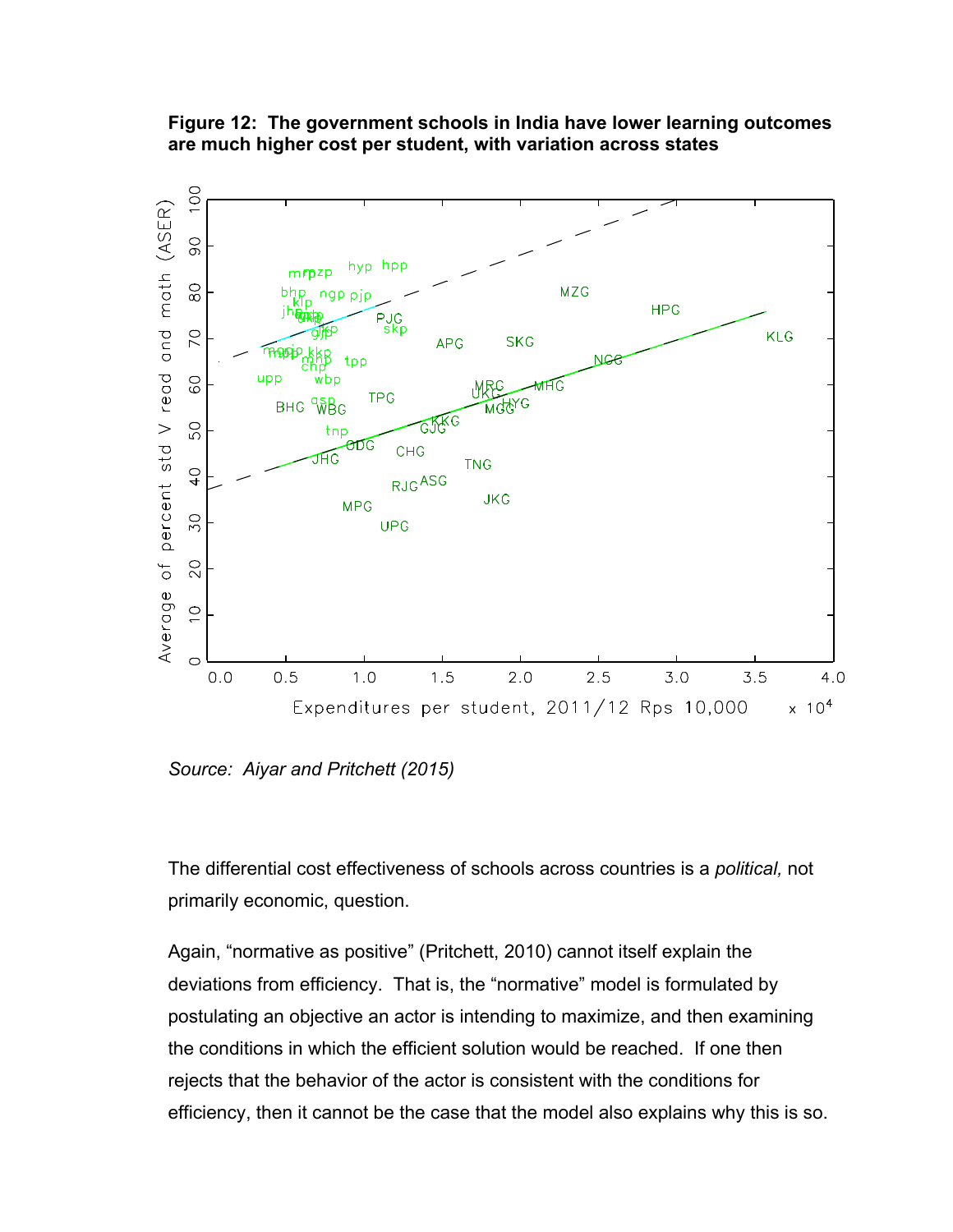### *4 Considering the three fact domains together for positive models*

There are a number of models of the economics or politics of basic schooling, but many of them focus on only one of the three domain areas (six facts), and hence are doubly partial models. That is, many seek to explain why schooling expanded in one particular country, at a particular time or at a particular pace, without acknowledging that schooling expanded nearly everywhere, often at a very similar pace (especially considering the starting point [Clemens, 2004]). This is a very partial model across contexts, and hence not a powerful general model or explanation.

A second way that models are partial is by considering only one aspect, like "why did schooling expand?" without considering the other questions of "why did schooling expand in the form and modality of public support that it did?" or "why did schooling expand at low (or high) quality?" Again, this leads to very partial models and models that are likely not very useful in framing an actionable theory of change for improving learning.

# *Insight I: "benign" models of politics cannot explain all facts of education systems*

There is a strong tendency to associate good things with good motives. That is, it may seem obvious that if a good thing happened, it is likely because someone wanted a good thing to happen. However, one difference between system approaches and exclusively individualized teleological modes of causal explanation is that one can recognize that outcomes of systems may be emergent properties and not the conscious intent of any one agent. Adam Smith's famous passage which argues that it is not through concern for my well-being that the baker supplies me with bread, is an early articulation of the ideas emergent properties of complex adaptive systems.

Since education is such a wonderful thing that has so very many positive benefits, both for the individuals who receive it and often for the societies in which it spreads, it is very tempting to formulate models in which the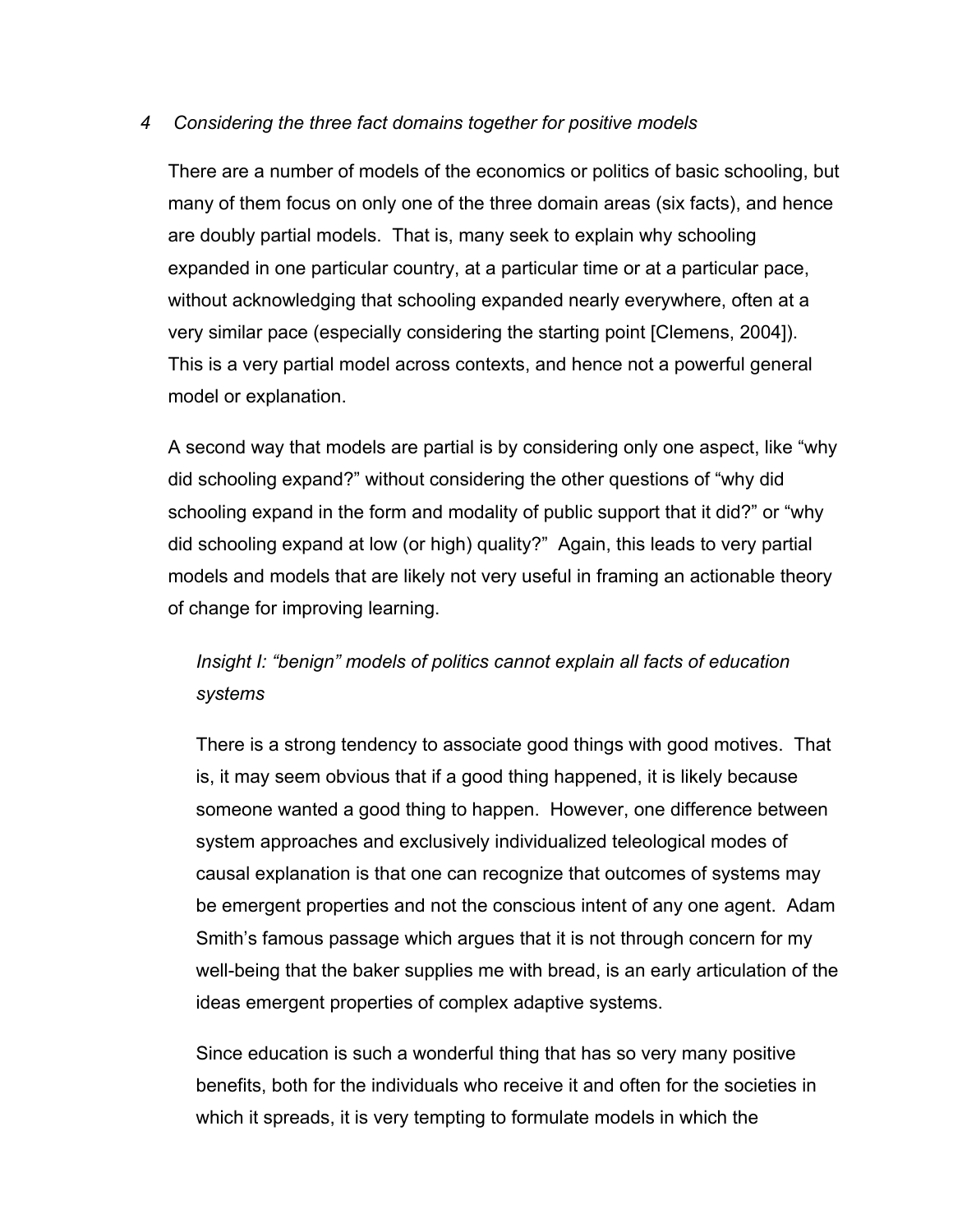expansion of education was the result of a "policymaker" or politician who chose to expand schooling *because* of the beneficial individual and social effects of schooling. This is the intuitive appeal of "normative as positive" models.

However, as we emphasize above, "normative as positive" models fail in nearly every respect. While expanding schooling has been a good thing, it is not as if the expansion of schooling has been pursued in the "optimal" way that standard formulations of normative as positive would demand (Pritchett, 2010). For instance, no one has ever formulated a NAP model that explains either the ubiquity (to near universality) of government production as the primary form of policy support, or the deviations to support of other suppliers of schooling. Without that, invoking NAP to explain expansion, but another model for other features of schooling, is the kind of *ad hoc-*ism Occam's razor is designed to slice through.

The other, slightly less benign models, postulate that, while the politicians or policy makers may not themselves be benign, they are forced, constrained, or motivated to do so by political pressures through "democratic" political forces. In this case, the "benign" story is that "democracy" (another good thing) led to the good thing of universal schooling. Again, while there might be some historical instances in which this is not an implausible story, it is doubly partial. One, this fails to explain the expansion (and nearly equal expansion in quantitative terms) of schooling in countries without democracy or even civil liberties. Again, this leads to a very un-Occamesque situation in which the expansion of schooling by 5 years is explained by democracy and popular pressure in democracies, and the same expansion in demonstrably undemocratic environments is explained by another model and explanation (or by invoking that "popular pressure" somehow works even in environments that lack not only democracy, but even protection of human rights and civil liberties).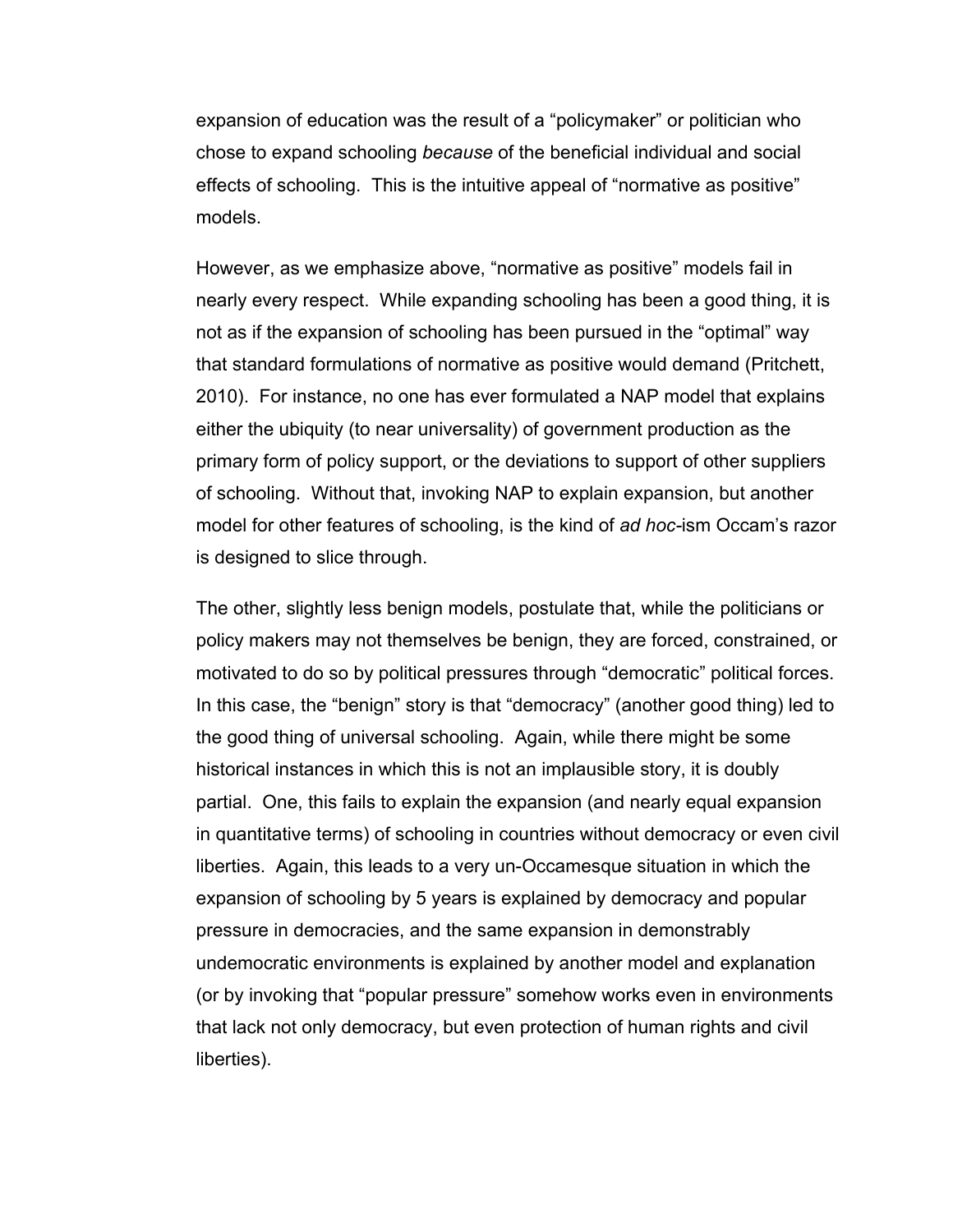Moreover, the benignly motivated or democratically pressured models have a difficult time explaining the form and mode questions—after all, if people want the government to support schooling of their children, why direct production, and not vouchers the parents can apply to any school of their choosing?

The benign or pressured models also have a hard time explaining inefficiency and low quality. That is, if the government were benignly motivated to supply schooling, why would they not be effective and efficient in that supply? Again, at best these are partial models and other factors have to be invoked to provide a complete explanation of even a minimal set of facts.

This is important because many "policy recommendations" are unclear of whether they are "mistake/informational" or "hortatory" recommendations.

People often write about "policy recommendations" for improving education without any clear articulation of what they mean by a "policy recommendation" or exactly to whom a "policy recommendation" is addressed. One understanding of person X giving person Y a "recommendation" is that person X believes they have information that will enhance person Y's well-being, as person Y currently understands person Y's interests. In normal language use, if I "recommend" to you a restaurant I am saying "I believe that if you had *my* information about the quality of this restaurant and *your* preferences, you would eat at this restaurant." This implies that I think you are making a "mistake" in your current choice of restaurants because you lack the information I am providing.

A fair amount of research is claimed to be done on the basis that its results would have "policy implications" because it would reveal information that, *if the policy maker were a benign welfare planner,* they would act on, on the implicit assumption that the current policy maker is benign, but is making mistakes due to lack of information. This whole framework is often simply a convenient intellectual pose as it is obvious that the status quo actions are not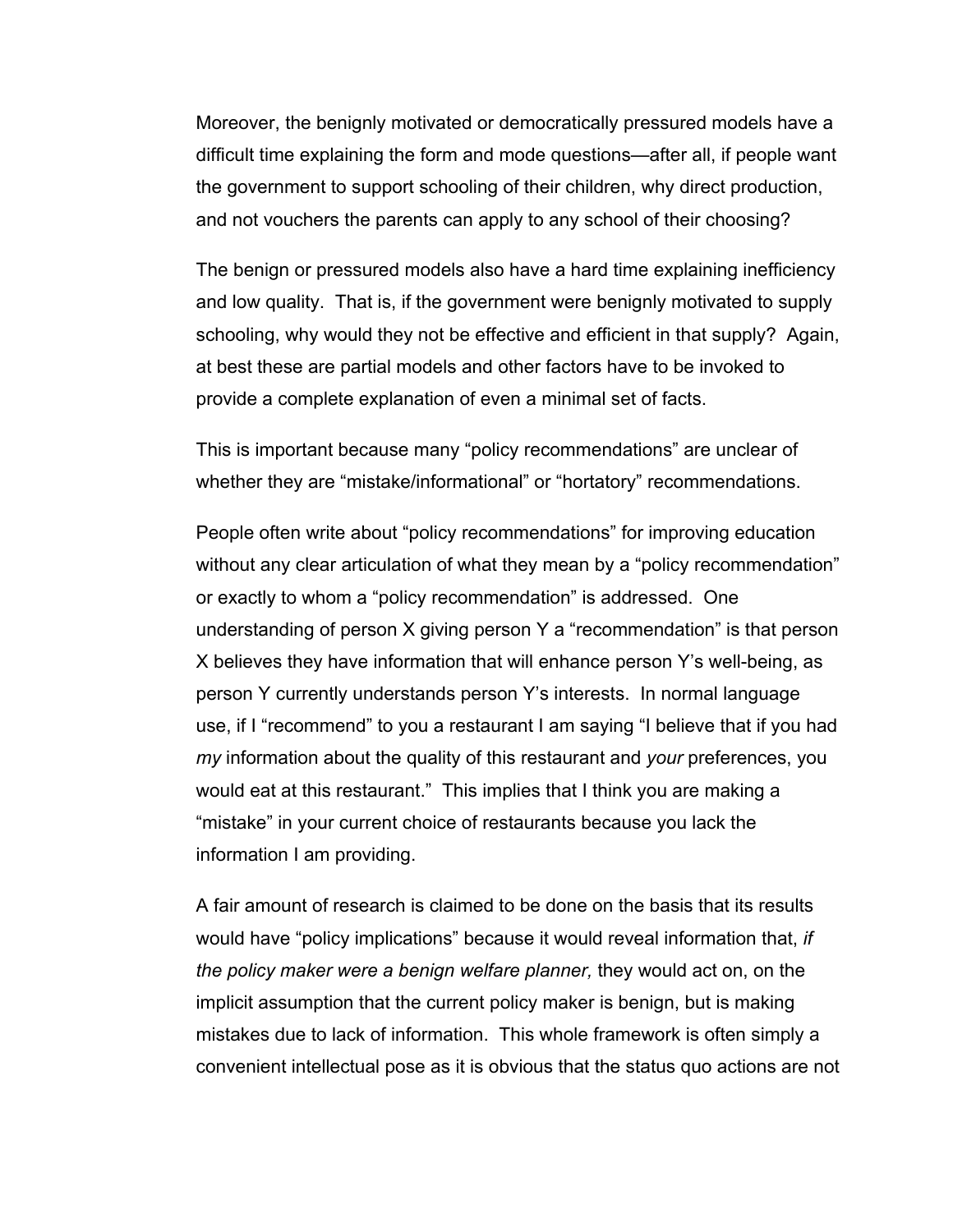a "mistake" due to lack of information, but a carefully considered, deliberately chosen, and difficult to change, policy stance.

For instance, there have been a number of papers demonstrating (sometimes on the basis of randomized experiments) that "contract teachers"—teachers hired on contingently renewable contracts—out perform in effectiveness and especially cost effectiveness regular "civil service" teachers. However, it has been pointed out over a decade ago (by Murgai and Pritchett [2006] among others), that "contract teachers" is, in and of itself, not really a "policy recommendation" as it is not a politically or administratively viable alternative to existing practices (and empirical evidence from Kenya [Bold et al., 2013] and a number of experiences in India I think bears this out).<sup>10</sup>

There is another kind of "recommendation" that is hortatory. That is, people often "recommend" that I be nicer to other people. This often does not take the form of suggesting that I myself would be better off if I were nicer (that being nicer was instrumental to my objectives), but that *other people* would be better off if I were nicer to them. It is not entirely clear what people's expectations are from hortatory recommendations of this type, that is, what is the positive model of my actions such that "recommendations" of this type would have impact on my behavior. In a model in which I was maximizing my own well-being in a fully informed way, informed both about the impact of my behavior on myself and others, then this type of hortatory recommendation would be predicted to be of zero impact.

Without the specification of a positive model it is impossible to distinguish between "mistake/information" and "hortatory" recommendations. Either type of recommendation, if embedded in a more complete model could (in some instances at least) be predicted to have zero impact. Moreover, it is not obvious excessive reliance on the NAP model is not "worse than useless" (Pritchett, 2010) as it perpetuates actions, structures, and systems based on

 $10$  At a recent conference, a prominent Indian policy maker in education called on researchers to stop devoting themselves to producing results about reforms that are politically impossible, and highlighted research on contract teachers as a prime example.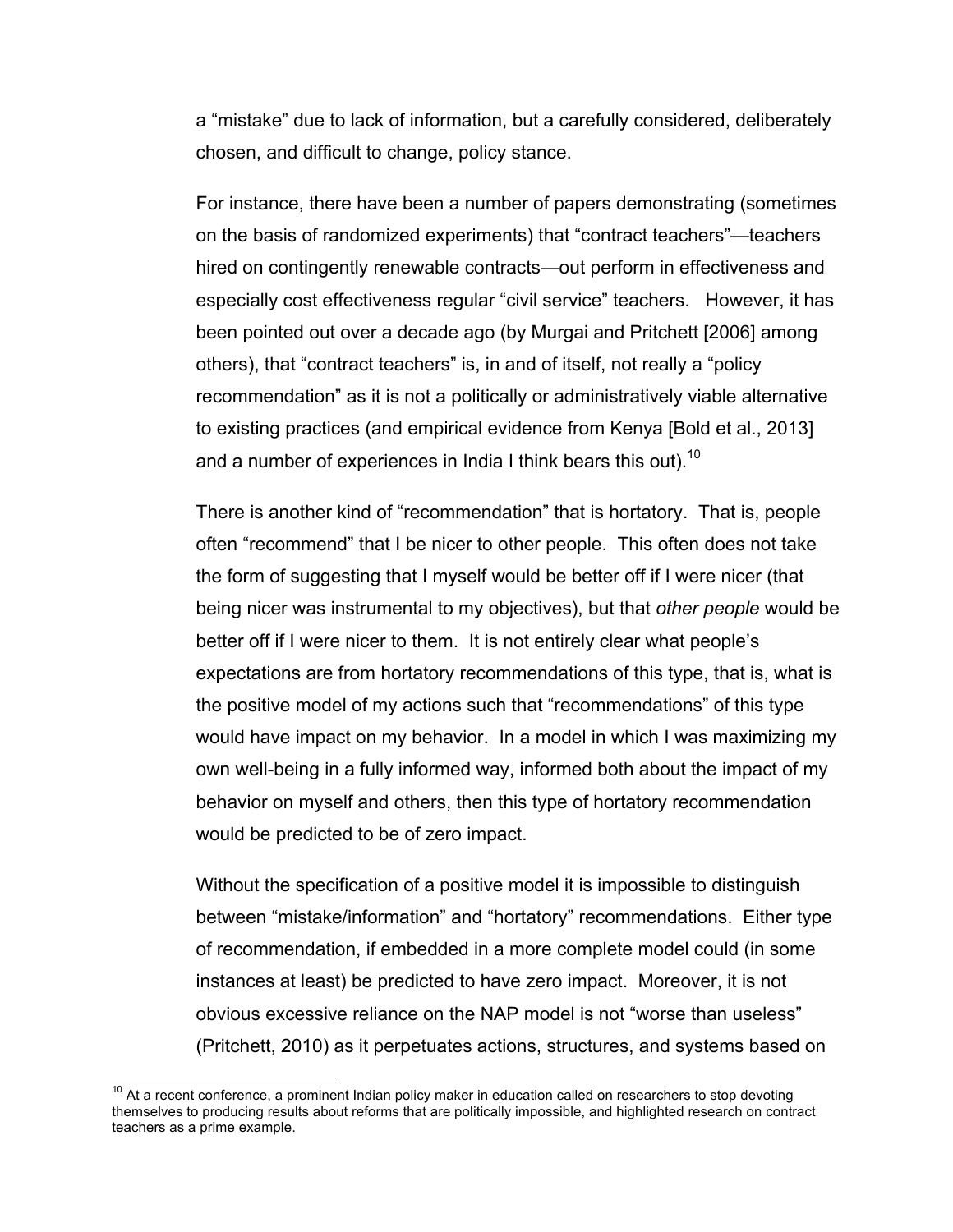false premises. In particular, many of the "benign" models have assumed that "the state" is more concerned about education than parents of children (in general), and hence implicitly, if not explicitly, downplayed the role of direct and indirect engagement of parents and communities in the overall system of the governance of education. This has allowed the reduction of accountability of education providers to parents and students to be seen as a feature, not a bug, in design.

A quick illustration of this is to consider that the UN's Universal Declaration of Human Rights specifies both that, "*Everyone has the right to education.*" (Article 26.1), but also that, "*Parents have a prior right to choose the kind of education that shall be given to their children.*" (Article 26.3). Over time, the emphasis on the "right to education" has been steadfastly maintained (e.g., Jomtien Declaration on Education for All, MDG, SDG), but the parental right to choose the kind of education for their child has disappeared from all goals. What is the positive model of achieving education goals for which parental choice (or voice) are unnecessary?

### *Insight II: Isomorphism and transplantation*

The second key insight is that the power of "isomorphism" is perhaps as strong as ever. The sociologist John Meyer argued early on that the spread of education was partly the result of global isomorphism. That is, changed conditions in some countries made education more attractive (e.g., a higher pace of technological progress [Schultz, 1961; Goldin, 2008]) due to the increased complexity of modern economies, polities and societies. However, the *universality* and *similarity* of the pace of expansion of education could not be explained by reference to domestic conditions alone. Some countries were expanding education, not because there were any domestic conditions that called for it, but just because they appeared to be copying what other countries were doing.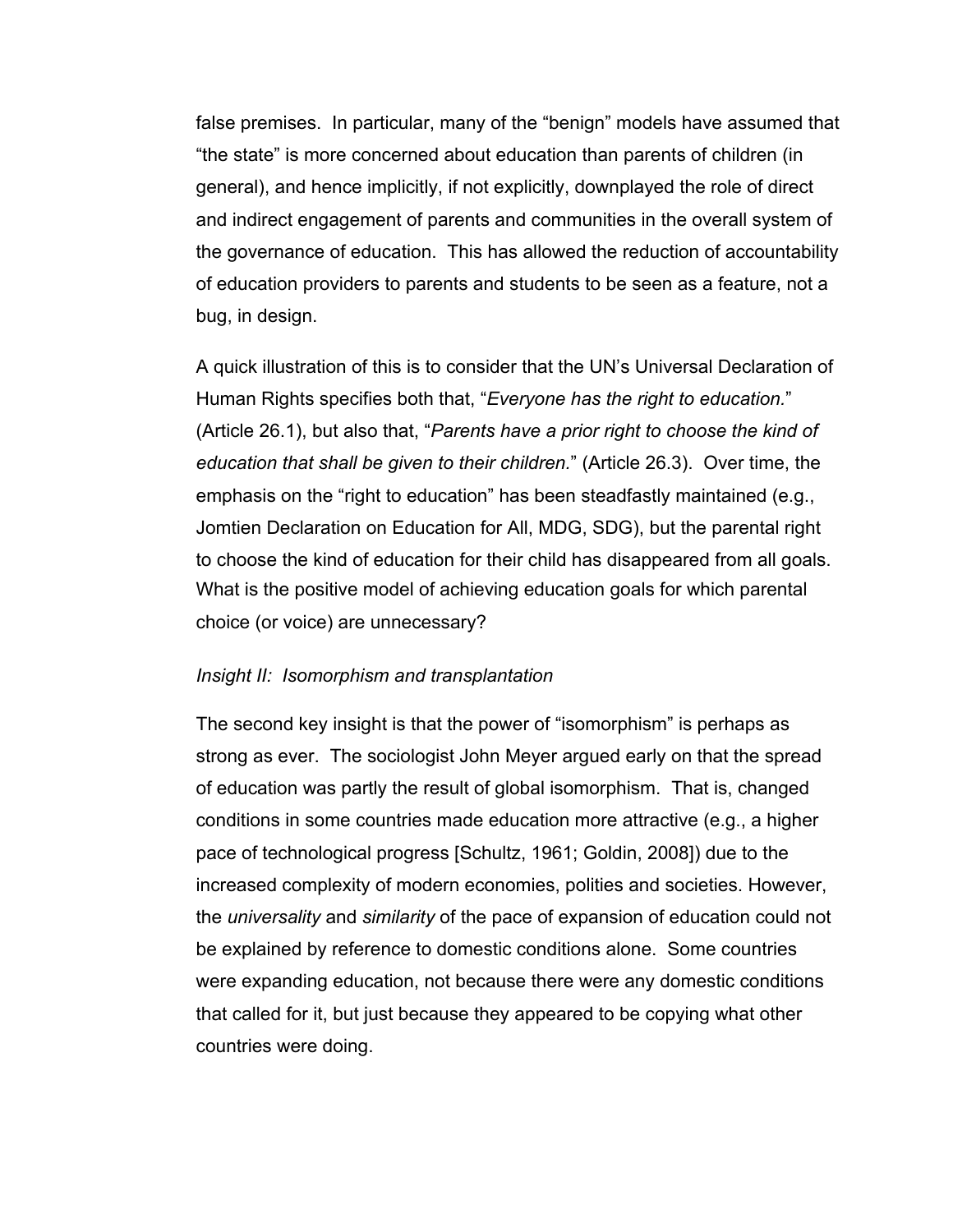This is clearly consistent with the findings above that education has expanded, not just in countries that experienced economic growth, but also countries that stagnated, not just in countries with "good" governance, but also in those with poor governance.

Scholars (e.g., DiMaggio and Powell, 1983) identify three channels of isomorphism: "normative" isomorphism (I copy others because I am emulating a norm), "mimetic" isomorphism (I copy others because I want to appear like they appear), and "coercive" isomorphism (I copy others because they insist that I do so).

It is relatively easy to point to all three of those channels at work in the expansion of education with international professional networks and organizations often as the vectors of isomorphism. That is, as educators were trained at global institutions of higher education, they often adopted and internalized normative stances. Organizations that promote and fund education projects around the world often promote "best practices" that can be adopted in "mimetic" variants. There can even be "conditionality" embedded into funding that insists on the adoption of particular forms.

Isomorphism is potentially a powerful force, not just the expansion of schooling, but also in the form and mode. That is, the transmission of both government support via the production of education at a large scale (nation/state/province) and the mode of using Weberian bureaucracies can perhaps be explained as "optimal" choices, but could also be heavily influenced by the transplantation of systems from other places. The history of the early schooling expansion in the now "developed" economies (in which transplantation was less attractive as there were no other countries that were demonstrably more advanced) was not primarily one of the nation-state as the lead actor, but rather nation-states creating direct production after there was widespread (but far from universal) schooling.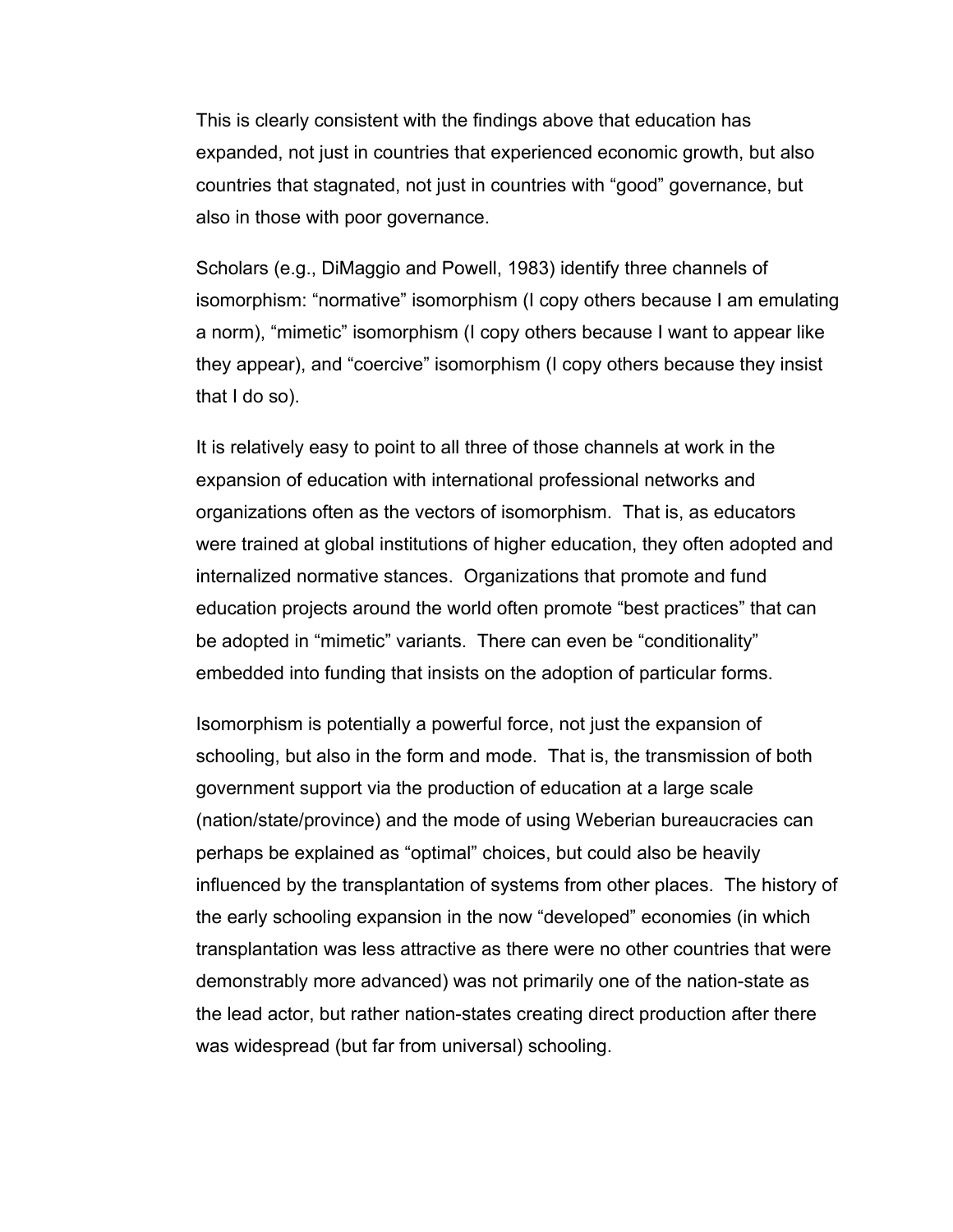Finally, global isomorphism may have facilitated an extended period of emphasis on expansion alone. If one looks at what international organizations measured about education it was almost exclusively enrollment, grade progression, and cumulative grade completion. The pressure on countries to create measurement systems for purposes of reporting their progress to be diagnosed and compared internationally was for enrollments.<sup>11</sup> Even today, countries are under little or no pressure to have regular, reliable reporting of progress on any learning metric (through there is increasing pressure on this as a result of the shift in the Global Goals towards learning). Initiatives like "community based assessment" and Learning Metrics Task Force, and the delegation of responsibility to UIS to develop learning metrics, are only now increasing the attention paid to learning.

If in fact schooling and education policies are determined in part by isomorphism transmitted via international networks and organizations, and not exclusively by domestic conditions, this could be good news. Good news because then changes in emphasis at the global level that move towards learning and system reform can potentially have direct and positive impacts on local conditions and practices.

#### *Insight III: The inculcation of beliefs is not third party contractible*

A third insight that needs to play into a positive model of schooling systems is recognizing two features of basic education.

One, basic schooling is about both skills and socialization. That is, every schooling experience—even one that might appear neutrally conveying skills like reading and arithmetic—inevitably conveys messages to the student about the social world and their role in that world. Moreover, governments are often deeply and strongly committed to schools that actively convey

<sup>&</sup>lt;sup>11</sup> This was not due to educators ignoring learning. The Jomtien World Declaration Education for All in 1990 emphasized learning throughout the document (e.g., *"Whether or not expanded educational opportunities will translate into meaningful development - for an individual or for society - depends ultimately on whether people actually learn as a result of those opportunities, i.e., whether they incorporate useful knowledge, reasoning ability, skills, and values."* However, when the non-educator driven MDGs were adopted in 2000, all references to learning were dropped in favor of a goal of completion only, that was simple and easy to measure.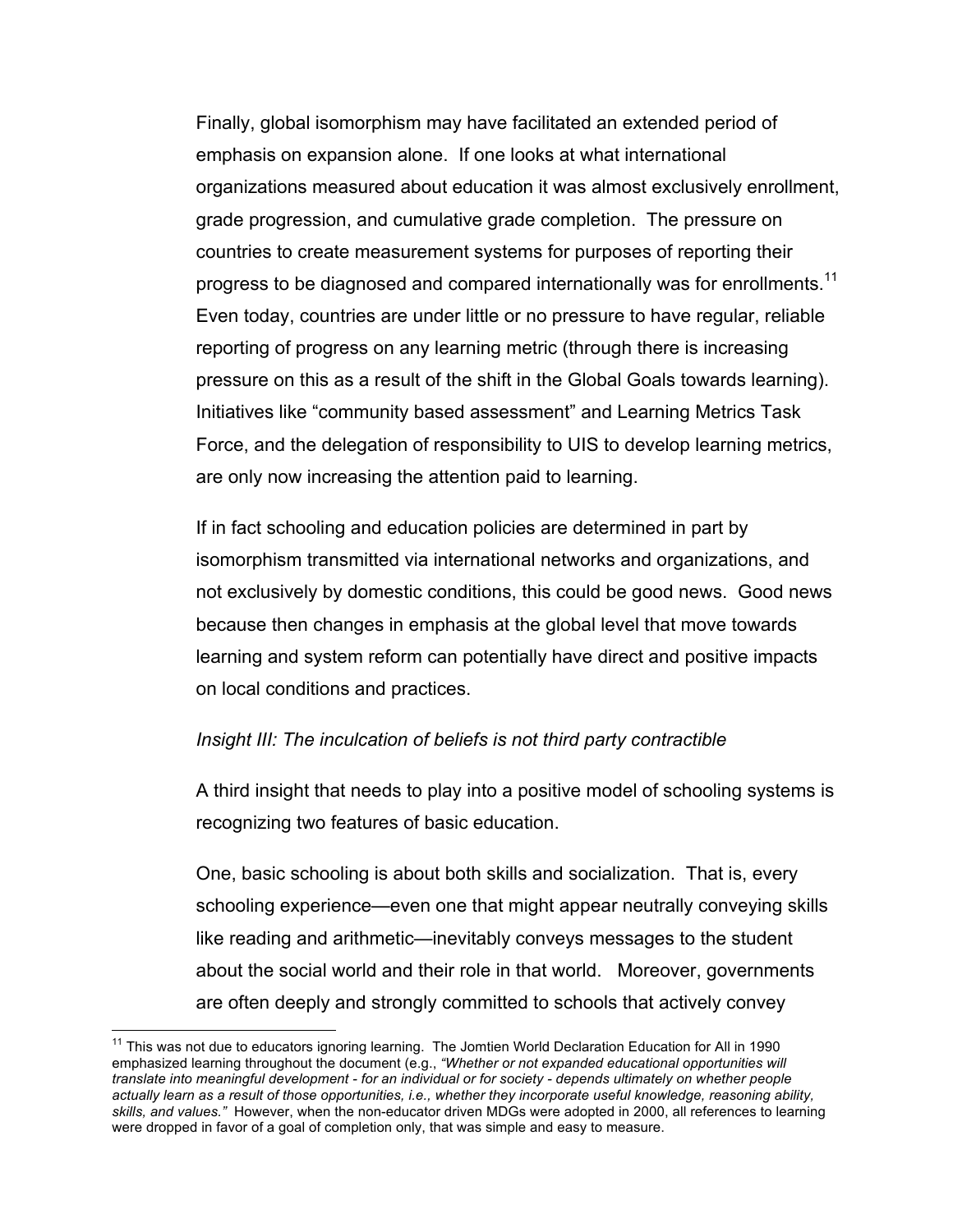beliefs, values, attitudes, and dispositions.<sup>12</sup> That basic schooling is about socialization is widely acknowledged by (nearly) everyone engaged in education.

Two, the inculcation of beliefs is not third party contractible because beliefs are not themselves contractible and the production of beliefs is difficult to accurately observe.

The first part of this is illustrated by the old saying: "Money cannot buy you love." That is, since "love" is an interior mental state of another person, it cannot be contracted on because it can be faked. So, money might buy the appearance of love, but cannot buy love itself because no one could enforce a contract about whether person X truly delivered the contracted love to person Y.

The second part of this is how difficult it is to observe instruction that produces beliefs. It is worth noting that one can pretend to *not* have skills, but no one can pretend to have skills they do not. For instance, I can pretend that I cannot speak Spanish when I in fact can speak Spanish, but any attempt to pretend I speak French is discovered quickly and easily. This means if person X wants person Y to acquire a skill, they need to observe little or nothing about the conditions of instruction. If an employer wants person Y to be able to speak French they can offer an incentive/motivation of an addition to pay Z additional dollars a year, if person Y can speak French at a specified level of competence. Then person Y can use a commercial product like Rosetta Stone, hire a tutor, take a class, etc. to learn French. So "speaking a language" is both *directly* contractible (Y can hire person W to teach them) and *third party* contractible—I can give Y money to learn or for learning French.

 $12$  The new Global Goals themselves in goal 4.7 seek education that promotes a specific set of values: "...education for sustainable development and sustainable lifestyles, human rights, gender equality, promotion of a culture of peace and non-violence, global citizenship, and appreciation of cultural diversity…"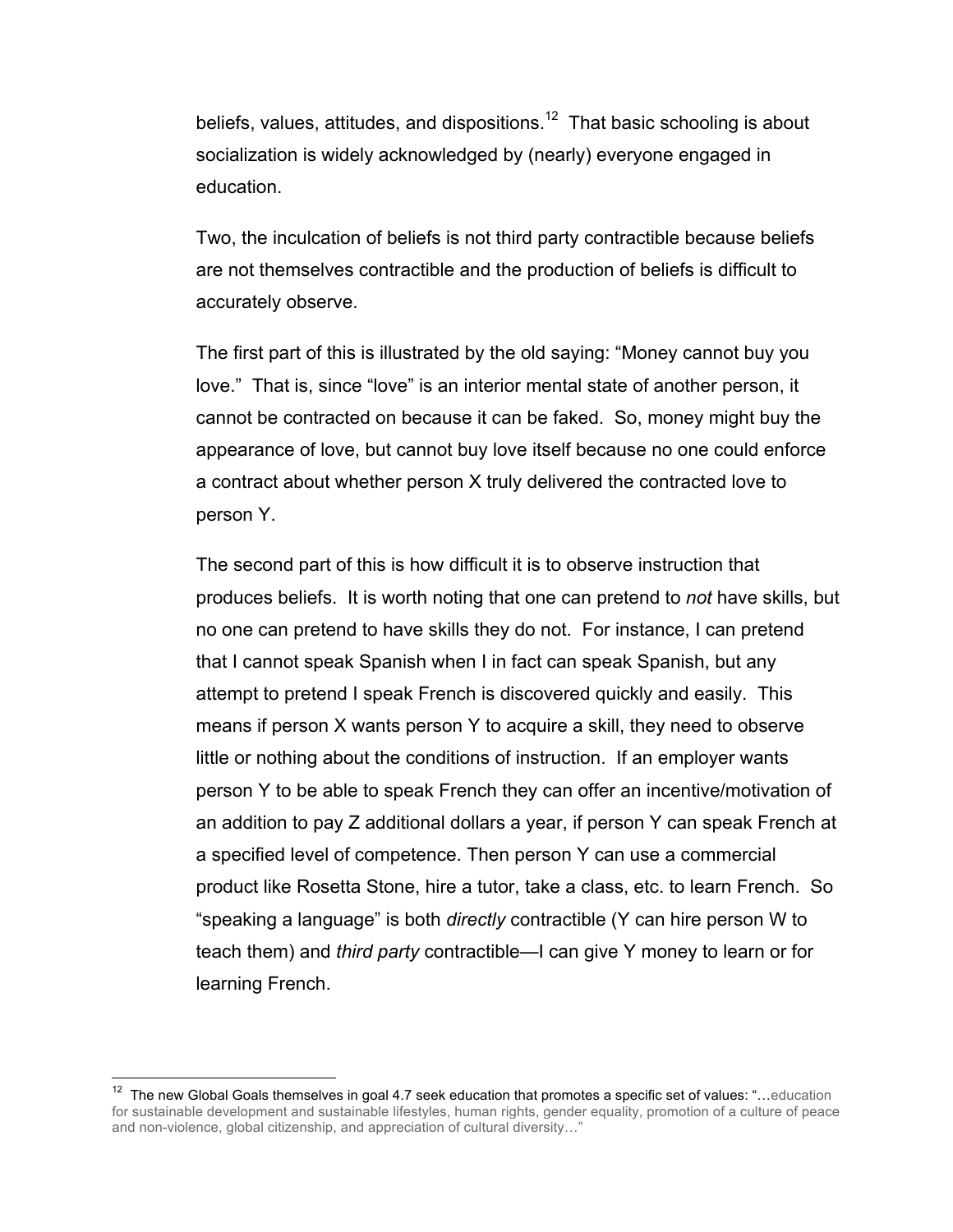In contrast, suppose person X wants person Y to *believe* in some way (say, be a Muslim, or a Catholic, or a Marxist, or believe in "sustainable lifestyles," or "culture of peace" as in SDG target 4.7). In this case, the desired outcome by person X is not contractible because beliefs can be faked in ways that skills cannot. Someone can pretend to believe in Catholicism, or Pancasila, or "sustainable lifestyles" even when one doesn't. This implies that while instruction is directly contractible, it is not third party contractible—person X cannot pay person Y to acquire belief from person W because there is no way person X could prove to an objective observer that person Y had not acquired the belief or that person W had provided *insincere instruction.* 

Many of the facts about schooling that are not explained economically are potentially explained by this feature that the inculcation of beliefs is not third party contractible and governments care about beliefs.

One, this can explain why some governments, and especially governments not otherwise particularly benign in other dimensions, expanded schooling rapidly (Lott, 1990). The greater the gap between a government's preferred socialization and the "no schooling" socialization received by children from their parents and childhood communities, the greater the incentive for governments to produce schooling. This conjecture is obviously difficult to measure empirically but (Pritchett and Viarengo, 2015) show suggestive evidence from a variety of settings that governments with populations who hold beliefs less like those on which a government is legitimated (e.g., secular governments in strongly religious societies) expand schooling more than others.

Two, the form and mode of support is directly and easily explained in this way. Governments directly produce instead of indirectly provide for schooling via support to other schooling sources (e.g., "money follows the student" type mechanism) in part because it is more difficult (or impossible) to control socialization when support is indirect, and hence third party contracting. Pritchett and Viarengo (2015) show a number of empirical features of the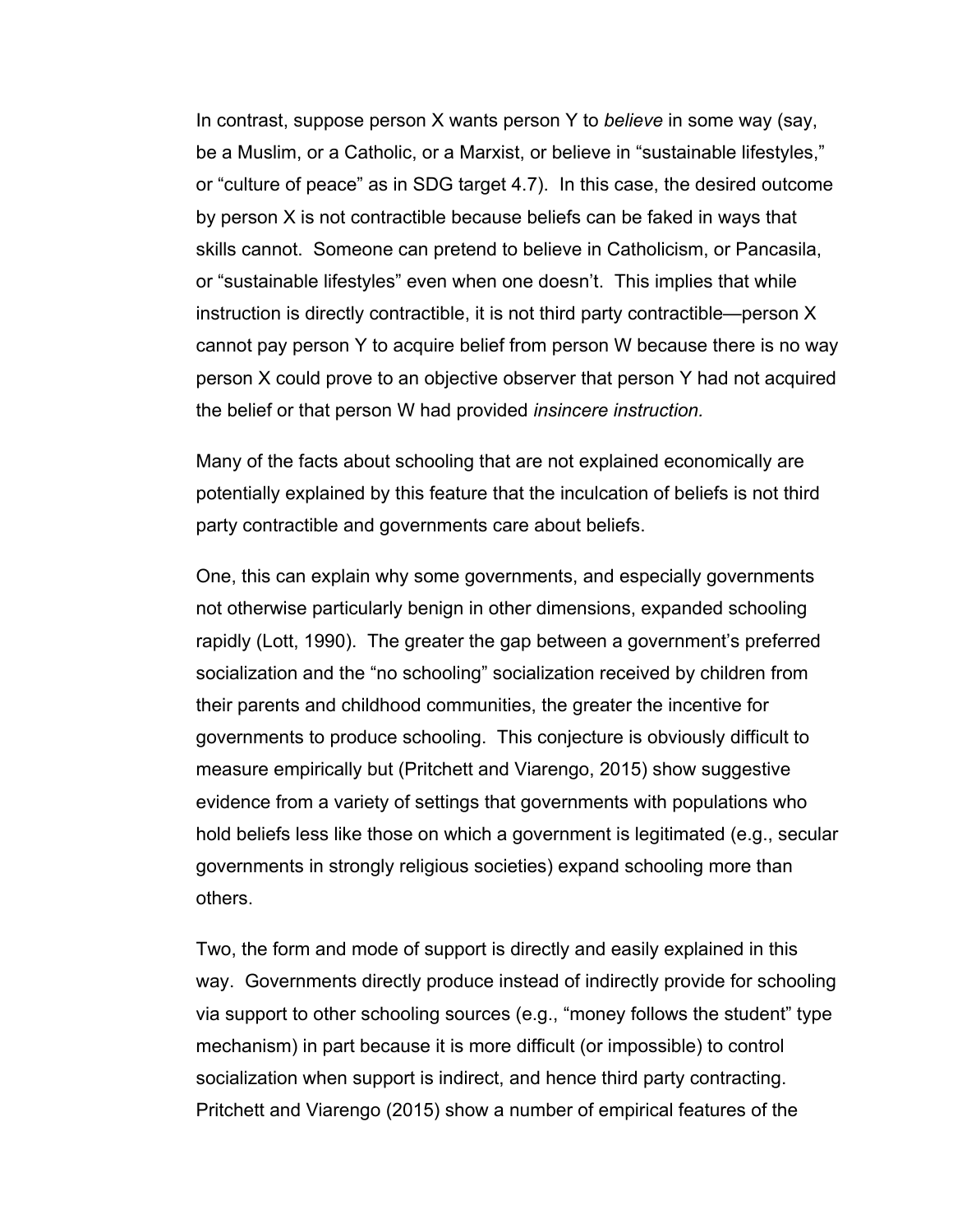data, and in particular how tolerant or supportive governments are of private schooling depending on the incipient conflict in beliefs between government and significant parts of the population.

Panglayan (2017) argues that, "instances of widespread internal political disorder such as civil wars propelled elites to use mass education as a means to instill values that would help prevent future rebellions." This highlights both non-benign motives for expansion of education from nation-states and the role of "values," and hence the considerations of the mode of control of education processes that would induce the value the elite intended. She argues, for instance, that in some instances the value the education process was meant to inculcate was "respect for rule of law" and "obedience."

Three, this also can be part of explaining how low learning and dysfunctional public production persists as the government's primary motivation may not in fact be that children receive high quality learning, rather than that they are properly socialized, which may, or may not, involve high quality learning outcomes.

This also helps explain the "market structure" of alternative producers of schooling, as often the principal alternative producers of schooling are religious (or other belief motivated) organizations.

This public engagement in socialization is a core and potentially legitimate part of the goals of education. As Moore (2015) points out, what is "public" in "public schooling"<sup>13</sup> is that there is an arbiter of value of education that is not simply the parents or child, but there is a public component to how children are socialized.

 $13$  Education is not a "public good" to an economist's typical definition of being non-rival and non-excludable. Instruction is clearly both rival and excludable which is why there are flourishing markets for instruction in all kinds of domains (e.g., music, sports, languages, dance, tax preparation) which could not be true if instruction were a "public good" in the usual economic definition.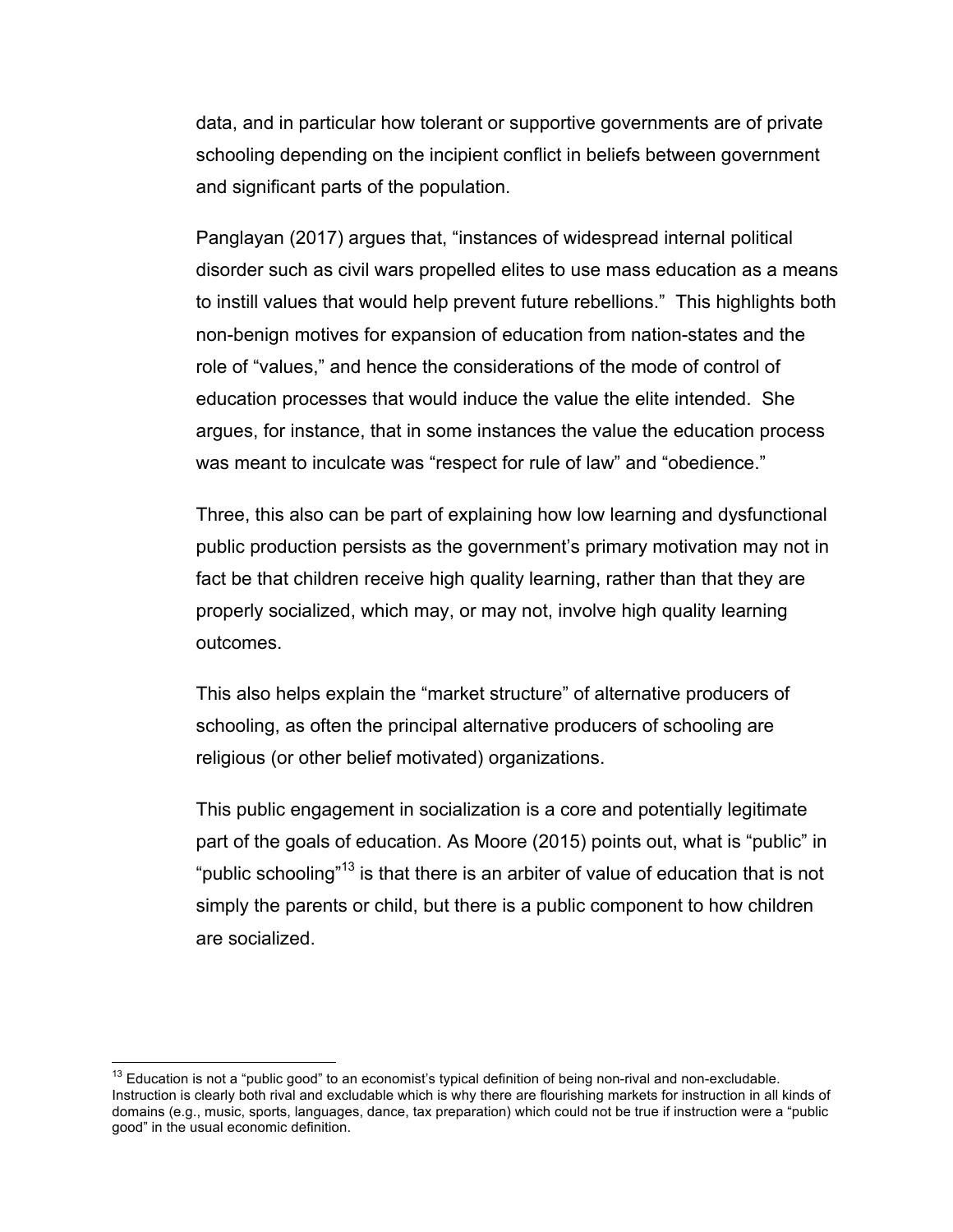#### *Conclusion*

A search for "recommendations" as to what to do to promote an acceleration in the pace of improving learning in basic education in the developing world, that go beyond the naïf or hortatory, has to be based on an internally consistent positive model of outcomes with reasonable (if not empirically validated) characterization of the motivation and capabilities of the actors in the system. This short essay has not attempted to even pose, much less validate or vindicate, such a model. It merely has shown directions being pursued that are unlikely to be promising (e.g., recommendations based on NAP) and three insights realistic models need to incorporate.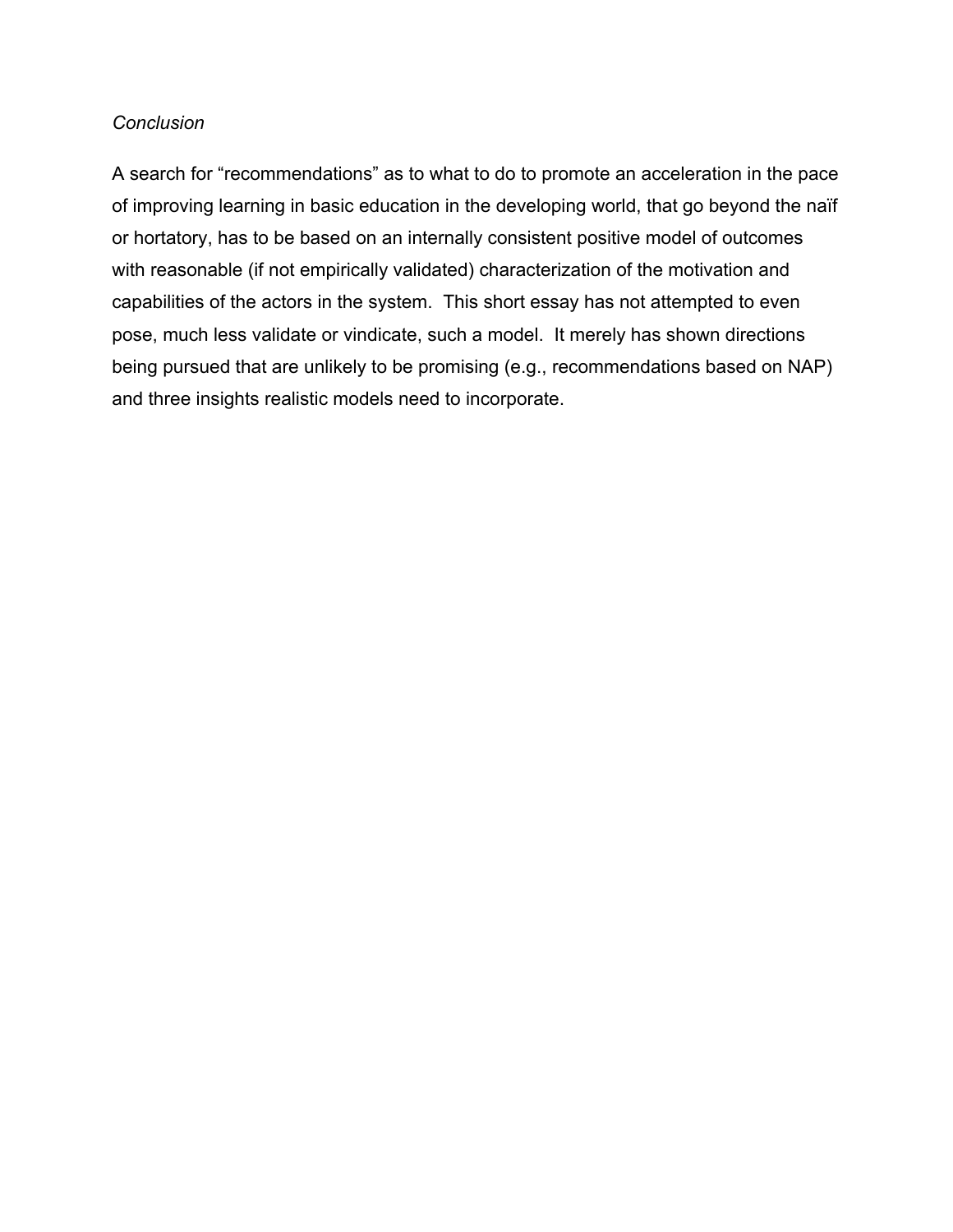### *References*

Andrabi, T., Das, J., Khwaja, A. I., Vishwanath, T., Zajonc, T. and Team, T. L. (2007). Learning and Educational Achievements in Punjab Schools (LEAPS): Insights to inform the education policy debate. Washington DC, World Bank.

Barro, R. J. and Lee, J.W. (2011). A New Set of Educational Attainment in the World, 1950-2010. *NBER Working Paper No. 15902*.

Beatty, A. and Pritchett, L. (2012). From Schooling Goals to Learning Goals: How Fast Can Learning Improve? *Center for Global Development Working Paper* (12).

Blaug, M. (1976). The Empirical Status of Human Capital Theory: A Slightly Jaundiced Survey. *Journal of Economic Literature* 14(3): 827-855.

Bold, T., Kimenyi, M., Mwabu, G., Ng'ang'a, A. and Sandefur, J. (2013). Scaling Up What Works: Experimental Evidence on External Validity in Kenyan Education. *Center for Global Development Working Paper 321*.

Boli, J., Ramirez, F. O. and Meyer, J. (1985). Explaining the Origins and Expansion of Mass Education. *Comparative Education Review* 29(2).

Clemens, M. (2004). The Long Walk to School: International Education Goals in Historical Perspective. *Center for Global Development Working Paper No. 37*

DiMaggio, P. J. and Powell, W. (1983). The Iron Cage Revisited: Institutional Isomorphism and Collective Rationality in Organizational Fields. *American Sociological Review* 48(2): 147-160.

Evans, D. and Popova, A. (2016). What Really Works to Improve Learning in Developing Countries? An Analysis of Divergent Findings in Systematic Reviews. *World Bank Policy Research Working Paper No. 7203.*

Filmer, D. and Pritchett, L. (1999). What Education Production Functions Really Show: A Positive Theory of Education Expenditures. *Economics of Education Review* 18(2): 223-239.

Goldin, C. and Katz, L. (2008). The Race between Education and Technology. Cambridge MA, Belknap Press.

Lanjouw, P. and Ravallion, M. (1999). Benefit Incidence, Public Spending Reforms, and the Timing of Program Capture. *The World Bank Economic Review* 13(2): 257-277.

McEwan, P. (2015). Improving Learning in Primary Schools of Developing Countries: A Meta-Analysis of Randomized Experiments. *Review of Educational Research* 85(3): 353-394.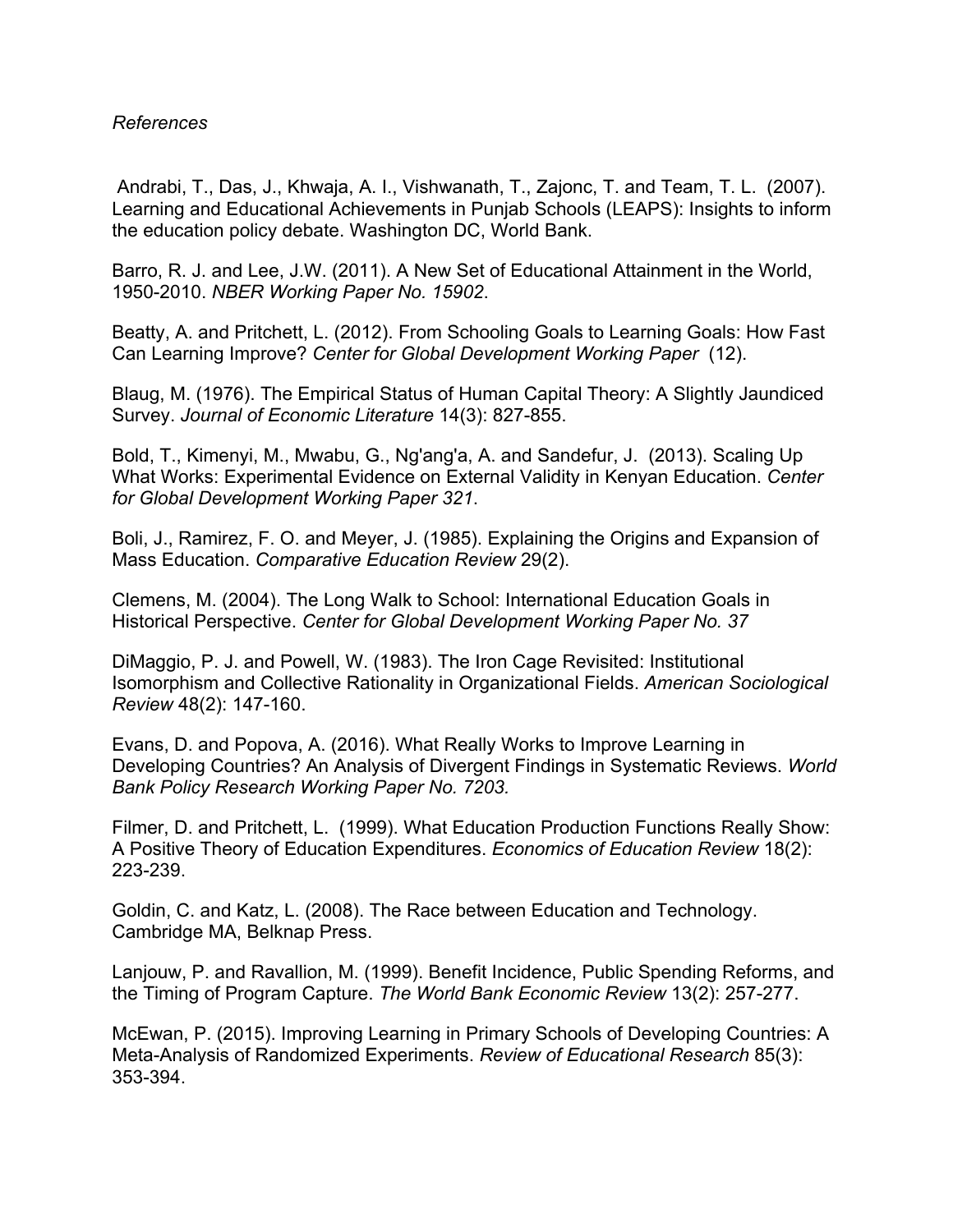Meyer, J. W., Ramirez, F. O. and Soysal, Y. N. (1992). World expansion of mass education, 1870-1980. *Sociology of Education*: 128-149.

Meyer, J., Ramirez, F., Rubinson, R. and Boli-Bennett, J. (1977). The World Educational Revolution, 1950-1970. *Sociology of Education* 50(4): 242-258.

Meyer, J., Boli, J., Thomas, G., and Ramirez, F. (1997). World Society and the Nation-State. *American Journal of Sociology* 103(1): 144-181.

Moore, M. (2015). Creating Efficient, Effective, and Just Educational Systems through Multi-Sector Strategies of Reform.

Muralidharan, K. V. S. (2013). The Aggregate Effect of School Choice: Evidence from a Two-stage Experiment in India. *NBER Working Papers* 19441.

Murgai, R. and Pritchett, L. (2006). Teacher Compensation: Can Decentralization to Local Bodies Take India from the Perfect Storm Through Troubled Waters to Clear Sailing? *India Policy Forum* 3(1): 123-177

Paglayan, A. (2017). Political Origins of Public Education Systems. PhD, Stanford.

Pritchett, L. (2006). Does Learning to Add Up Add Up: The Returns to Schooling in Aggregate Data. *Handbook of Education Economics*. Elsevier. 1**:** 635-695.

Pritchett, L., Ed. (2010). The Policy Irrelevance of the Economics of Education: Is "Normative as Positive" Useless or Worse. What Works in Development: Thinking Big and Thinking Small. Washington DC, Brookings Press.

Pritchett, L. (2013). The Rebirth of Education: From 19th Century Schools to 21st Century Learning. Washington DC, Brookings Institution Press for Center for Global Development.

Pritchett, L. (2014). The risks to education systems from design mismatch and global isomorphism: Concepts, with examples from India. *UNU-WIDER WP/2014/039*.

Pritchett, L. and Viarengo, M. (2015). The State, Socialization and Private Schooling: When Will Governments Support Alternative Producers? Journal of Development Studies 51(7): 784-807.

Pritchett, L. and Varad, P. (2006). Making Primary Education Work for India's Rural Poor: A Proposal for Effective Decentralization. *Social Development Papers: South Asia Series* (95) June.

Sandefur, J. (2015). Inequality in Test Scores Within and Between Nations. *RISE working paper*.

Singh, A. (2014). Emergence and Evolution of Learning Gaps across Countries: Panel Evidence from Ethiopia, India, Peru and Vietnam. *Young Lives Working Paper #124*.